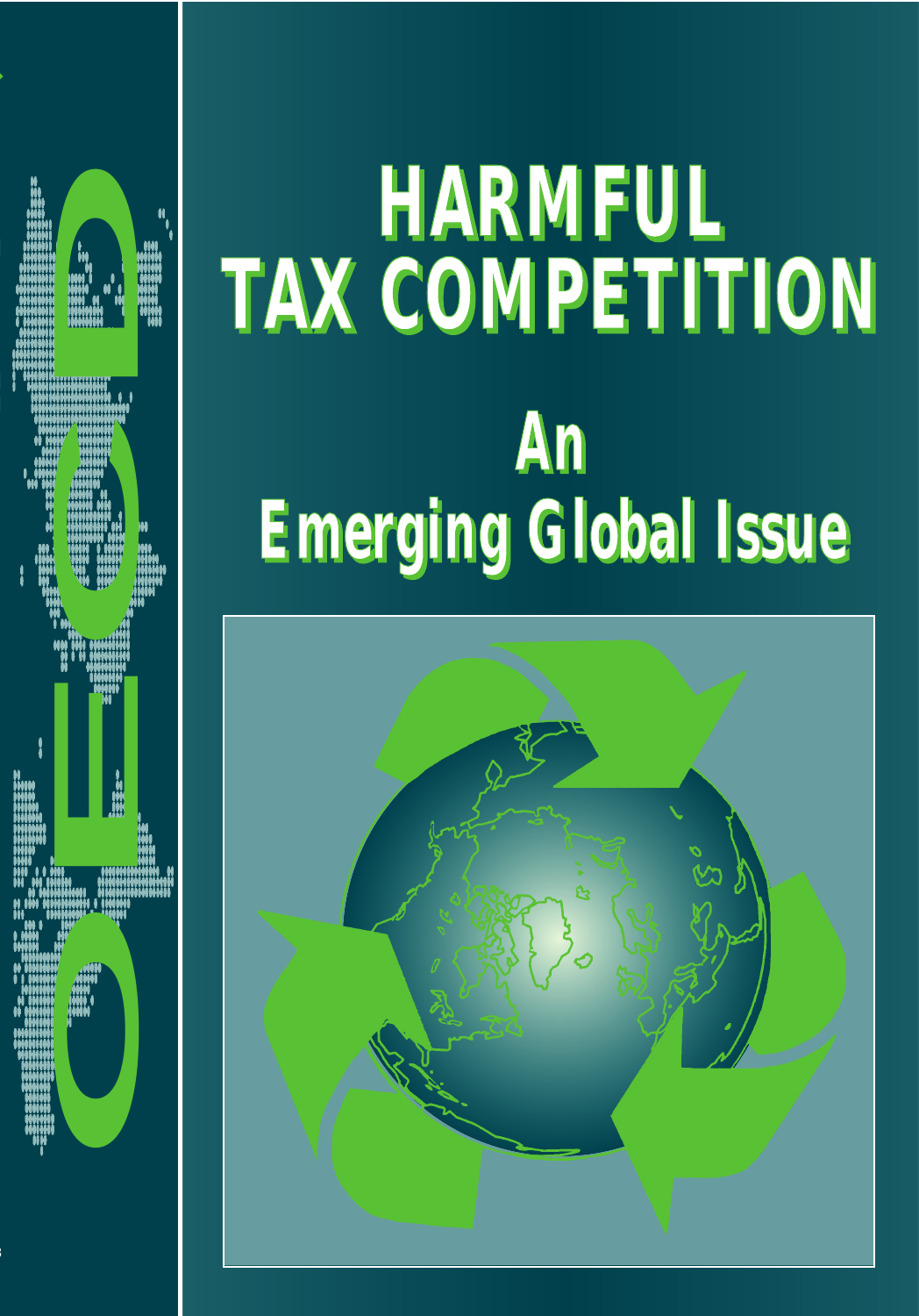# HARMFUL TAX COMPETITION

*An Emerging Global Issue*

ORGANISATION FOR ECONOMIC CO-OPERATION AND DEVELOPMENT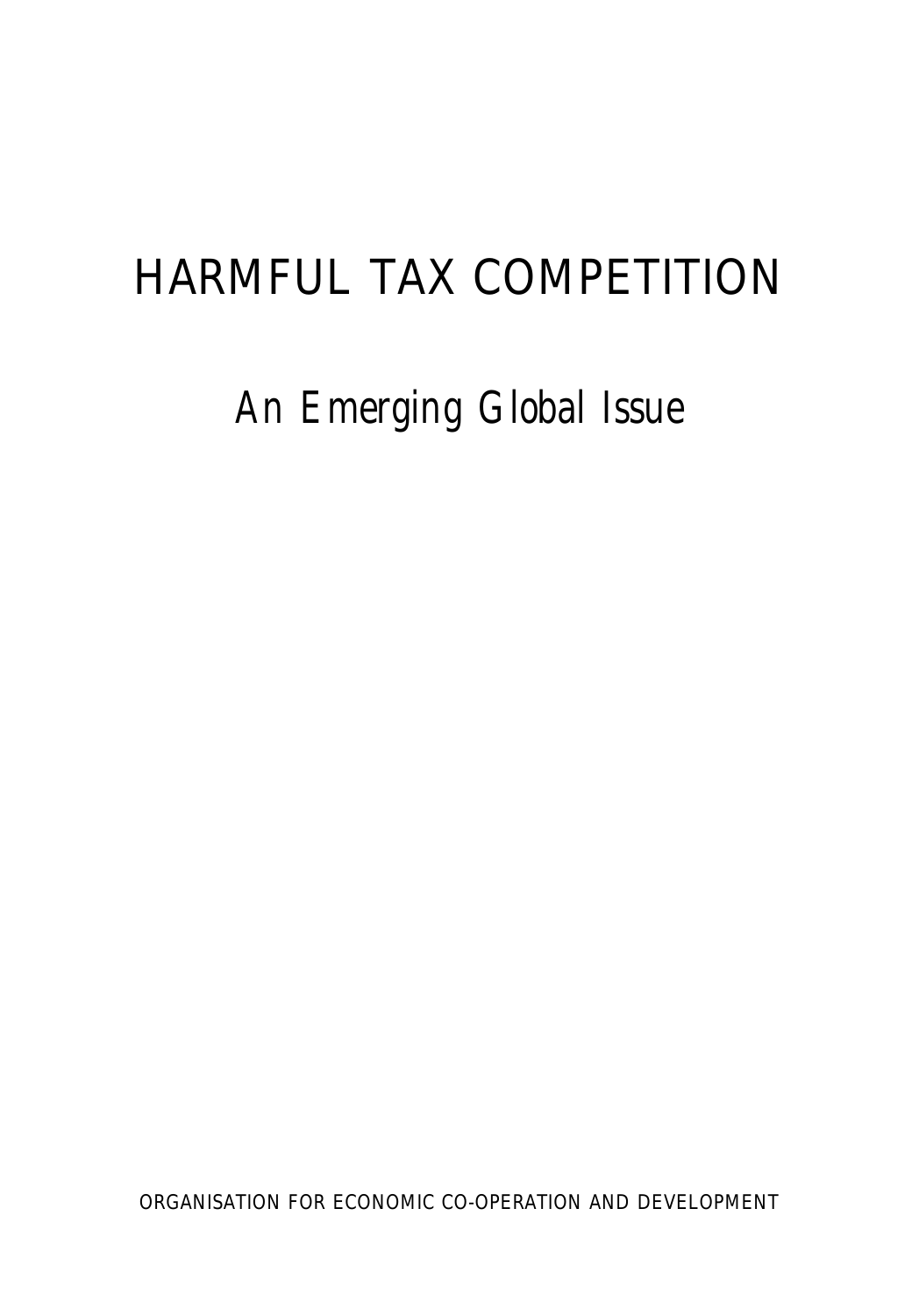#### **ORGANISATION FOR ECONOMIC CO-OPERATION AND DEVELOPMENT**

Pursuant to Article 1 of the Convention signed in Paris on 14th December 1960, and which came into force on 30th September 1961, the Organisation for Economic Co-operation and Development (OECD) shall promote policies designed:

- to achieve the highest sustainable economic growth and employment and a rising standard of living in Member countries, while maintaining financial stability, and thus to contribute to the development of the world economy;
- to contribute to sound economic expansion in Member as well as non-member countries in the process of economic development; and
- to contribute to the expansion of world trade on a multilateral, non-discriminatory basis in accordance with international obligations.

The original Member countries of the OECD are Austria, Belgium, Canada, Denmark, France, Germany, Greece, Iceland, Ireland, Italy, Luxembourg, the Netherlands, Norway, Portugal, Spain, Sweden, Switzerland, Turkey, the United Kingdom and the United States. The following countries became Members subsequently through accession at the dates indicated hereafter: Japan (28th April 1964), Finland (28th January 1969), Australia (7th June 1971), New Zealand (29th May 1973), Mexico (18th May 1994), the Czech Republic (21st December 1995), Hungary (7th May 1996), Poland (22nd November 1996) and Korea (12th December 1996). The Commission of the European Communities takes part in the work of the OECD (Article 13 of the OECD Convention).

> Publié en français sous le titre : CONCURRENCE FISCALE DOMMAGEABLE Un problème mondial

© OECD 1998

Permission to reproduce a portion of this work for non-commercial purposes or classroom use should be obtained through the Centre français d'exploitation du droit de copie (CFC), 20, rue des Grands-Augustins, 75006 Paris, France, Tel. (33-1) 44 07 47 70, Fax (33-1) 46 34 67 19, for every country except the United States. In the United States permission should be obtained through the Copyright Clearance Center, Customer Service, (508)750-8400, 222 Rosewood Drive, Danvers, MA 01923 USA, or CCC Online: http://www.copyright.com/. All other applications for permission to reproduce or translate all or part of this book should be made to OECD Publications, 2, rue André-Pascal, 75775 Paris Cedex 16, France.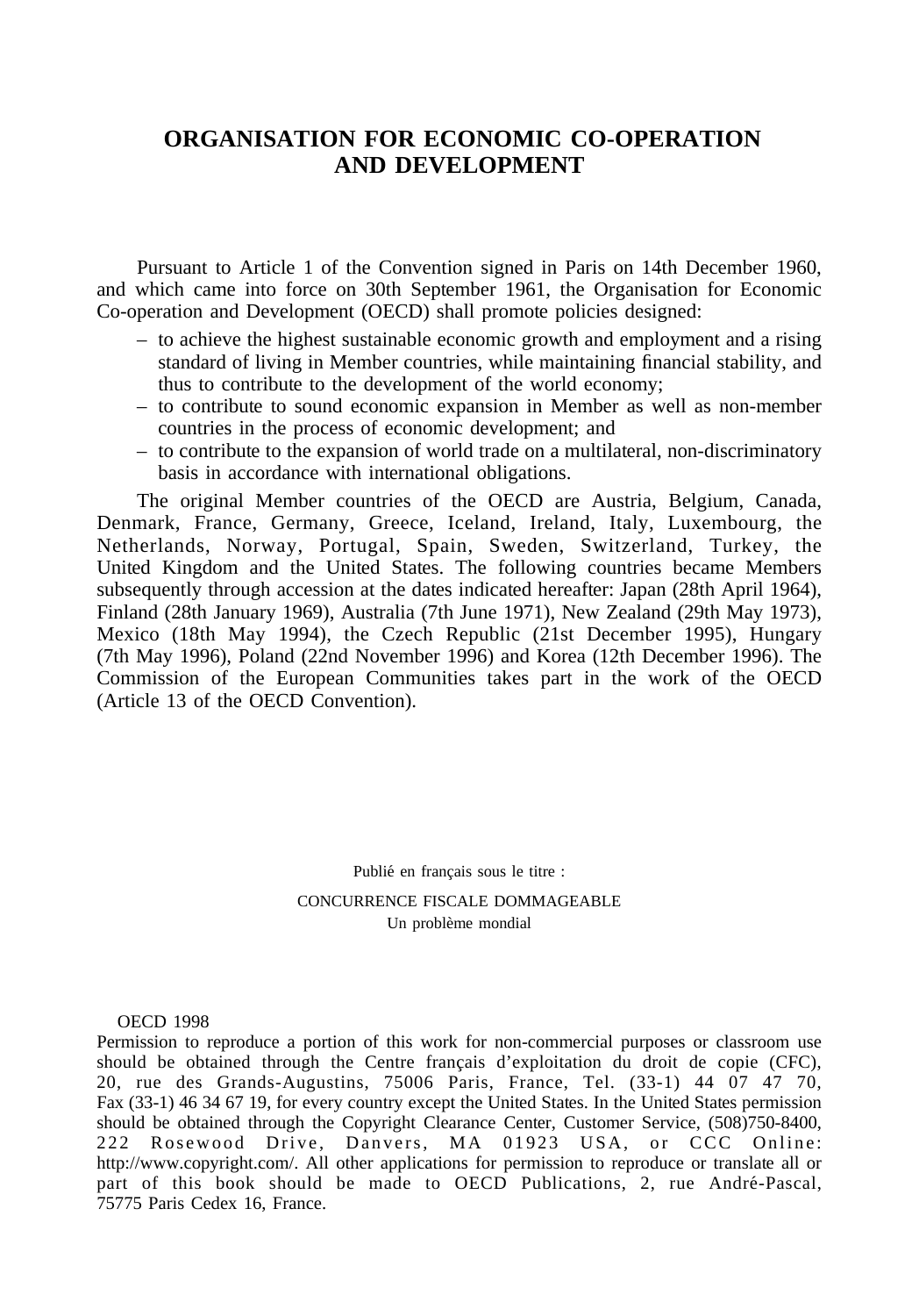#### **FOREWORD**

In May 1996 Ministers called upon the OECD to "develop measures to counter the distorting effects of harmful tax competition on investment and financing decisions and the consequences for national tax bases, and report back in 1998".

In response to the Ministers' request, the OECD's Committee on Fiscal Affairs launched its project on harmful tax competition. The results of this project are now available.

This Report addresses harmful tax practices in the form of tax havens and harmful preferential tax regimes in OECD Member countries and non-Member countries and their dependencies. It focuses on geographically mobile activities, such as financial and other service activities. The Report defines the factors to be used in identifying harmful tax practices and goes on to make 19 wide-ranging Recommendations to counteract such practices.

In approving the Report on the 9 April 1998, the OECD Council adopted a Recommendation to the Governments of Member countries and instructed the Committee to pursue its work in this area and to develop a dialogue with non-member countries (see Annex I). Luxembourg and Switzerland abstained in Council on the approval of the Report and the adoption of the Recommendation (see Annex II).

The Report was also submitted to Ministers when they met at the OECD on 27-28 April 1998.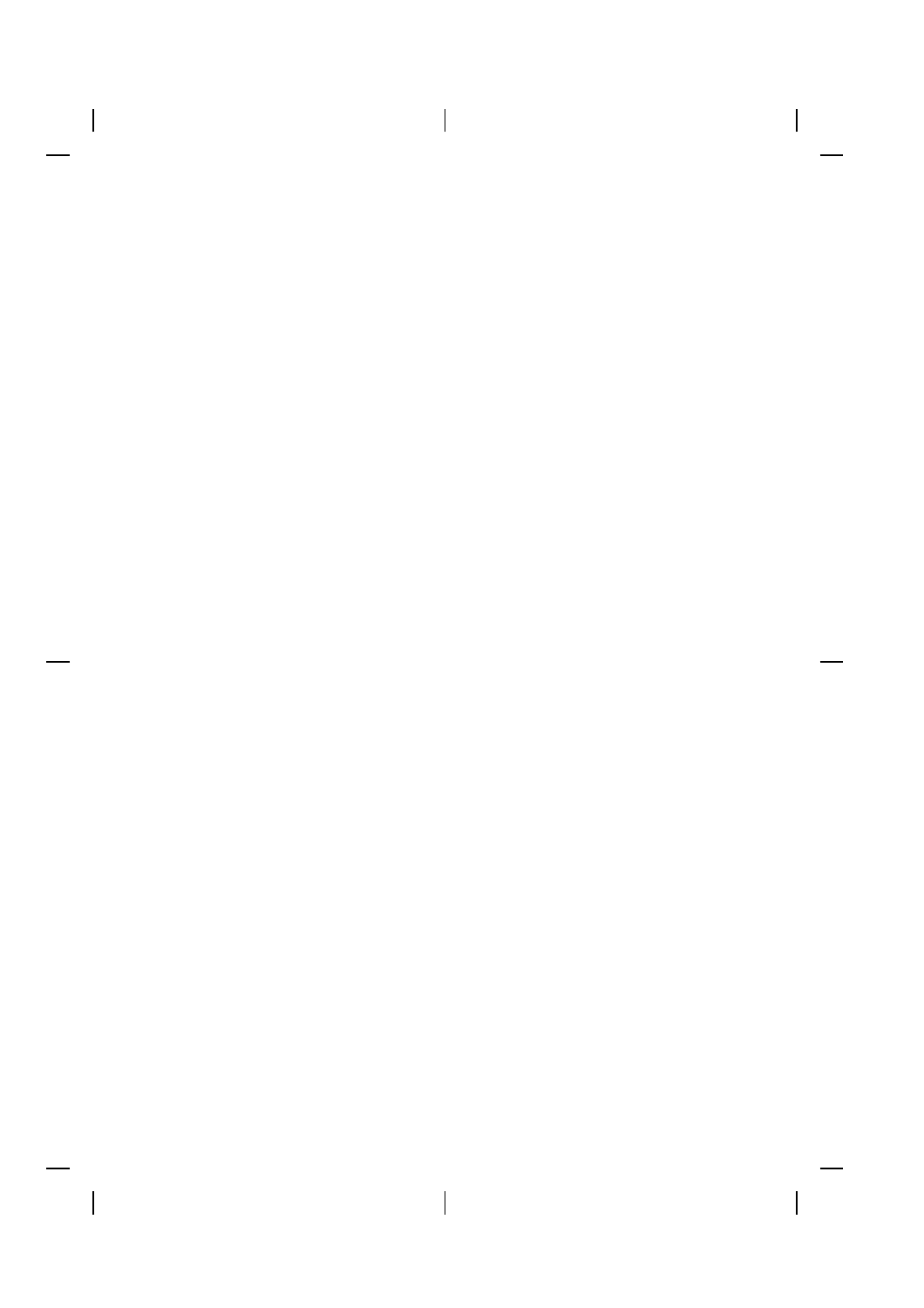# **TABLE OF CONTENTS**

| <b>CHAPTER 1</b> |                                                                          |  |
|------------------|--------------------------------------------------------------------------|--|
|                  | TAX COMPETITION: A GLOBAL PHENOMENON 13                                  |  |
| <b>CHAPTER 2</b> |                                                                          |  |
|                  | FACTORS TO IDENTIFY TAX HAVENS AND HARMFUL                               |  |
|                  |                                                                          |  |
| L                |                                                                          |  |
| П.               |                                                                          |  |
|                  |                                                                          |  |
|                  |                                                                          |  |
| III.             | Harmful preferential tax regimes in OECD member and non-member           |  |
|                  |                                                                          |  |
|                  |                                                                          |  |
|                  |                                                                          |  |
|                  | i)                                                                       |  |
|                  |                                                                          |  |
|                  | iii)                                                                     |  |
|                  |                                                                          |  |
|                  |                                                                          |  |
|                  | $\nu$ )                                                                  |  |
|                  | Failure to adhere to international transfer pricing principles31<br>vi)  |  |
|                  | <i>vii</i> ) Foreign source income exempt from residence country tax  32 |  |
|                  |                                                                          |  |
|                  | ix)                                                                      |  |
|                  | $\chi$ )                                                                 |  |
|                  | Regimes which are promoted as tax minimisation vehicles  33<br>xi)       |  |
|                  | The regime encourages purely tax-driven operations<br>xii)               |  |
|                  |                                                                          |  |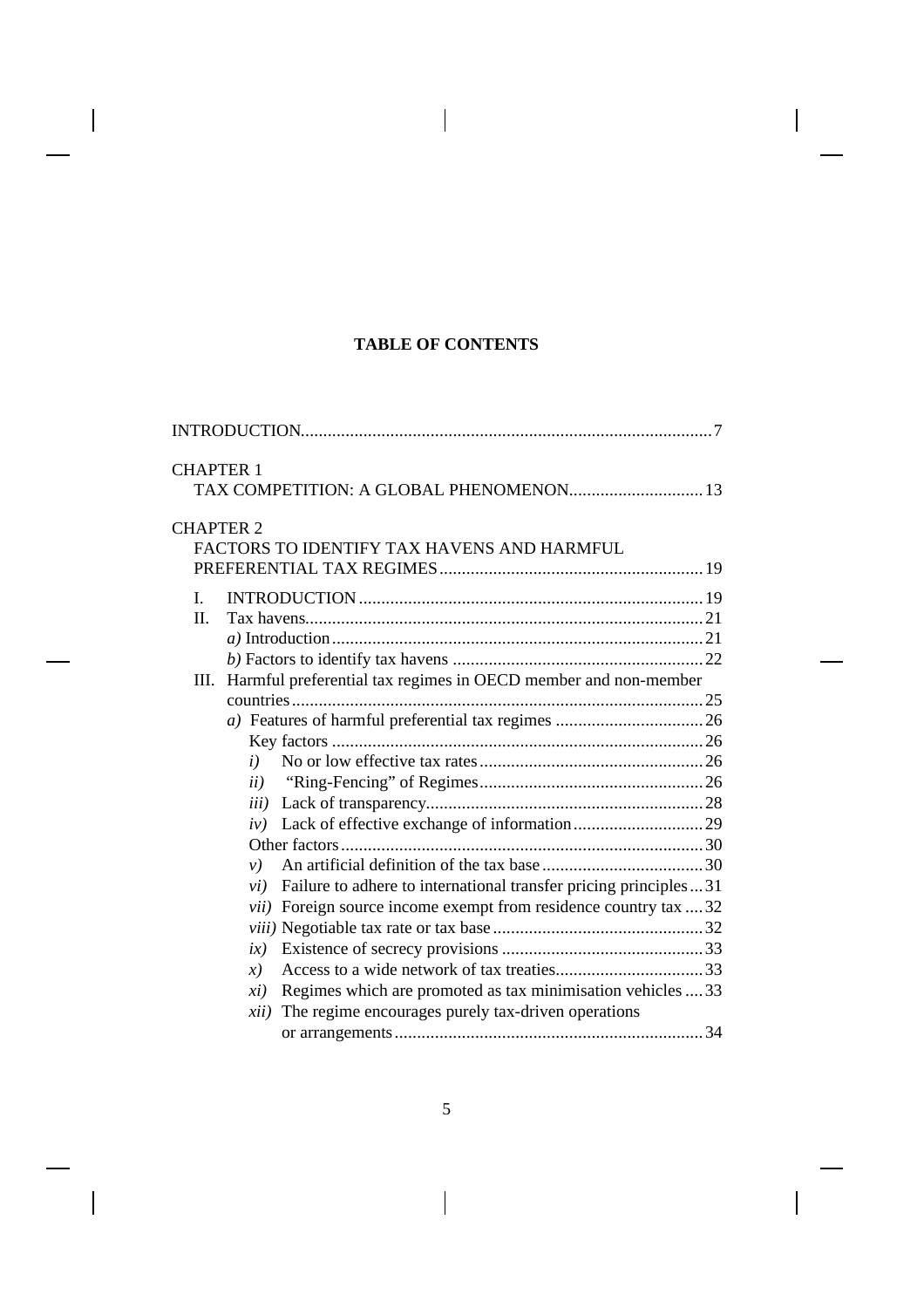|                                                                      | b) Assessing the economic effects of a preferential tax regime          |  |  |
|----------------------------------------------------------------------|-------------------------------------------------------------------------|--|--|
|                                                                      | $i)$ Does the tax regime shift activity from one country                |  |  |
|                                                                      | to the country providing the preferential tax regime,                   |  |  |
|                                                                      |                                                                         |  |  |
|                                                                      | ii) Is the presence and level of activities in the host country         |  |  |
|                                                                      | commensurate with the amount of investment or income?35                 |  |  |
|                                                                      | iii) Is the preferential tax regime the primary motivation              |  |  |
|                                                                      |                                                                         |  |  |
| <b>CHAPTER 3</b>                                                     |                                                                         |  |  |
| COUNTERACTING HARMFUL TAX COMPETITION 37                             |                                                                         |  |  |
|                                                                      |                                                                         |  |  |
|                                                                      |                                                                         |  |  |
| II. Recommendations concerning domestic legislation and practices 40 |                                                                         |  |  |
|                                                                      |                                                                         |  |  |
|                                                                      | IV. Recommendations to intensify international co-operation in response |  |  |
|                                                                      |                                                                         |  |  |
|                                                                      |                                                                         |  |  |
|                                                                      | a) Restriction of deduction for payments to tax haven entities 59       |  |  |
|                                                                      | b) Imposition of withholding taxes on certain payments to residents     |  |  |
|                                                                      |                                                                         |  |  |
|                                                                      |                                                                         |  |  |
|                                                                      |                                                                         |  |  |
|                                                                      |                                                                         |  |  |
|                                                                      |                                                                         |  |  |
|                                                                      |                                                                         |  |  |
|                                                                      |                                                                         |  |  |
| <b>ANNEX I</b>                                                       | Recommendation of The Council on Counteracting Harmful                  |  |  |
| Appendix                                                             | Recommendations and Guidelines for Dealing                              |  |  |
|                                                                      |                                                                         |  |  |
|                                                                      |                                                                         |  |  |
| <b>ANNEX II</b>                                                      |                                                                         |  |  |
| <b>ANNEX III</b>                                                     |                                                                         |  |  |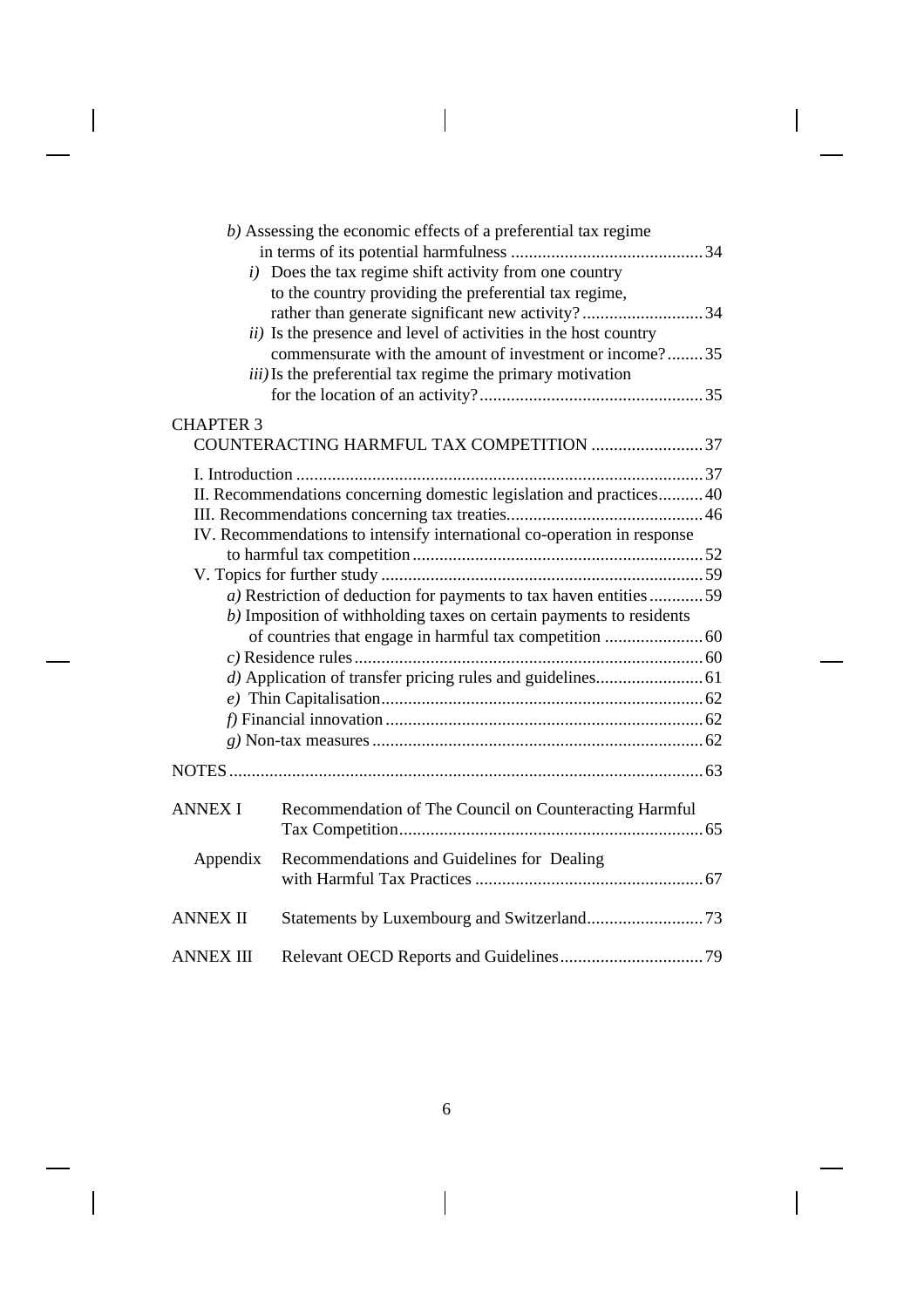#### **INTRODUCTION**

1. The Ministerial Communiqué of May 1996 called upon the Organisation to:

> *"develop measures to counter the distorting effects of harmful tax competition on investment and financing decisions and the consequences for national tax bases, and report back in 1998."*

2. This request was subsequently endorsed by the G7 countries, which included the following paragraph in the Communiqué issued by the Heads of State at their 1996 Lyon Summit:

> *"Finally, globalisation is creating new challenges in the field of tax policy. Tax schemes aimed at attracting financial and other geographically mobile activities can create harmful tax competition between States, carrying risks of distorting trade and investment and could lead to the erosion of national tax bases. We strongly urge the OECD to vigorously pursue its work in this field, aimed at establishing a multilateral approach under which countries could operate individually and collectively to limit the extent of these practices. We will follow closely the progress on work by the OECD, which is due to produce a report by 1998."*

At their 1997 meetings, OECD Ministers and the G7 Heads of State reaffirmed the importance of combating harmful tax competition.

3. The Committee on Fiscal Affairs (hereinafter referred to as "the Committee") created the "Special Sessions on Tax Competition" in response to the Ministerial Communiqué. The Special Sessions prepared this Report under the joint Chairmanship of France and Japan. The Committee adopted the Report at its session on the 20th January 1998.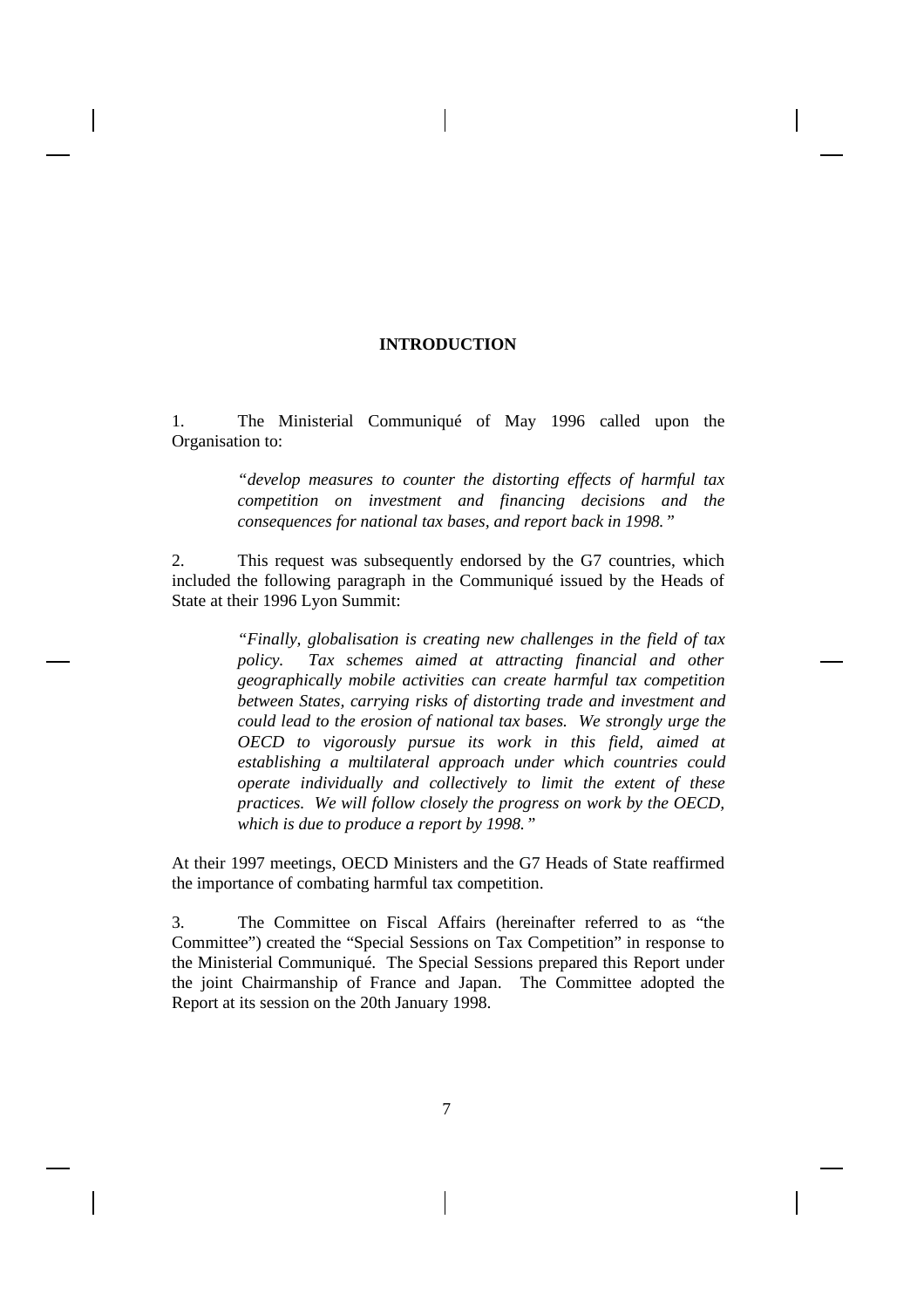4. The Report is intended to develop a better understanding of how tax havens and harmful preferential tax regimes, collectively referred to as harmful tax practices, affect the location of financial and other service activities, erode the tax bases of other countries, distort trade and investment patterns and undermine the fairness, neutrality and broad social acceptance of tax systems generally. Such harmful tax competition diminishes global welfare and undermines taxpayer confidence in the integrity of tax systems. The Report recognises the distinction between acceptable and harmful preferential tax regimes and carefully analyses the features of both residence and source country tax systems that may lead to the damaging impact of harmful preferential tax regimes. The Report recognises that there are limitations on unilateral or bilateral responses to a problem that is inherently multilateral and identifies ways in which governments can best establish a common framework within which countries could operate individually and collectively to limit the problems presented by countries and fiscally sovereign territories engaging in harmful tax practices. By discouraging the spread of tax havens and harmful preferential tax regimes and encouraging those countries which presently engage in harmful tax practices to review their existing measures, the Report will serve to strengthen and to improve tax policies internationally.

5. The Report and Recommendations address harmful tax practices in both Member and non-member countries and their dependencies.

6. The Report focuses on geographically mobile activities, such as financial and other service activities, including the provision of intangibles. Tax incentives designed to attract investment in plant, building and equipment have been excluded at this stage, although it is recognised that the distinction between regimes directed at financial and other services on the one hand and at manufacturing and similar activities on the other hand is not always easy to apply. The Committee intends to explore this issue in the future. The Committee also recognises that there are many economic, social and institutional factors that affect the competitive position of a country and the location of economic activities. These factors, however, are not the focus of this study.

7. The Report examines provisions found in the general income tax systems, as well as those taxes levied on certain types of income. The Committee is undertaking work separately on the issues raised by tax competition in relation to consumption taxes.

8. This study needs to be seen in the context of the OECD's role in a world where the pace of globalisation is accelerating. The OECD believes that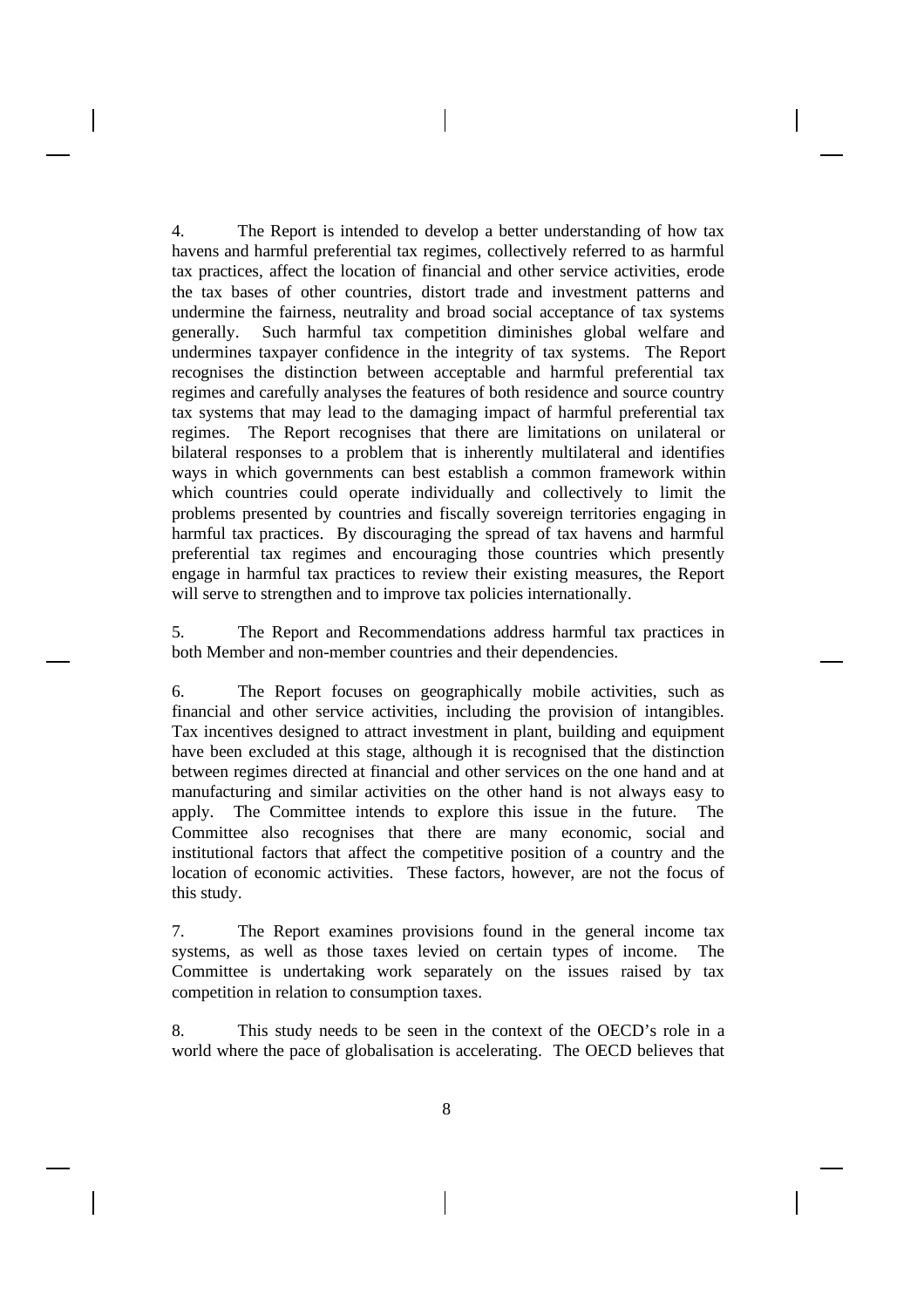the progressive liberalisation of cross-border trade and investment has been the single most powerful driving force behind economic growth and rising living standards. The Organisation seeks to safeguard and promote an open, multilateral trading system and to encourage adjustments to that system to take into account the changing nature of international trade, including the interface between trade, investment and taxation. The Committee believes that the proposals set out in this Report, although not covering all aspects of tax competition, will further promote these objectives by reducing the distortionary influence of taxation on the location of mobile financial and service activities, thereby promoting fair competition for real economic activities. If governments can agree that these location decisions should be driven by economic considerations and not primarily by tax factors, this will help move towards the "level playing field" which is so essential to the continued expansion of global economic growth.

9. The Committee's view is that the problems addressed in this Report are already posing challenges for governments and will become increasingly important. Therefore, there is a need both for immediate measures and for an ongoing process to strengthen further internationally co-ordinated action in this area.

10. To address these problems the Report sets out a number of proposals:

- − to establish Guidelines on Harmful Preferential Tax Regimes;
- − the creation of a Forum on Harmful Tax Practices;
- − the development of a list of tax havens to be completed within one year of the first meeting of the Forum;
- a number of Recommendations for action at the level of national legislation and in tax treaties; and
- − areas for follow-up work.

11. These proposals are a significant step in the on-going process of addressing the issue of harmful tax competition. The Recommendations deal with the most urgent and crucial aspects of the challenge to policymakers posed by geographically mobile financial and other service activities. The Committee accepts that more work will be required to implement some of these Recommendations and that in addition there will be other areas in which the issues of harmful tax competition must be explored.

12. The tax treatment of interest on cross-border saving instruments, particularly bank deposits, is not considered in this first stage of the project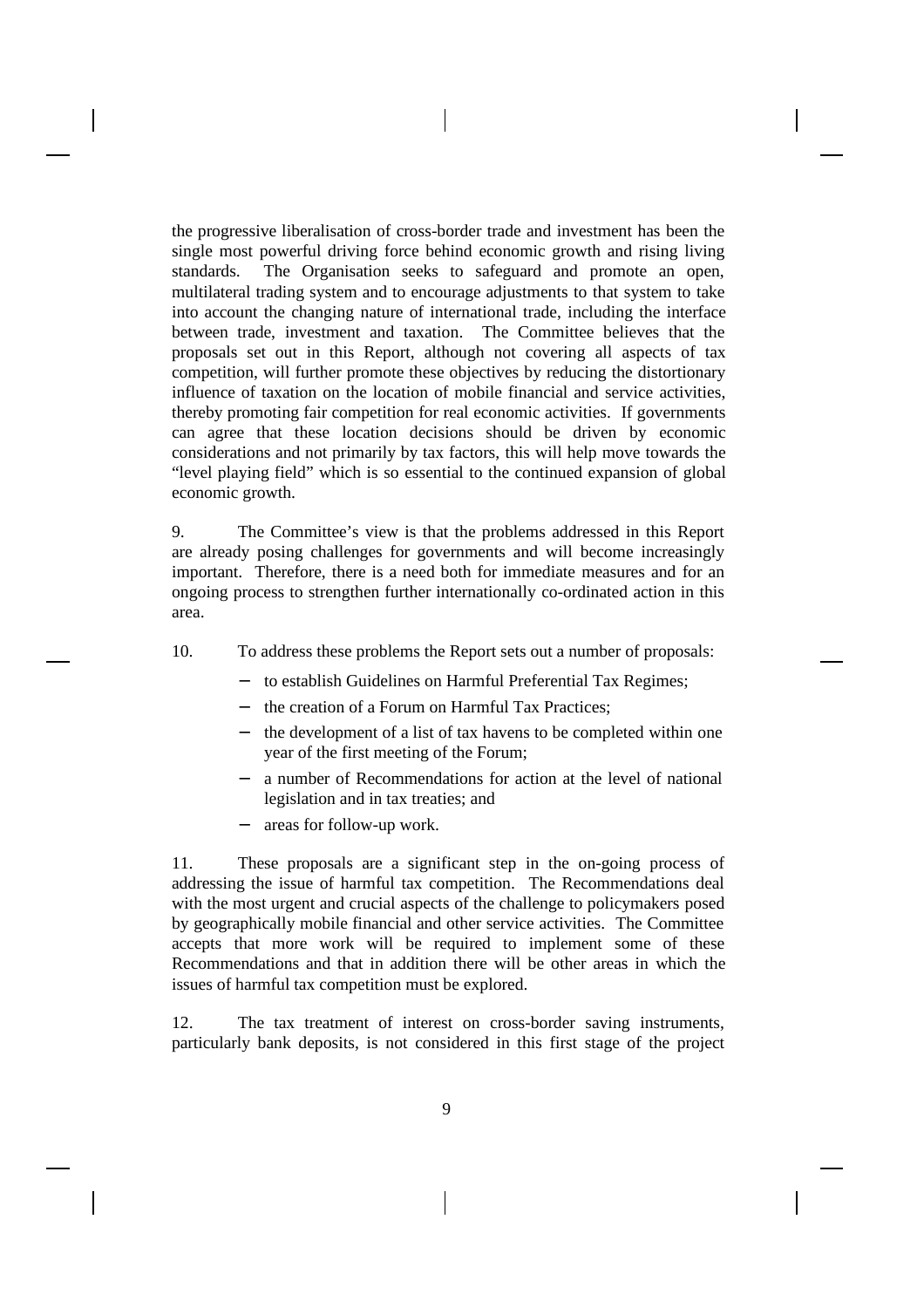since the Committee is currently examining the feasibility of developing proposals to deal with cross-border interest flows, including the use of withholding taxes and exchange of information. It has given a mandate to its Working Party on Tax Evasion and Avoidance to examine how exchange of information and withholding taxes can be used to ensure that cross-border interest flows do not escape taxation. The Committee attaches considerable importance to this issue and a first report will be available in 1999.

13. The Committee recognises that since the problems discussed in this Report are of an inherently global nature, it is critical that as many countries as possible are involved in the dialogue. The broader the economic grouping of countries engaged in this dialogue, the greater the effectiveness of any solutions proposed, since this would minimise any displacement of activities to jurisdictions with harmful tax practices outside of the participating countries. Any displacement of activities may put more pressure on the implementation of counteracting measures if such activities are re-established in jurisdictions which operate non-transparent harmful tax practices. It is for these reasons that the Committee has attached particular importance to associating non-member countries with its analytical and policy discussions on harmful tax competition.

14. Over the last 18 months, the Committee has used its extensive outreach programme to engage in a dialogue with non-member countries. Three regional seminars have been organised. The first seminar took place in Mexico and was attended by Argentina, Bolivia, Brazil, Chile, Colombia, Jamaica, Peru and Venezuela. A second seminar was held in Istanbul with participants from Albania, Azerbadjian, Estonia, F.Y.R.O.M., Georgia, Latvia, Lithuania, Moldovia, Mongolia, Romania, Slovak Republic and Ukraine. The third regional seminar was held in co-operation with the Asian Development Bank in Singapore and was attended by China, India, Indonesia, Malaysia, Philippines, Singapore, Sri Lanka, Chinese Taipei and Thailand.

15. An important aspect of the work of the proposed Forum will be to intensify this dialogue, with the aim of encouraging interested non-member countries to become more closely associated with the Recommendations set out in Chapter 3. The Committee also recognises that some non-member countries may not agree with some of these Recommendations. These potential differences in country positions are another reason to engage in a dialogue. The Committee proposes that in early 1999 a high level meeting should be organised by the Forum which would be open to all interested non-member countries.

16. The Committee notes that many tax havens have chosen to be heavily dependent on their tax industries. To the extent that a tax haven provides a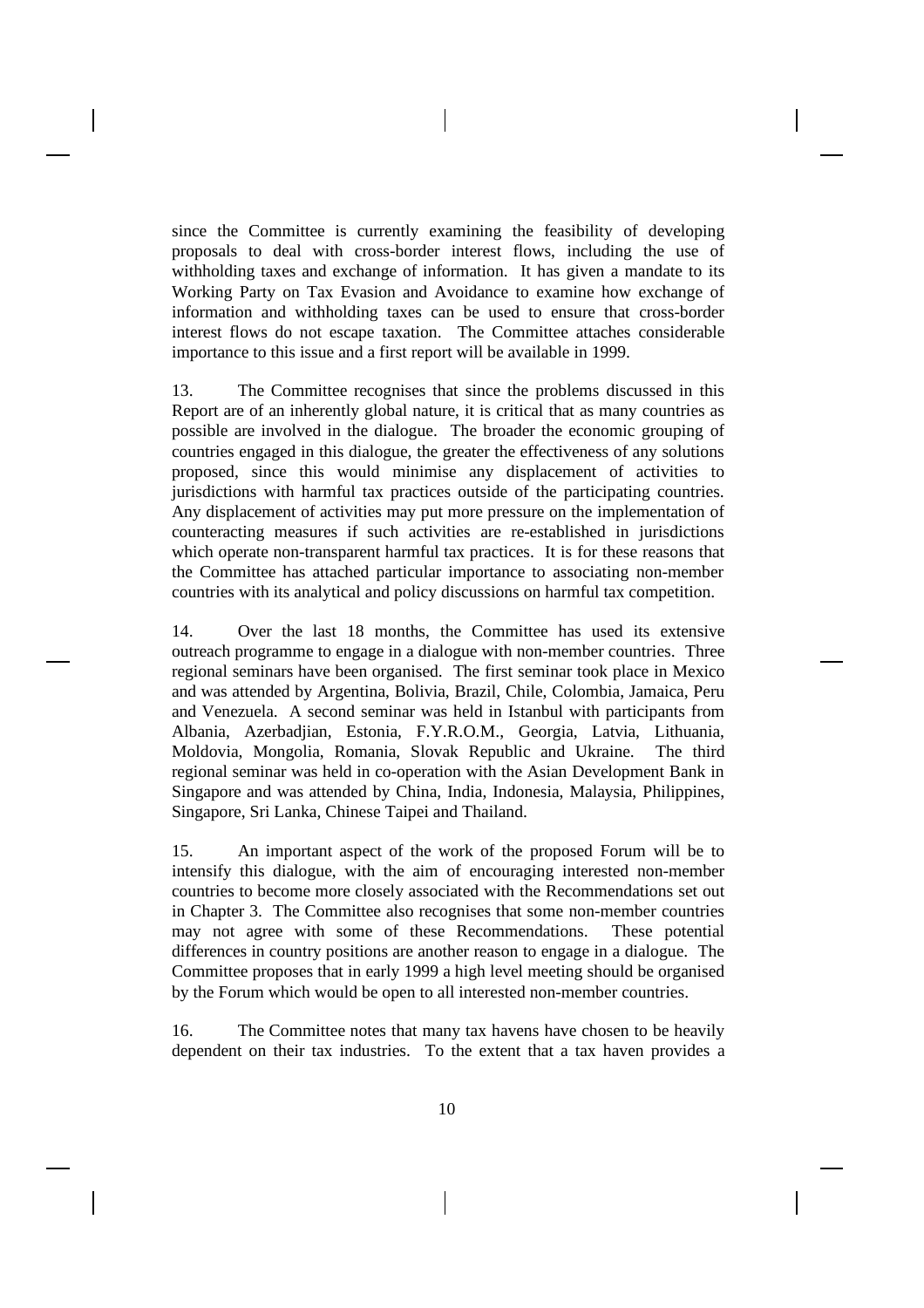clear signal that it wishes to curtail its harmful tax practices, the Committee would be prepared to engage in a dialogue with such tax havens taking into account the need to encourage the long term development of these economies.

17. Work on harmful tax competition has also been carried out in the European Union (EU). The EU Council agreed on 1 December 1997 to a package of measures to tackle harmful tax competition in order to help to reduce distortions in the Single Market, to prevent excessive losses of tax revenue and to develop tax structures in a more employment-friendly way. The package includes a Code of Conduct on business taxation, taxation of savings income and the issue of withholding taxes on cross-border interest and royalty payments between companies. The Code of Conduct identifies potentially harmful regimes in the field of business taxation and gives factors for the assessment of harmful regimes. It includes a commitment not to introduce new harmful tax regimes and to rollback existing regimes.

18. Whilst the EU Code and the OECD Guidelines are broadly compatible, particularly as regards the criteria used to identify harmful preferential tax regimes, and mutually reinforcing, the scope and operation of the two differ. The OECD Guidelines are clearly limited to financial and other service activities, whereas the Code looks at business activities in general, although with an emphasis on mobile activities. The review procedure reflects the different institutional frameworks within which each Organisation operates and the OECD Guidelines are explicitly aimed at a much broader geographical grouping. The OECD work also goes beyond harmful preferential tax regimes to encompass tax havens and also focuses on exchange of information. In addition, as noted above, the EU Code is part of a package of measures whereas the OECD Guidelines are accompanied by 19 detailed Recommendations relating to the specific issues of harmful tax competition. For all of these reasons, the Committee considers that each Organisation is responsible independently for the interpretation and application of its respective instruments.

19. The Report is in three parts. Chapter 1 provides an overview of the basic principles underlying the existing international taxation arrangements and the ways in which the process of globalisation has put pressures on these arrangements. Chapter 2 analyses the factors that can lead to conclusions that tax havens and certain preferential tax regimes are harmful and presents the concerns that governments have about the impact of such regimes on the integrity of their tax systems. Both transparent and non-transparent regimes are covered. Chapter 3 recommends some measures that can be used to counteract tax havens and harmful preferential tax regimes. These measures can be taken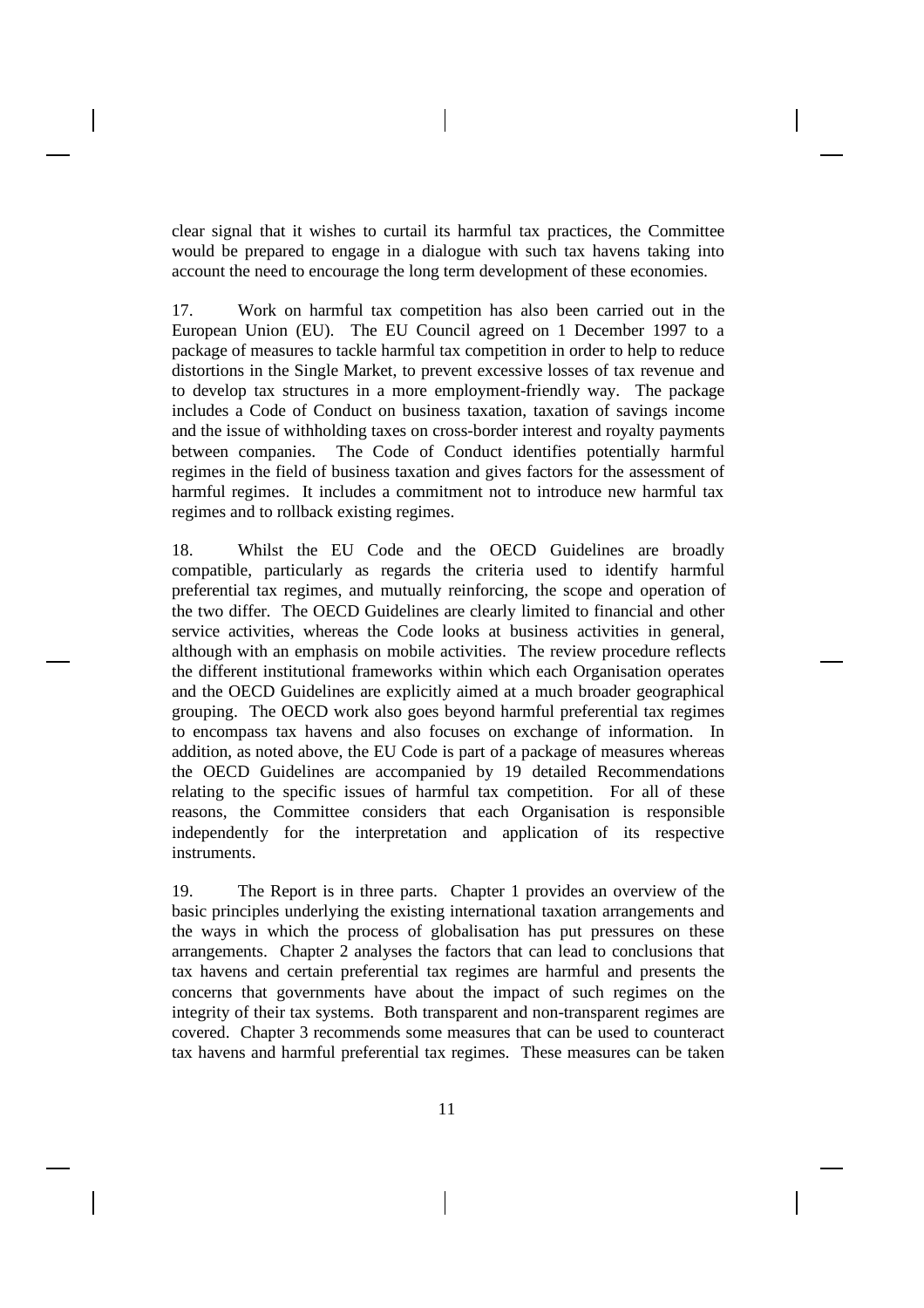through domestic legislation, in tax treaties and in the context of intensified international co-operation. The Chapter also sets out the Guidelines on Harmful Preferential Tax Regimes and a procedure to identify tax havens and proposes the creation of a Forum on Harmful Tax Practices under the auspices of the Committee.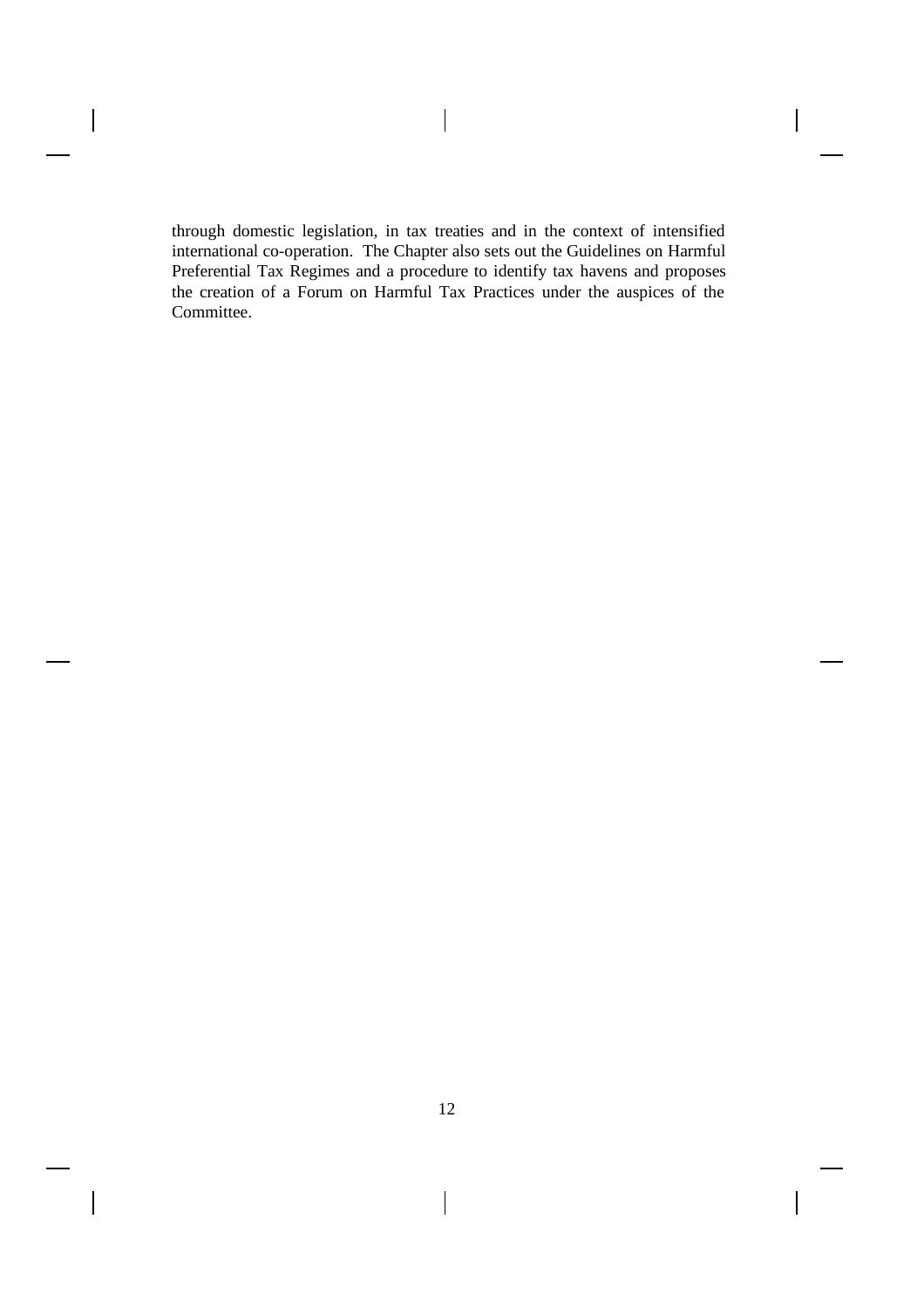#### **CHAPTER 1**

#### **TAX COMPETITION: A GLOBAL PHENOMENON**

20. Historically, tax policies have been developed primarily to address domestic economic and social concerns. The forms and levels of taxation were established on the basis of the desired level of publicly provided goods and transfers, with regard also taken to the allocative, stabilising and redistributive aims thought appropriate for a country. Whilst domestic tax systems of essentially closed economies also had an international dimension in that they potentially affected the amount of tax imposed on foreign source income of domestic residents and typically included in the tax base the domestic income of non-residents, the interaction of domestic tax systems was relatively unimportant, given the limited mobility of capital. The decision to have a high rate of tax and a high level of government spending or low taxes and limited public outlays, the mix of direct and indirect taxes, and the use of tax incentives, were all matters which were decided primarily on the basis of domestic concerns and had principally domestic effects. While there were some international spillover effects on other economies, those effects were generally limited.

21. The accelerating process of globalisation of trade and investment has fundamentally changed the relationship among domestic tax systems. As noted in paragraph 8 above, the removal of non-tax barriers to international commerce and investment and the resulting integration of national economies have greatly increased the potential impact that domestic tax policies can have on other economies. Globalisation has also been one of the driving forces behind tax reforms, which have focused on base broadening and rate reductions, thereby minimising tax induced distortions. Globalisation has also encouraged countries to assess continually their tax systems and public expenditures with a view to making adjustments where appropriate to improve the "fiscal climate" for investment. Globalisation and the increased mobility of capital has also promoted the development of capital and financial markets and has encouraged countries to reduce tax barriers to capital flows and to modernise their tax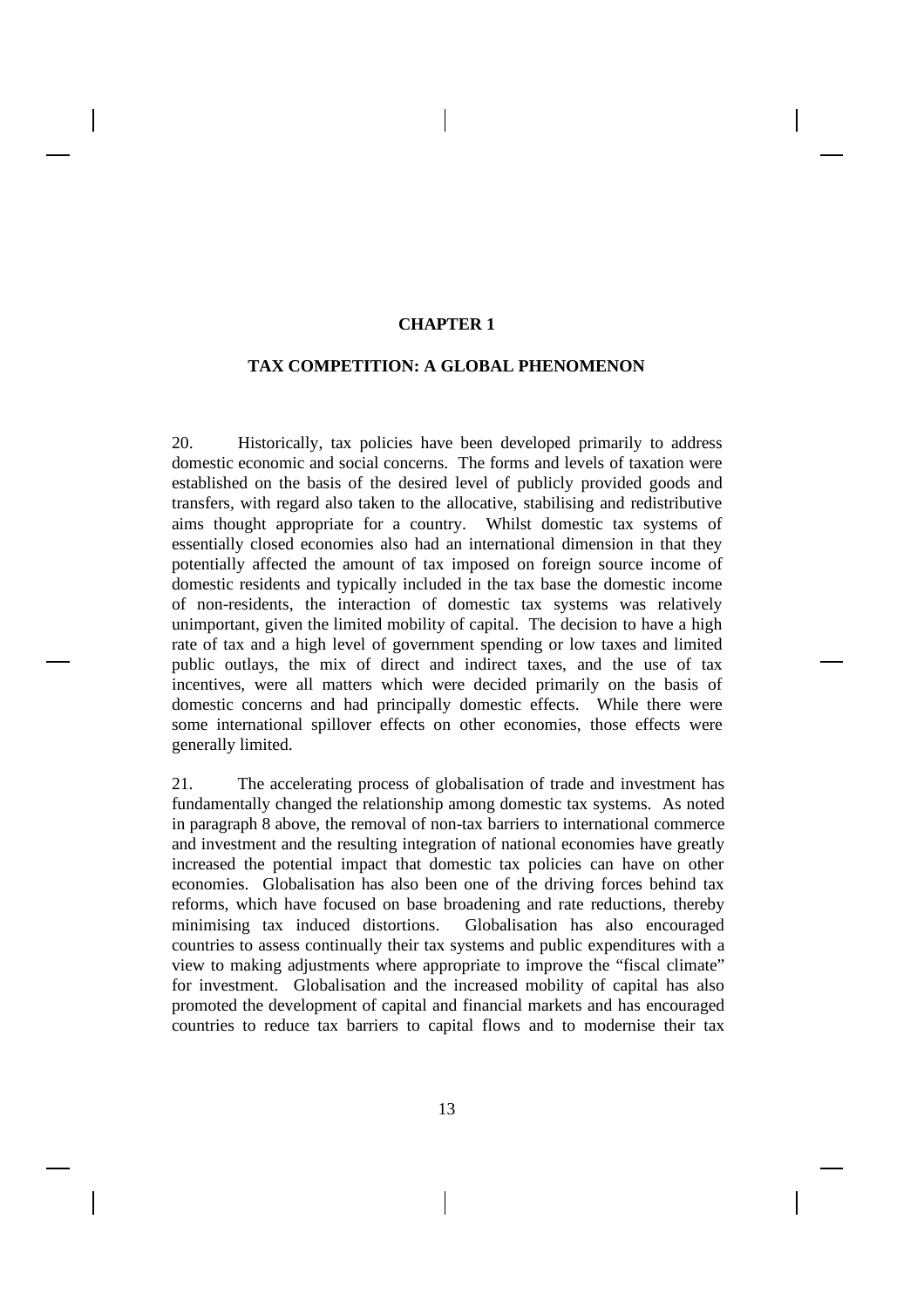systems to reflect these developments. Many of these reforms have also addressed the need to adapt tax systems to this new global environment.

22. The process of globalisation has led to increased competition among businesses in the global market place. Multinational enterprises (MNEs) are increasingly developing global strategies and their links with any one country are becoming more tenuous. In addition, technological innovation has affected the way in which MNEs are managed and made the physical location of management and other service activities much less important to the MNE. International financial markets continue to expand, a development that facilitates global welfare-enhancing cross-border capital flows. This process has improved welfare and living standards around the world by creating a more efficient allocation and utilisation of resources.

23. As indicated in paragraphs 8 and 21 above, globalisation has had a positive effect on the development of tax systems. Globalisation has, however, also had the negative effects of opening up new ways by which companies and individuals can minimise and avoid taxes and in which countries can exploit these new opportunities by developing tax policies aimed primarily at diverting financial and other geographically mobile capital. These actions induce potential distortions in the patterns of trade and investment and reduce global welfare. As discussed in detail below, these schemes can erode national tax bases of other countries, may alter the structure of taxation (by shifting part of the tax burden from mobile to relatively immobile factors and from income to consumption) and may hamper the application of progressive tax rates and the achievement of redistributive goals. Pressure of this sort can result in changes in tax structures in which all countries may be forced by spillover effects to modify their tax bases, even though a more desirable result could have been achieved through intensifying international co-operation. More generally, tax policies in one economy are now more likely to have repercussions on other economies. These new pressures on tax systems apply to both business income in the corporate sector and to personal investment income.

24. Countries face public spending obligations and constraints because they have to finance outlays on, for example, national defence, education, social security, and other public services. Investors in tax havens, imposing zero or nominal taxation, who are residents of non-haven countries may be able to utilise in various ways those tax haven jurisdictions to reduce their domestic tax liability. Such taxpayers are in effect "free riders" who benefit from public spending in their home country and yet avoid contributing to its financing.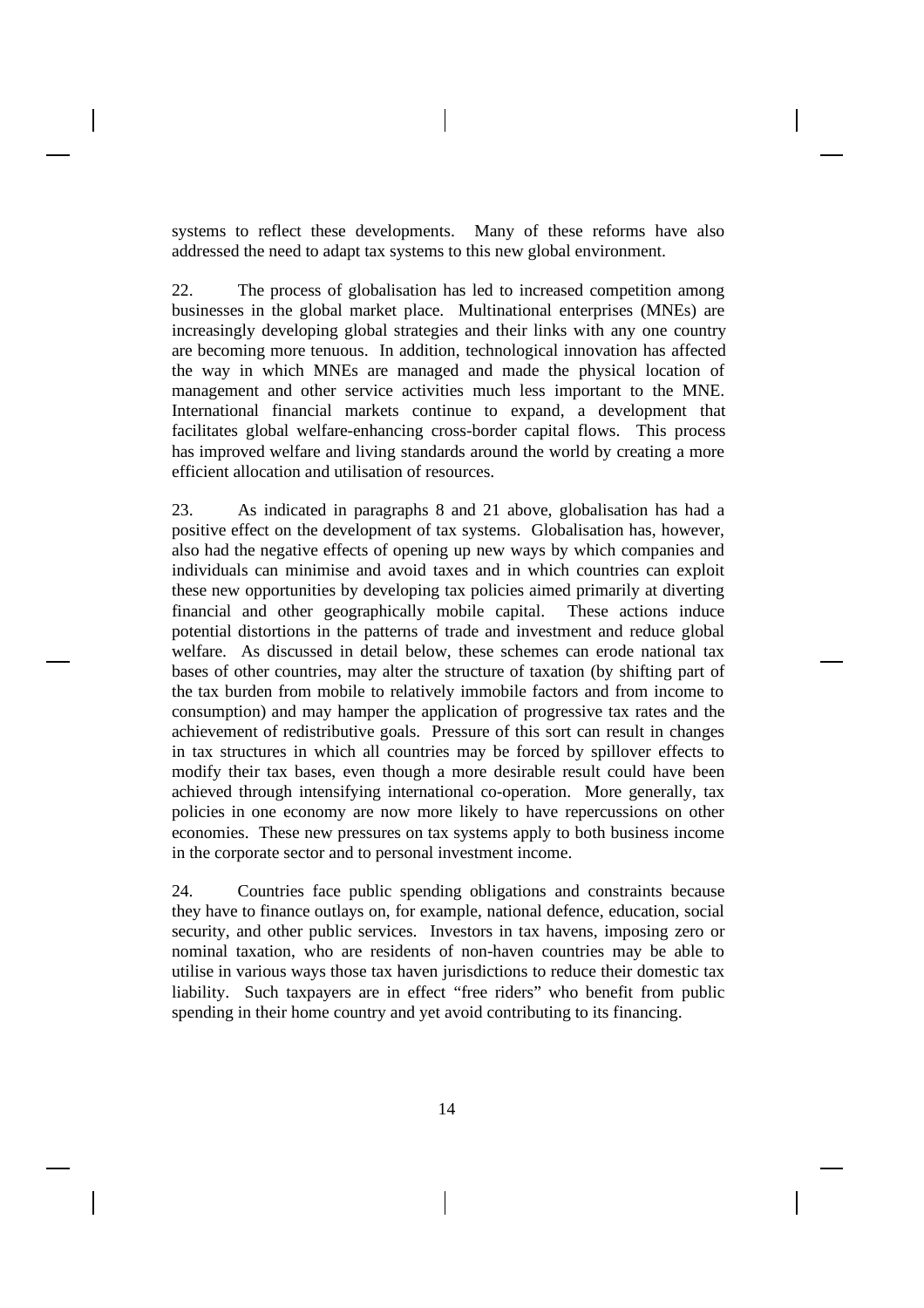25. In a still broader sense, governments and residents of tax havens can be "free riders" of general public goods created by the non-haven country. Thus on the spending side, as well, there are potential negative spillover effects from increased globalisation and the interaction between tax systems.

26. The Committee recognises that there are no particular reasons why any two countries should have the same level and structure of taxation. Although differences in tax levels and structures may have implications for other countries, these are essentially political decisions for national governments. Depending on the decisions taken, levels of tax may be high or low relative to other states and the composition of the tax burden may vary. The fact that a country has modernised its fiscal infrastructure earlier than other countries, for example by lowering the rates and broadening the base to promote greater neutrality, is principally a matter of domestic policy. Countries should remain free to design their own tax systems as long as they abide by internationally accepted standards in doing so. This study is designed, in part, to assist in that regard.

27. Tax competition and the interaction of tax systems can have effects that some countries may view as negative or harmful but others may not. For example, one country may view investment incentives as a policy instrument to stimulate new investment, while another may view investment incentives as diverting real investment from one country to another. In the context of this last effect, countries with specific structural disadvantages, such as poor geographical location, lack of natural resources, etc., frequently consider that special tax incentives or tax regimes are necessary to offset non-tax disadvantages, including any additional cost from locating in such areas. Similarly, within countries, peripheral regions often experience difficulties in promoting their development and may, at certain stages in this development, benefit from more attractive tax regimes or tax incentives for certain activities. This outcome, in itself, recognises that many factors affect the overall competitive position of a country. Although the international community may have concerns about potential spillover effects, these decisions may be justifiable from the point of view of the country in question.

28. Harmful effects may also occur because of unintentional mismatches between existing tax systems, which do not involve a country deliberately exploiting the interaction of tax systems to erode the tax base of another country. Such unintentional mismatches may be exploited by taxpayers to the detriment of either or both countries. The undesirable effects of such mismatches may be dealt with by unilateral or bilateral measures. If, however,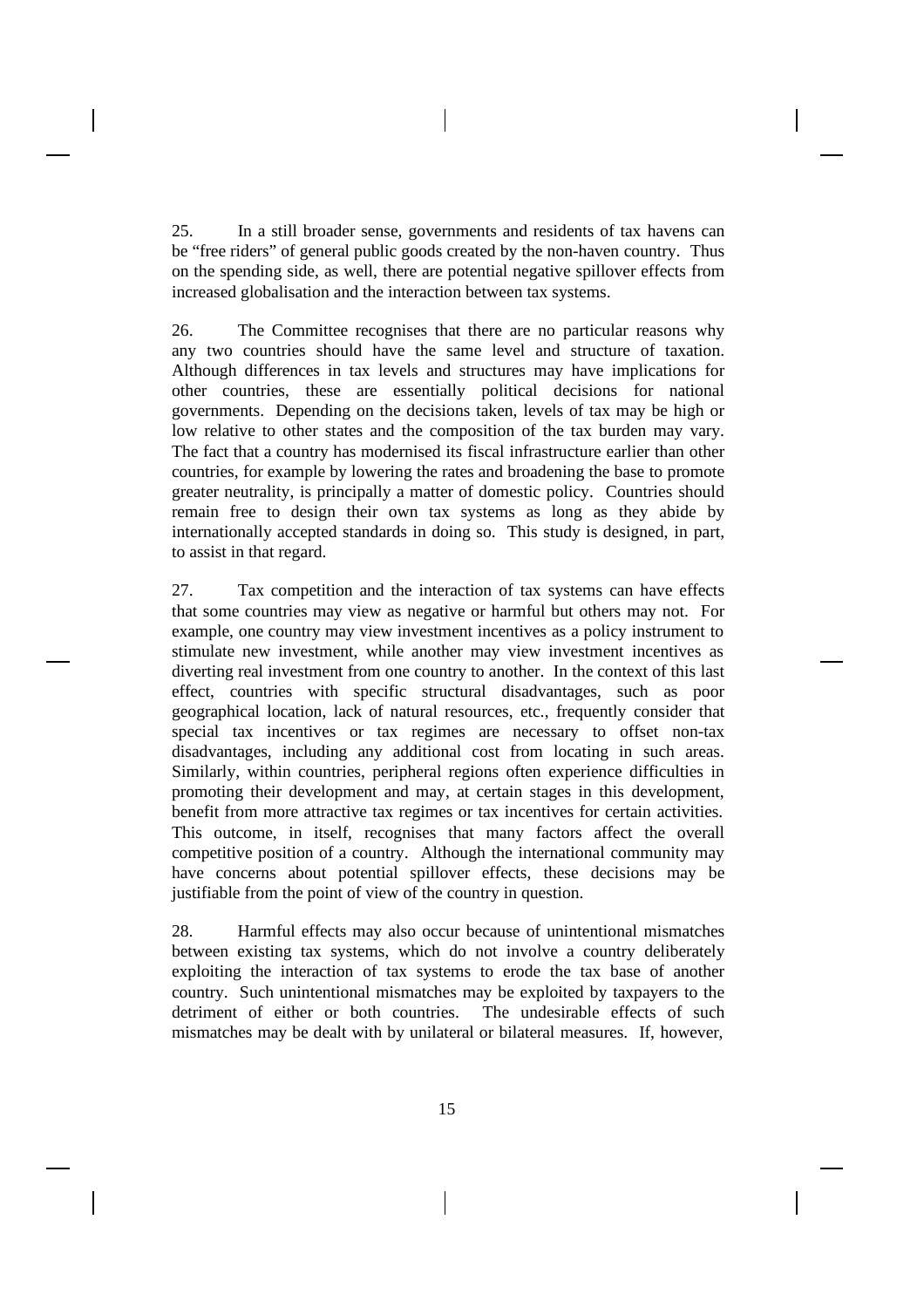an issue cannot be resolved at this level it may be examined on the basis of the criteria set out in Chapter 2.

29. Unlike the situation of mismatching, where the interaction of tax systems is exploited by the enactment of special tax provisions which principally erode the tax base of other countries, the spillover effects on the other countries is not a mere side effect, incidental to the implementation of a domestic tax policy. Here the effect is for one country to redirect capital and financial flows and the corresponding revenue from the other jurisdictions by bidding aggressively for the tax base of other countries. Some have described this effect as "poaching" as the tax base "rightly" belongs to the other country. Practices of this sort can appropriately be labelled harmful tax competition as they do not reflect different judgements about the appropriate level of taxes and public outlays or the appropriate mix of taxes in a particular economy, which are aspects of every country's sovereignty in fiscal matters, but are, in effect, tailored to attract investment or savings originating elsewhere or to facilitate the avoidance of other countries' taxes.

30. Tax havens or harmful preferential tax regimes that drive the effective tax rate levied on income from the mobile activities significantly below rates in other countries have the potential to cause harm by:

- − distorting financial and, indirectly, real investment flows;
- − undermining the integrity and fairness of tax structures;
- − discouraging compliance by all taxpayers;
- − re-shaping the desired level and mix of taxes and public spending;
- − causing undesired shifts of part of the tax burden to less mobile tax bases, such as labour, property and consumption; and
- − increasing the administrative costs and compliance burdens on tax authorities and taxpayers.

31. Clearly, where such practices have all of these negative effects they are harmful. However, in other cases, for example where only some of these effects are present, the degree of harm will range along a spectrum and thus the process of identifying harmful tax practices involves a balancing of factors. If the spillover effects of particular tax practices are so substantial that they are concluded to be poaching other countries' tax bases, such practices would be doubtlessly labelled "harmful tax competition".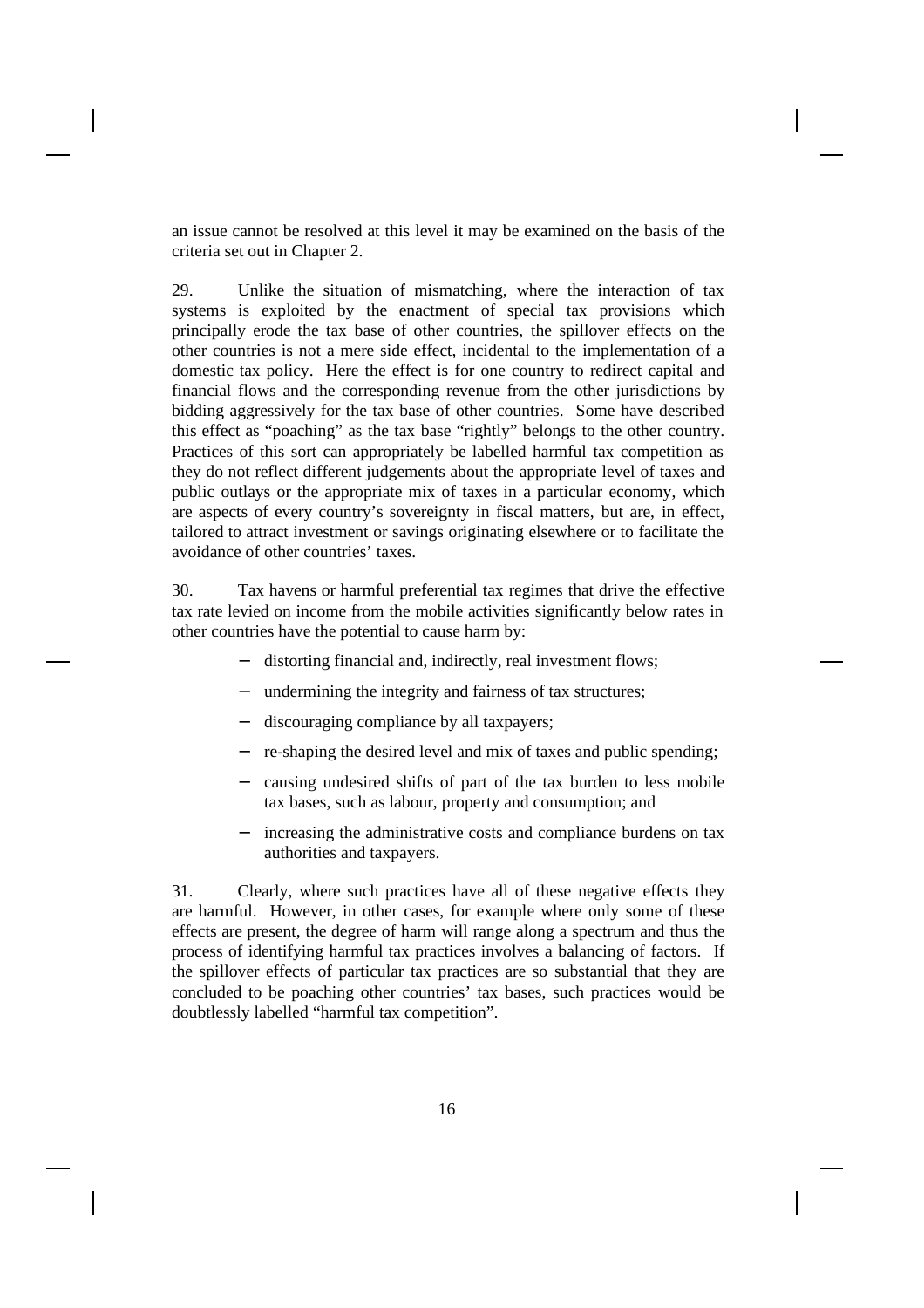32. The Committee is aware that many of the preferential tax regimes referred to in this Report have been put in place in response to pressures by the business community on those parts of government that have the responsibility for economic development. It is hoped that the analyses set out in this Report will assist tax policymakers in their discussions with their colleagues in these other government departments and with the business community.

33. While the focus of the analysis so far has been on source country taxation, the interaction between source and residence taxation is also involved. To some extent, the residence country can protect itself against the negative effects and economic behaviour caused by harmful tax practices in other countries by modifying its own tax rules. For example, certain modifications and adjustments of the currently applicable regimes for taxing foreign income may be possible as a targeted response to some of these problems. These matters are discussed in more detail in Chapter 3.

34. The Committee recognises that some investors may seek to invest in a location with lower rates (and greater after tax return) even if only low public services are available, while others may seek to invest in a location with higher public services even if they have to endure a higher tax burden to finance them. Investors will favour different locations for these reasons but these genuine location decisions have to be distinguished from the type of behaviour which is the focus of this Report.

35. The available data do not permit a detailed comparative analysis of the economic and revenue effects involving low-tax jurisdictions. It has also proven difficult to obtain data on activities involving preferential tax regimes, given the problems in separating their effects from aggregate data in countries with otherwise normal tax systems, and the fact that such regimes often are nontransparent. However, the available data do suggest that the current use of tax havens is large, and that participation in such schemes is expanding at an exponential rate. For example, foreign direct investment by G7 countries in a number of jurisdictions in the Caribbean and in the South Pacific island states, which are generally considered to be low-tax jurisdictions, increased more than five-fold over the period 1985-1994, to more than \$200 billion, a rate of increase well in excess of the growth of total outbound Foreign Direct Investment. The Committee continues to attach importance to collecting additional data on developments in tax havens and in the use of preferential tax regimes.

36. A regime can be harmful even where it is difficult to quantify the adverse economic impact it imposes. For example, the absence of a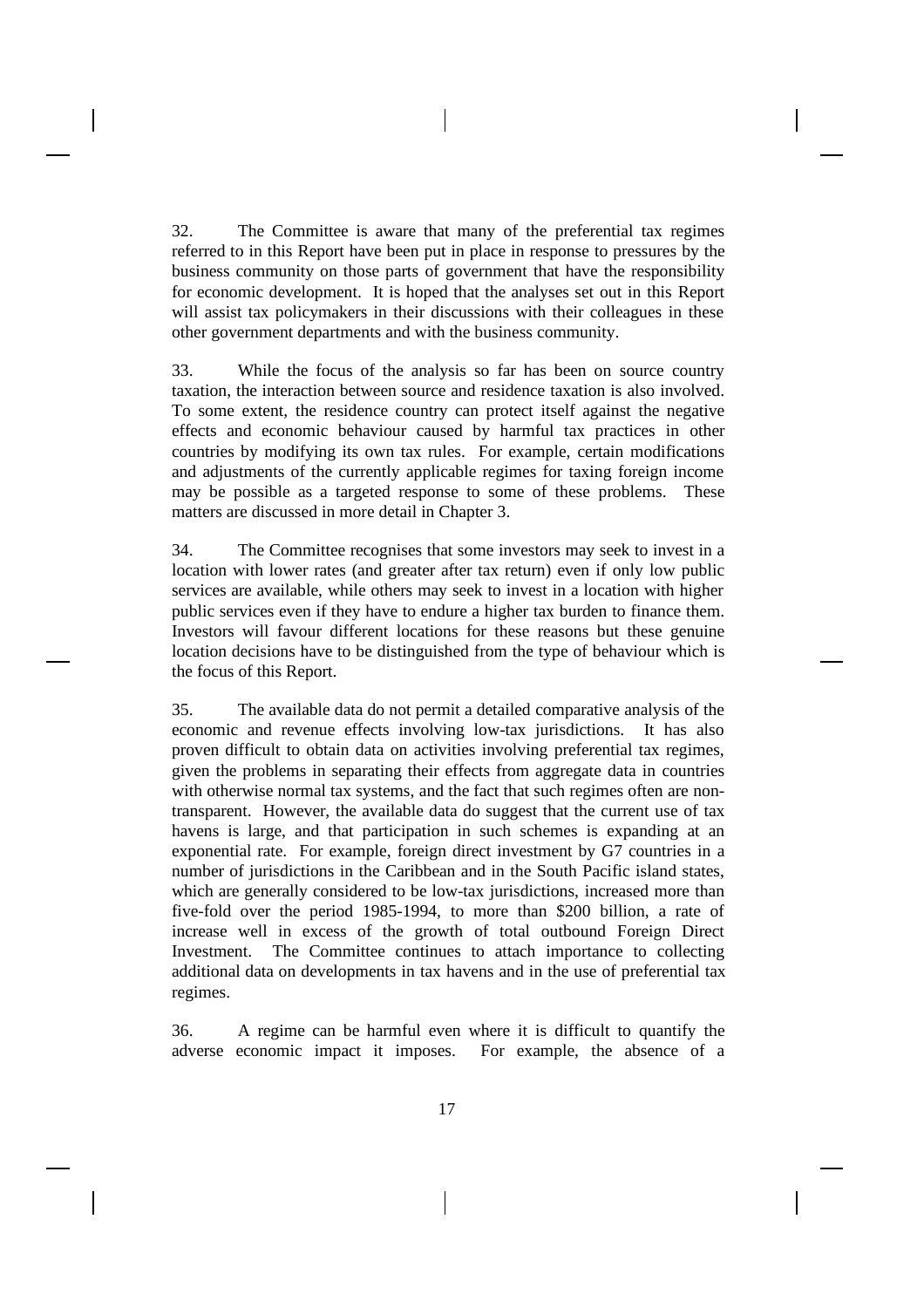requirement to provide annual accounts may preclude access to the data required for an analysis of the economic effects of a regime. Yet, despite the inability to measure the economic damage, countries would agree that such regimes are harmful and should be discouraged.

37. Globalisation and the intensified competition among firms in the global marketplace has had and continues to have many positive effects. However, the fact that tax competition may lead to the proliferation of harmful tax practices and the adverse consequences that result, as discussed here, shows that governments must take measures, including intensifying their international co-operation, to protect their tax bases and to avoid the world-wide reduction in welfare caused by tax-induced distortions in capital and financial flows.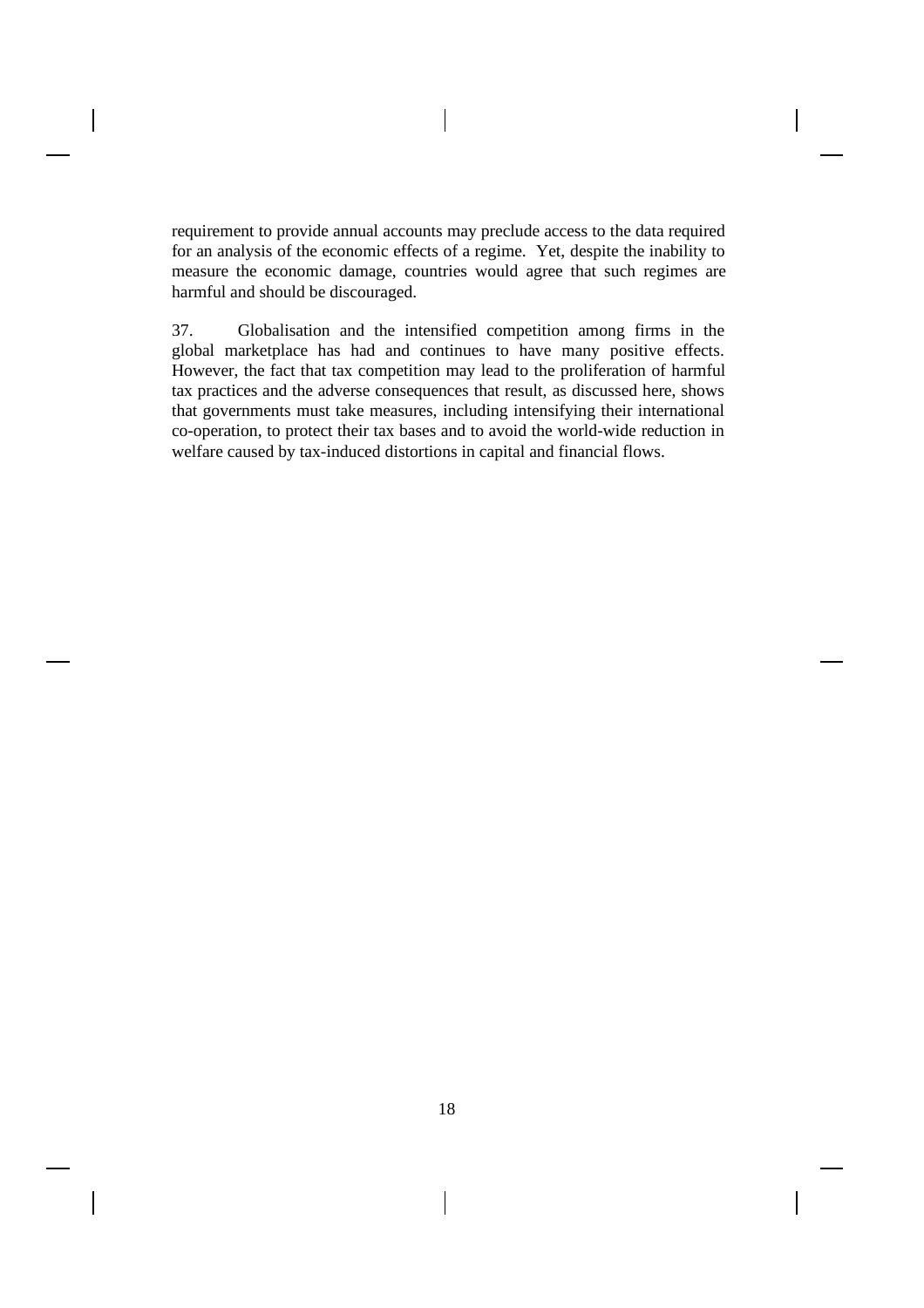### **CHAPTER 2**

# **FACTORS TO IDENTIFY TAX HAVENS AND HARMFUL PREFERENTIAL TAX REGIMES**

#### **I. INTRODUCTION**

38. This Chapter discusses the factors to be used in identifying, within the context of this Report, tax-haven jurisdictions and harmful preferential tax regimes in non-haven jurisdictions. It focuses on identifying the factors that enable tax havens and harmful preferential tax regimes in OECD Member and non-member countries to attract highly mobile activities, such as financial and other service activities. The Chapter provides practical guidelines to assist governments in identifying tax havens and in distinguishing between acceptable and harmful preferential tax regimes.

39. The Chapter takes a necessary and practical step towards explaining further why governments are concerned about harmful tax competition. It does this by first identifying and discussing factors that characterise tax havens. It then discusses factors that may identify preferential tax regimes that can be considered to lead to harmful tax competition.

40. At the outset, a distinction must be made between three broad categories of situations in which the tax levied in one country on income from geographically mobile activities, such as financial and other service activities, is lower than the tax that would be levied on the same income in another country:

- *i*) the first country is a tax haven and, as such, generally imposes no or only nominal tax on that income;
- *ii*) the first country collects significant revenues from tax imposed on income at the individual or corporate level but its tax system has preferential features that allow the relevant income to be subject to low or no taxation;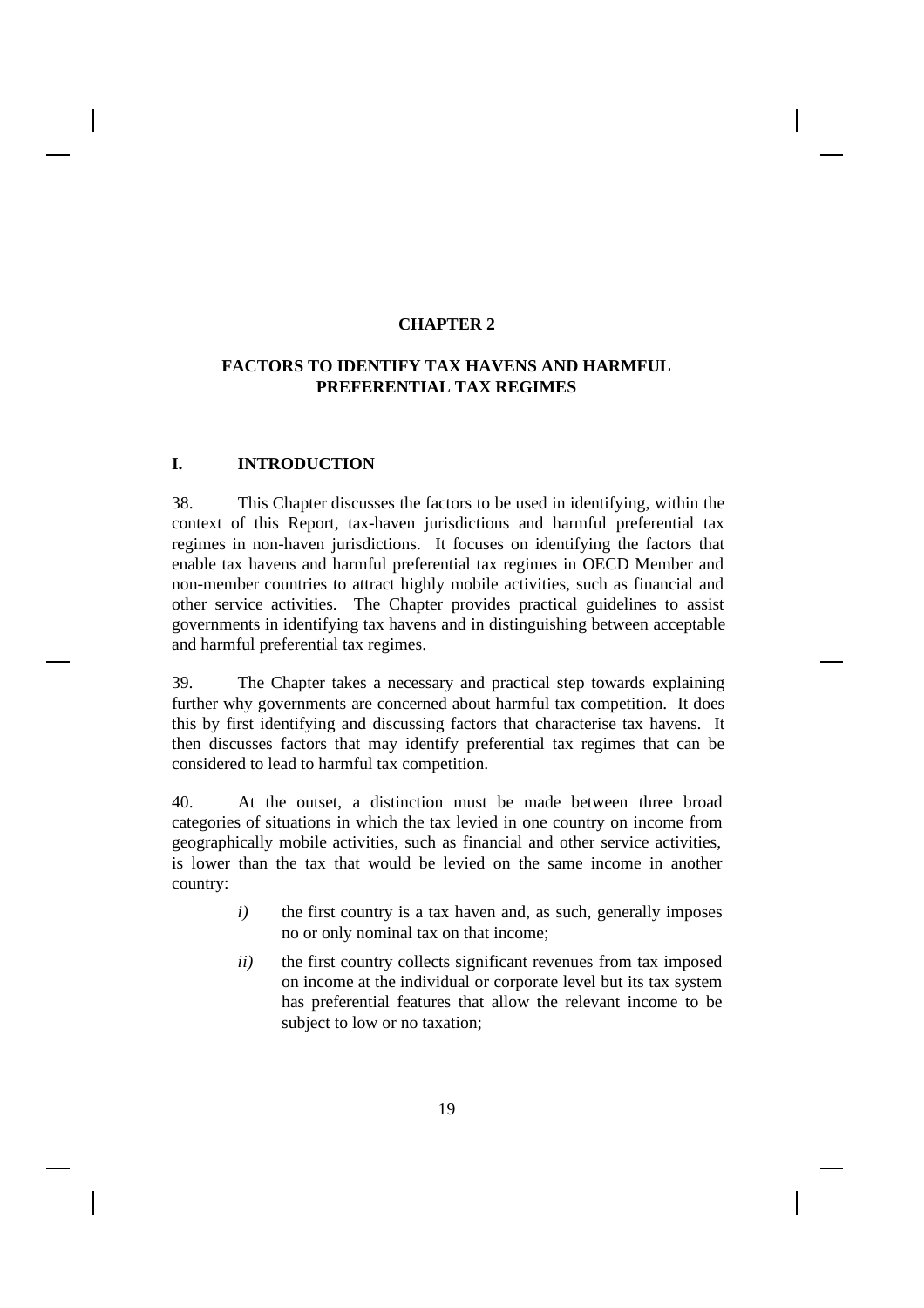*iii*) the first country collects significant revenues from tax imposed on income at the individual or corporate level but the effective tax rate that is generally applicable at that level in that country is lower than that levied in the second country.

41. All three categories of situations may have undesirable effects from the perspective of the other country. However, as already noted in paragraph 21 above, globalisation has had a positive effect on the development of tax systems, being, for instance, the driving force behind tax reforms which have focused on base broadening and rate reductions, thereby minimising tax induced distortions. Accordingly, and insofar as the other factors referred to in this Chapter are not present, the issues arising in this third category are outside the scope of this Report. Any spillover effects for the revenue of the other country may be dealt with by a variety of means at the unilateral or bilateral level (see, for example, paragraph 98). It is not intended to explicitly or implicitly suggest that there is some general minimum effective rate of tax to be imposed on income below which a country would be considered to be engaging in harmful tax competition.

42. The first two categories, which are the focus of this report, are dealt with differently. While the concept of "tax haven" does not have a precise technical meaning, it is recognised that a useful distinction may be made between, on the one hand, countries that are able to finance their public services with no or nominal income taxes and that offer themselves as places to be used by non-residents to escape tax in their country of residence and, on the other hand, countries which raise significant revenues from their income tax but whose tax system has features constituting harmful tax competition.

43. In the first case, the country has no interest in trying to curb the "race to the bottom" with respect to income tax and is actively contributing to the erosion of income tax revenues in other countries. For that reason, these countries are unlikely to co-operate in curbing harmful tax competition. By contrast, in the second case, a country may have a significant amount of revenues which are at risk from the spread of harmful tax competition and it is therefore more likely to agree on concerted action.

44. Because of this difference, this Report distinguishes between jurisdictions in the first category, which are referred to as tax havens, and jurisdictions in the second category, which are considered as countries which have potentially harmful preferential tax regimes. This distinction is particularly relevant for the application of the Recommendations in Chapter 3 since, for example, Recommendation 16 applies only to tax havens, whereas the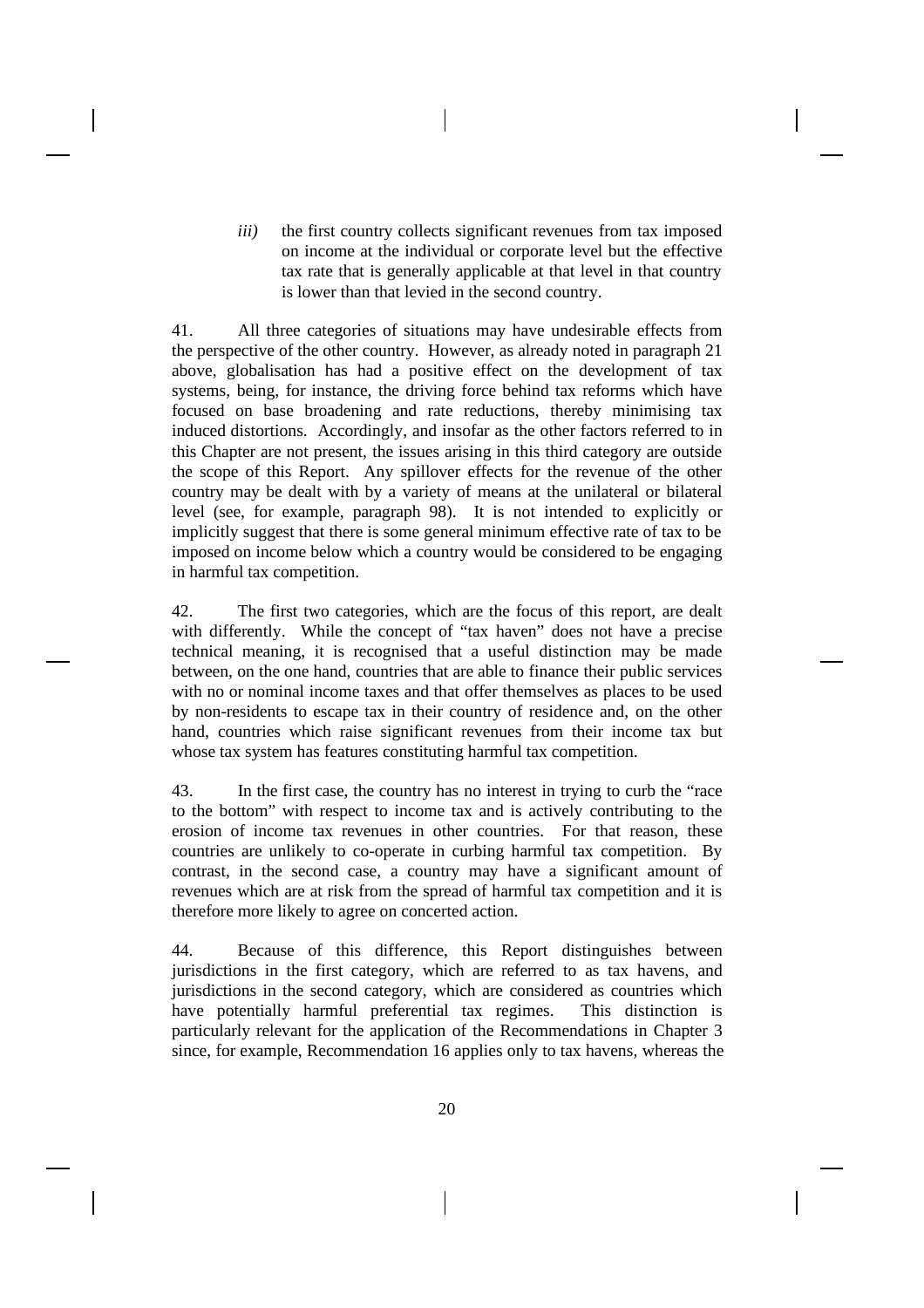Guidelines apply only to harmful preferential tax regimes. The following sections II and III present the factors to be used to identify each category.

45. Many factors may contribute to the classification of the actual or potential effects of tax practices as harmful. Any evaluation should be based on an overall assessment of the relevant factors.

46. The absence of tax or a low effective tax rate on the relevant income is the starting point of any evaluation. No or only nominal taxation combined with the fact that a country offers itself as a place, or is perceived to be a place, to be used by non-residents to escape tax in their country of residence may be sufficient to classify that jurisdiction as a tax haven. Similarly, no or only nominal taxation combined with serious limitations on the ability of other countries to obtain information from that country for tax purposes would typically identify a tax haven. With respect to preferential tax regimes, key factors, other than no or low effective taxation on the relevant income, include: whether the regime is restricted to non-residents and whether it is otherwise isolated from the domestic economy (*i.e.*, ring-fencing), non-transparency and a lack of access to information on taxpayers benefiting from a preferential tax regime. Other factors that may be relevant to characterise a preferential tax regime as harmful are identified in Section III below. It is the combination of no or low effective taxation and one or more other factors set out in Box II and, where relevant, in Section III below on which the classification is based.

# **II. Tax havens**

#### *a) Introduction*

47. Many fiscally sovereign territories and countries use tax and non-tax incentives to attract activities in the financial and other services sectors. These territories and countries offer the foreign investor an environment with a no or only nominal taxation which is usually coupled with a reduction in regulatory or administrative constraints. The activity is usually not subject to information exchange because, for example, of strict bank secrecy provisions. As indicated in paragraph 42 and 43, these jurisdictions are generally known as tax havens.

48. Tax havens generally rely on the existing global financial infrastructure and have traditionally facilitated capital flows and improved financial market liquidity. Now that the non-haven countries have liberalised and de-regulated their financial markets, any potential benefits brought about by tax havens in this connection are more than offset by their adverse tax effects.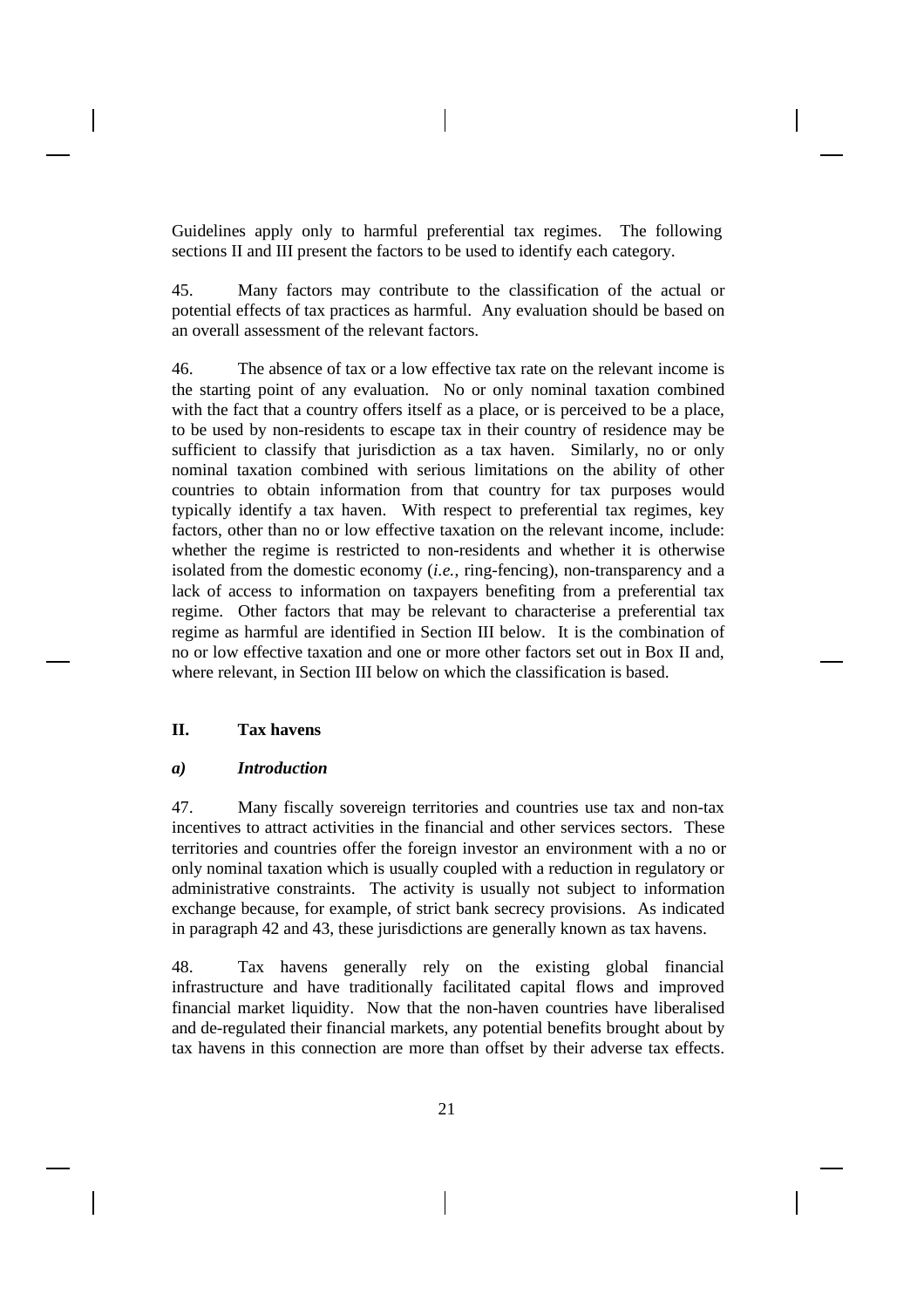Since tax and non-tax advantages tend to divert financial capital away from other countries, tax havens have a large adverse impact on the revenue bases of other countries. This section describes the factors that can be used to identify tax havens for the purpose of this Report.

49. Because tax havens offer a way to minimise taxes and to obtain financial confidentiality, tax havens are appealing to corporate and individual investors. Tax havens serve three main purposes: they provide a location for holding passive investments ("money boxes"); they provide a location where "paper" profits can be booked; and they enable the affairs of taxpayers, particularly their bank accounts, to be effectively shielded from scrutiny by tax authorities of other countries.

50. All of these functions may potentially cause harm to the tax systems of other countries as they facilitate both corporate and individual income tax avoidance and evasion.

51. A 1987 Report by the OECD recognised the difficulties involved in providing an objective definition of a tax haven<sup>1</sup>. That Report concluded that a good indicator that a country is playing the role of a tax haven is where the country or territory offers itself or is generally recognised as a tax haven. While this is known as the "reputation test", the present Report sets out various factors to identify tax havens.

# *b) Factors to identify tax havens*

52. The necessary starting point to identify a tax haven is to ask *(a)* whether a jurisdiction imposes no or only nominal taxes (generally or in special circumstances) and offers itself, or is perceived to offer itself, as a place to be used by non-residents to escape tax in their country of residence. Other key factors which can confirm the existence of a tax haven and which are referred to in Box I are: *(b)* laws or administrative practices which prevent the effective exchange of relevant information with other governments on taxpayers benefiting from the low or no tax jurisdiction; *(c)* lack of transparency and *(d)* the absence of a requirement that the activity be substantial, since it would suggest that a jurisdiction may be attempting to attract investment or transactions that are purely tax driven (transactions may be booked there without the requirement of adding value so that there is little real activity, *i.e.* these jurisdictions are essentially "booking centres"). No or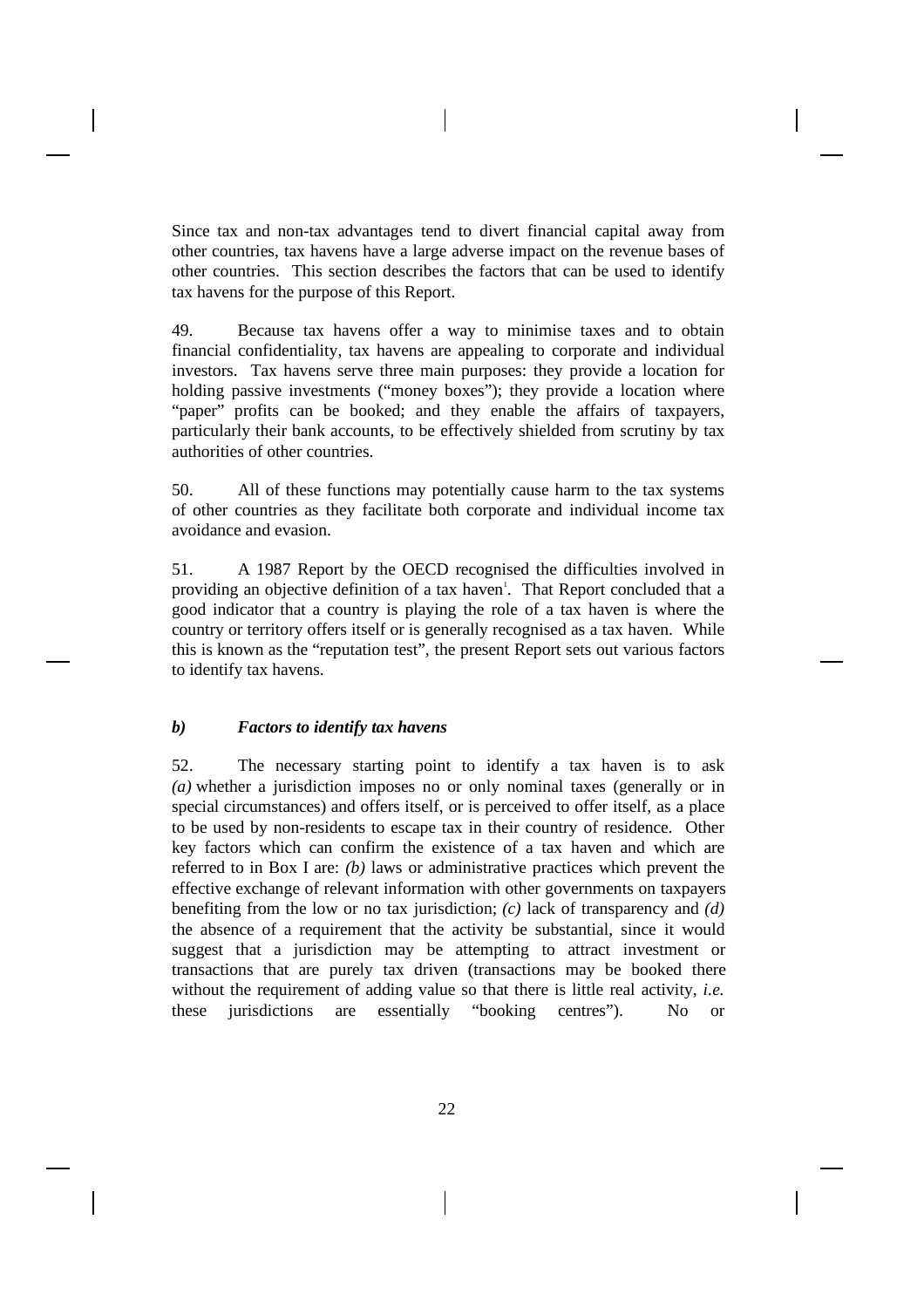# *Box I*

# **KEY FACTORS IN IDENTIFYING TAX HAVENS FOR THE PURPOSES OF THIS REPORT**

# *a)* **No or only nominal taxes**

No or only nominal taxation on the relevant income is the starting point to classify a jurisdiction as a tax haven.

# *b)* **Lack of effective exchange of information**

Tax havens typically have in place laws or administrative practices under which businesses and individuals can benefit from strict secrecy rules and other protections against scrutiny by tax authorities thereby preventing the effective exchange of information on taxpayers benefiting from the low tax jurisdiction.

# *c)* **Lack of transparency**

A lack of transparency in the operation of the legislative, legal or administrative provisions is another factor in identifying tax havens.

# *d)* **No substantial activities**

The absence of a requirement that the activity be substantial is important since it would suggest that a jurisdiction may be attempting to attract investment or transactions that are purely tax driven.

only nominal taxation is a necessary condition for the identification of a tax haven. As noted in paragraph 46 above, if combined with a situation where the jurisdiction offers or is perceived to offer itself as a place where non-residents can escape tax in their country of residence, it may be sufficient to identify a tax haven. In general, the importance of each of the other key factors referred to above very much depends on the particular context. Even if the tax haven does impose tax, the definition of domestic source income may be so restricted as to result in very little income being taxed.

53. Beyond no or only nominal taxation, other key factors in identifying a tax haven are the lack of transparency in the operation of the jurisdiction's administrative tax practices and the existence of provisions --- whether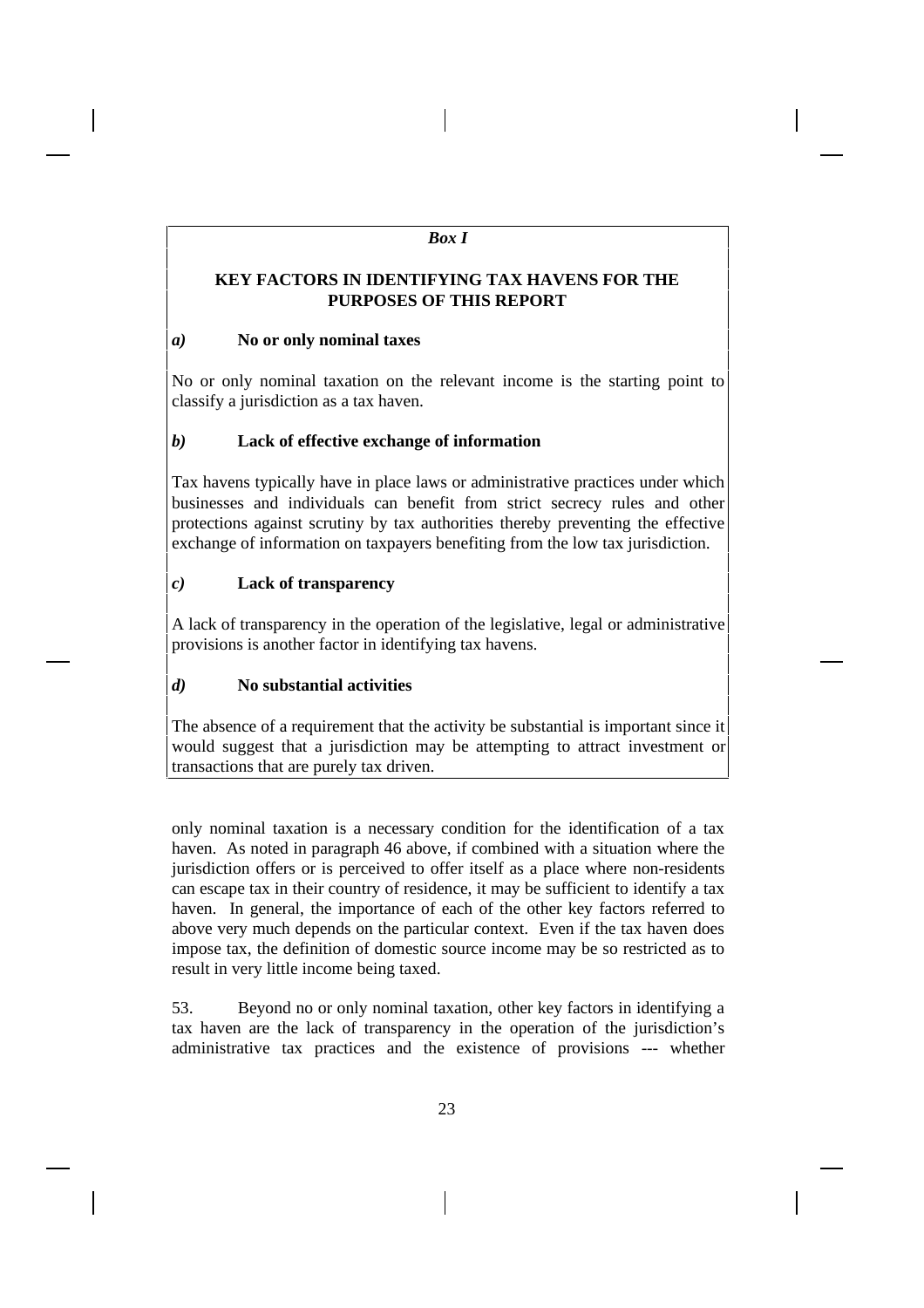legislative, legal, or administrative --- that prevent (or would prevent) effective exchange of information. Because non-transparent administrative practices as well as an inability or unwillingness to provide information not only allow investors to avoid their taxes but also facilitate illegal activities, such as tax evasion and money laundering, these factors are particularly troublesome. Some jurisdictions have enacted laws (*e.g.*, providing anonymous accounts) that prevent financial institutions from providing tax authorities with information about investors. Thus, tax administrators lack the power to compel such information from institutions, and they cannot exchange information under tax treaties or under other types of mutual assistance channels. The most obvious consequence of the failure to provide information is that it facilitates tax evasion and money laundering. Thus, these factors are particularly harmful characteristics of a tax haven and, as discussed later, of a harmful preferential tax regime. $2$ 

54. Some progress has been made in the area of access to information, in that certain tax haven jurisdictions have entered into mutual legal assistance treaties in criminal matters with non-tax havens that permit exchange of information on criminal tax matters related to certain other crimes (*e.g.* narcotics trafficking) or to exchange information when criminal tax fraud is at issue. Nevertheless, these tax haven jurisdictions do not allow tax administrations access to bank information for the critical purposes of detecting and preventing tax avoidance which, from the perspectives of raising revenue and controlling base erosion from financial and other service activities, are as important as curbing tax fraud. Thus, the lack of effective exchange of information is one of the key factors in identifying a tax haven since it limits the access by tax authorities to the information required for the correct and timely application of tax laws.

55. In addition, the absence of a requirement that the activity be substantial is important because it suggests that a jurisdiction may be attempting to attract investment and transactions that are purely tax driven. It may also indicate that a jurisdiction does not (or cannot) provide a legal or commercial environment or offer any economic advantages that would attract substantive business activities in the absence of the tax minimising opportunities it provides. The determination of when and whether an activity is substantial can be difficult. For example, financial and management services may in certain circumstances involve substantial activities. However, certain services provided by "paper companies" may be readily found to lack substance.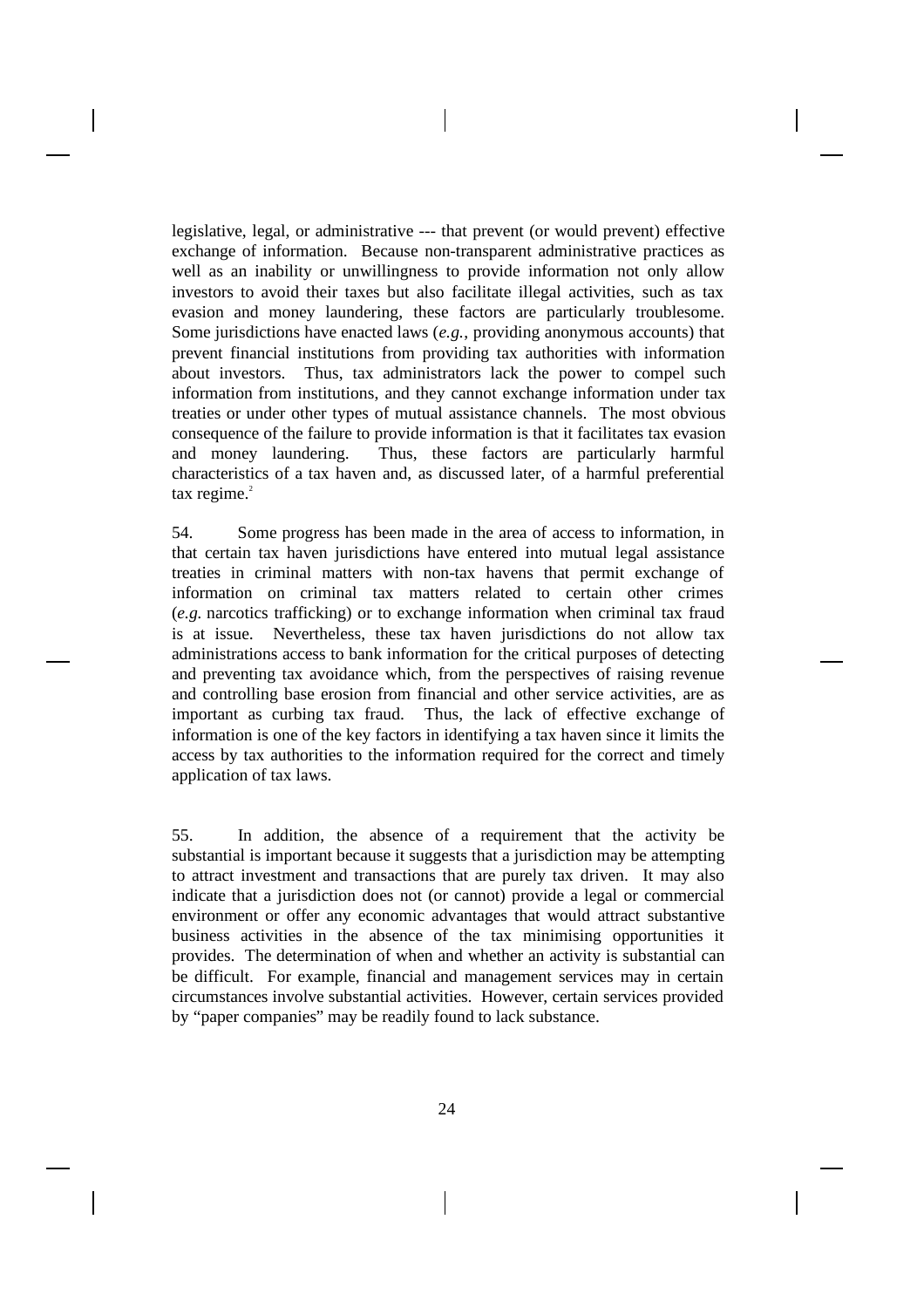56. In addition to the above tax factors many other non-tax factors, such as a relaxed regulatory framework and the presence of a solid business infrastructure may contribute to a tax haven's success. The attractiveness of these features may be accentuated by the haven's close ties with non-haven countries (a form of "free-riding"). For example, a tax haven which is a dependency benefits at no cost to itself from the diplomatic, financial and other infrastructure provisions provided by the home country.

# **III. Harmful preferential tax regimes in OECD member and nonmember countries**

57. Many OECD Member and non-member countries have already established or are considering establishing preferential tax regimes to attract highly mobile financial and other service activities. These regimes generally provide a favourable location for holding passive investments or for booking paper profits. In many cases, the regime may have been designed specifically to act as a conduit for routing capital flows across borders. These regimes may be found in the general tax code or in administrative practices, or they may have been established by special tax and non-tax legislation outside the framework of the general tax system. This section discusses factors that may help identify harmful preferential tax regimes, without targeting specific countries.

58. The preferential tax regimes discussed in this part of the Report are usually targeted specifically to attract those economic activities which can be most easily shifted in response to tax differentials, generally financial and other service activities. Such tax regimes can be particularly successful if targeted to attract income from base company activities and from passive investment rather than income from active investment. The existence of these preferential tax regimes may encourage the relocation of activities for which there is little or no demand or supply in the host country's domestic market. In many cases the scheme is merely a conduit and absent the regime the investment flow would be unlikely to go through the country providing the regime.

59. Four key factors assist in identifying harmful preferential tax regimes: *(a)* the regime imposes a low or zero effective tax rate on the relevant income; *(b)* the regime is "ring-fenced"; *(c)* the operation of the regime is nontransparent; *(d)* the jurisdiction operating the regime does not effectively exchange information with other countries (See Box II below). Although a low or zero effective tax rate is the necessary starting point of an examination of a preferential tax regime, any evaluation should be based upon an overall assessment of each of the key factors identified in Box II and, where relevant, the other factors referred to in section *(a)* below. Once a regime is identified as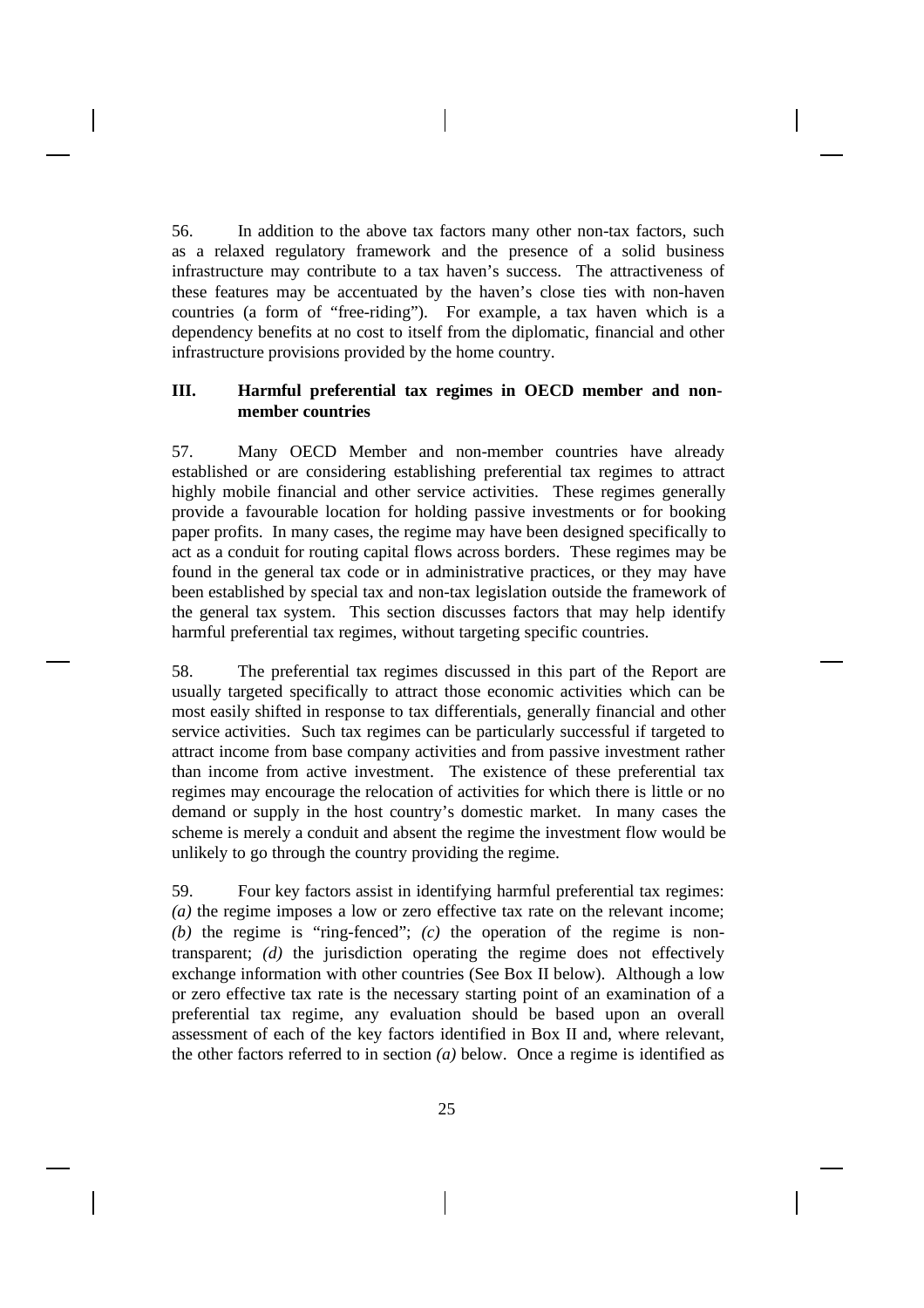potentially harmful, the economic considerations set out in section *(b)* would also have to be examined. A harmful preferential tax regime will be characterised by a combination of a low or zero effective tax rate and one or more other factors set out in Box II and, where relevant, in this section.

#### *a) Features of harmful preferential tax regimes*

60. This section discusses certain features of tax regimes which suggest that they have the potential to constitute harmful tax competition. First the four key factors identified in Box II are elaborated upon and then the other factors which can assist in identifying harmful preferential tax regimes are discussed. As previously noted, in assessing whether a particular tax regime is harmful, all of the relevant factors must be evaluated.

#### *Key factors*

#### *i*) No or low effective tax rates

61. A low or zero effective tax rate on the relevant income is a necessary starting point for an examination of whether a preferential tax regime is harmful. A zero or low effective tax rate may arise because the schedule rate itself is very low or because of the way in which a country defines the tax base to which the rate is applied. A harmful preferential tax regime will be characterised by a combination of a low or zero effective tax rate and one or more other factors set out in Box II and, where relevant, in this section.

#### *ii)* "Ring-Fencing" of Regimes

62. There are good reasons for the international community to be concerned where regimes are partially or fully isolated from the domestic economy. Since the regime's "ring fencing" effectively protects the sponsoring country from the harmful effects of its own incentive regime, that regime will have an adverse impact only on foreign tax bases. Thus, the country offering the regime may bear little or none of the financial burden of its own preferential tax legislation. Similarly, taxpayers within the regime may benefit from the infrastructure of the country providing the preferential regime without bearing the cost incurred to provide that infrastructure. Ring fencing may take several forms.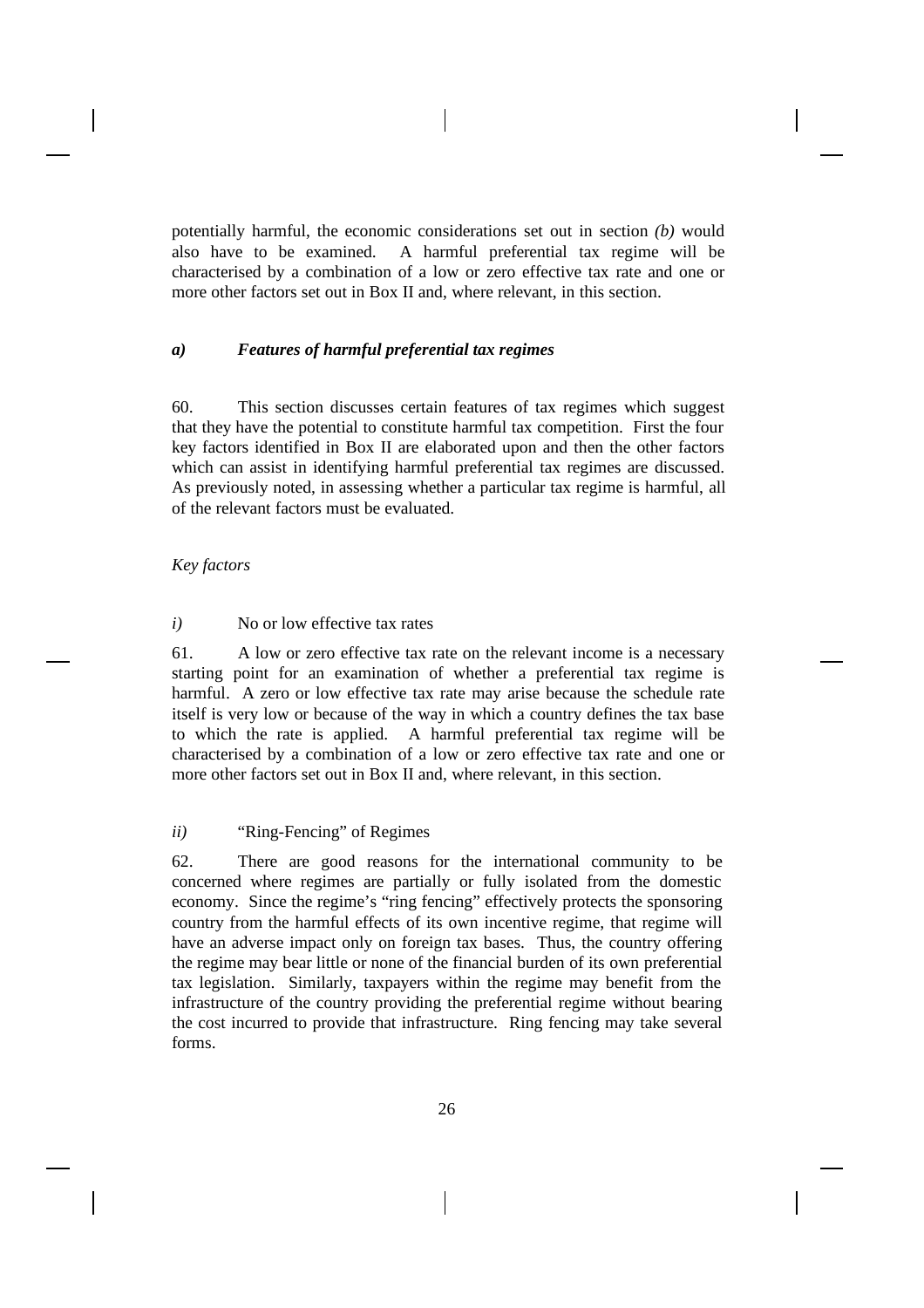#### *Box II*

#### **KEY FACTORS IN IDENTIFYING AND ASSESSING HARMFUL PREFERENTIAL TAX REGIMES FOR THE PURPOSES OF THIS REPORT**

#### *a) No or low effective tax rates*

A low or zero effective tax rate on the relevant income is a necessary starting point for an examination of whether a preferential tax regime is harmful. A zero or low effective tax rate may arise because the schedule rate itself is very low or because of the way in which a country defines the tax base to which the rate is applied. A harmful preferential tax regime will be characterised by a combination of a low or zero effective tax rate and one or more other factors set out in this Box and, where relevant, in this section.

#### *b) "Ring fencing" of regimes*

Some preferential tax regimes are partly or fully insulated from the domestic markets of the country providing the regime. The fact that a country feels the need to protect its own economy from the regime by ring-fencing provides a strong indication that a regime has the potential to create harmful spillover effects. Ring-fencing may take a number of forms, including:

> a regime may explicitly or implicitly exclude resident taxpayers from taking advantage of its benefits.

enterprises which benefit from the regime may be explicitly or implicitly prohibited from operating in the domestic market.

#### *c) Lack of transparency*

The lack of transparency in the operation of a regime will make it harder for the home country to take defensive measures. Non-transparency may arise from the way in which a regime is designed and administered. Non-transparency is a broad concept that includes, among others, favourable application of laws and regulations, negotiable tax provisions, and a failure to make widely available administrative practices.

#### *d) Lack of effective exchange of information*

The lack of effective exchange of information in relation to taxpayers benefiting from the operation of a preferential tax regime is a strong indication that a country is engaging in harmful tax competition.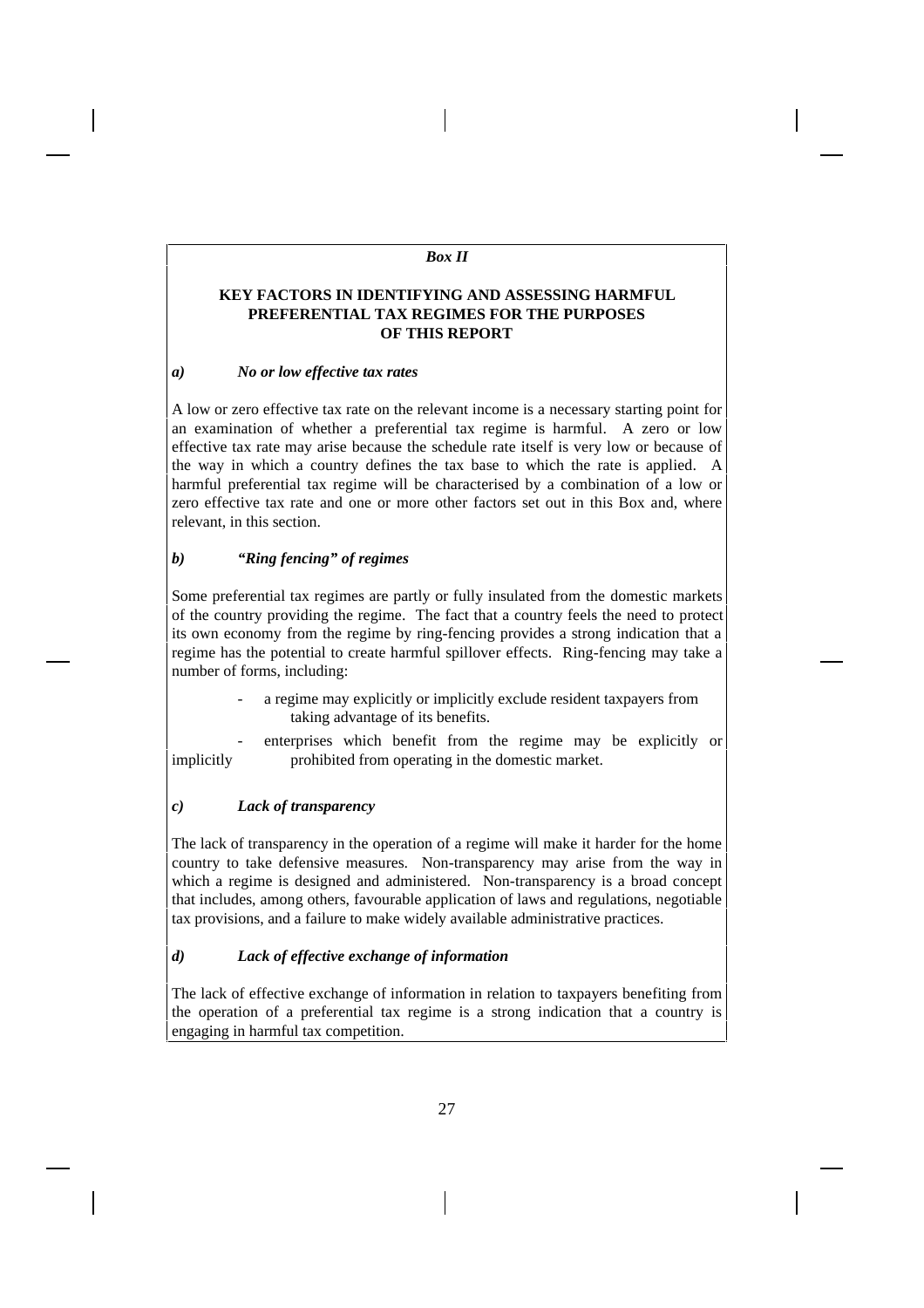*a) Regimes that restrict the benefits to non-residents*

Regimes that explicitly or implicitly exclude resident enterprises from taking advantage of their benefits shift the revenue-reducing impact of the policy to other countries and can provide a strong indication that a tax regime has harmful spillover effects.

*b) Investors who benefit from the tax regime are explicitly or implicitly denied access to domestic markets*

This feature of a preferential tax regime also serves the purpose of insulating the domestic economy from the adverse effects of a regime. Enterprises established under such regimes may be explicitly prohibited from operating in the domestic market. Market access may be denied on a de-facto basis through the special tax privileges not applying or being otherwise neutralised insofar as the enterprises carry on business in the regime-country's domestic market.

In other cases, the regime may not permit transactions in the domestic currency, thus ensuring that the domestic monetary system is not affected by the regime.

*iii)* Lack of transparency

63. The lack of transparency in the operation of a regime will make it harder for the home country to take defensive measures. To be deemed transparent in terms of administrative practices, a tax regime's administration should normally satisfy both of the following conditions: First, it must set forth clearly the conditions of applicability to taxpayers in such a manner that those conditions may be invoked against the authorities; second, details of the regime, including any applications thereof in the case of a particular taxpayer, must be available to the tax authorities of other countries concerned. Regimes which do not meet these criteria are likely to increase harmful tax competition since non-transparent regimes give their beneficiaries latitude for negotiating with the tax authorities and may result in inequality of treatment of taxpayers in similar circumstances. A lack of transparency may arise because:

> − Favourable administrative rulings (*e.g.*, regulatory, substantive, and procedural rulings) are given, allowing a particular sector to operate under a lower effective tax environment than other sectors. As an example of a favourable administrative ruling, tax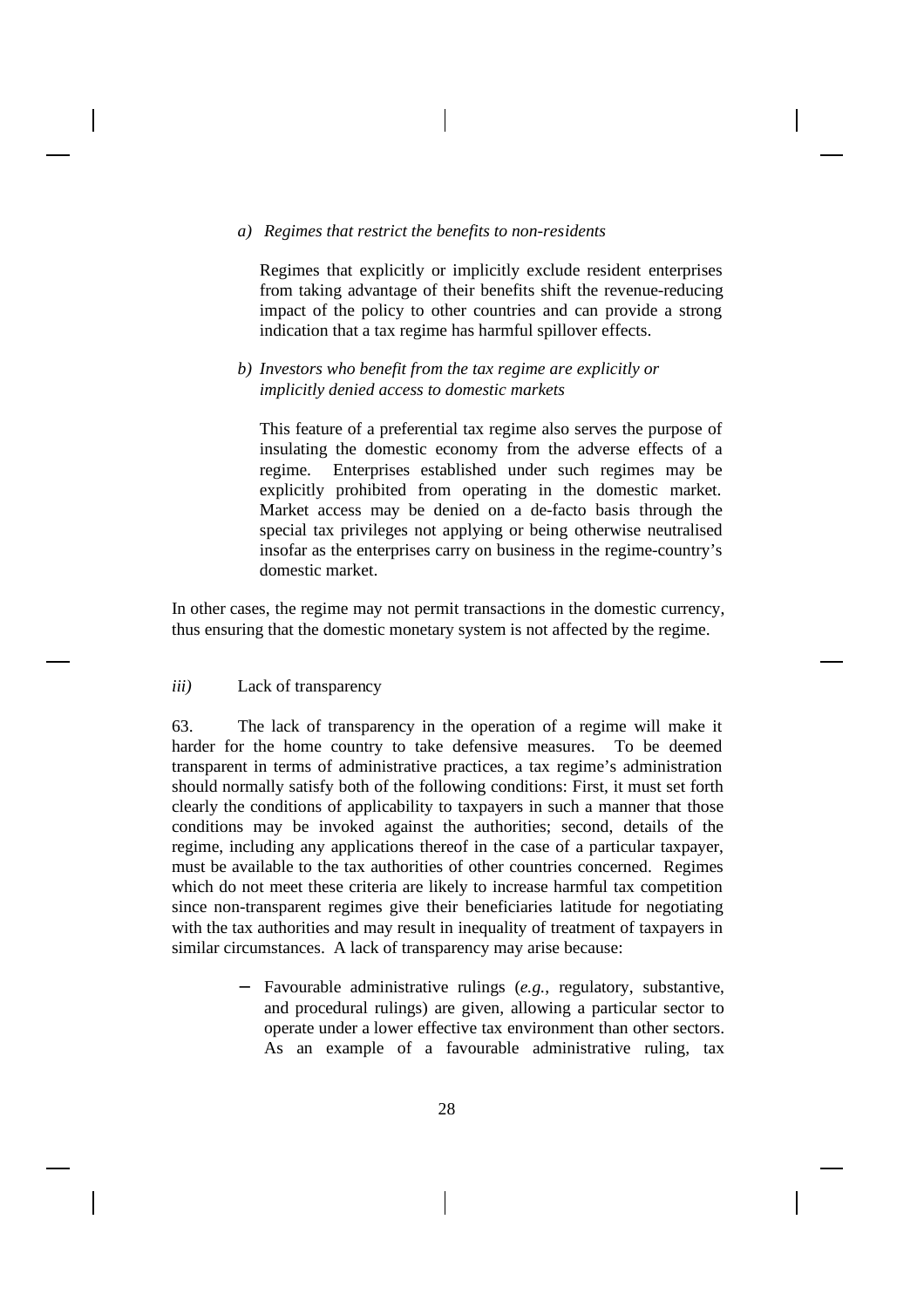authorities may enter into agreements with a taxpayer or may agree to issue advance tax rulings in requested cases. However, where these administrative practices are consistent with and do not negate or nullify statutory laws, they can be viewed as a legitimate and necessary exercise of administrative authority. To assure equality in treatment, the ruling criteria should be well-known or publicised by the authority granting the ruling and available on a non-discriminatory basis to all taxpayers.

- − Special administrative practices may be contrary to the fundamental procedures underlying statutory laws. This may encourage corruption and discriminatory treatment, especially if the practices are not disclosed. Such practices can also make it more difficult for other countries to enforce their tax laws. Thus, a regime where the tax rate and base are not negotiable, but where administrative practices and enforcement do not conform with the law or do not stipulate the conditions of applicability, may be considered as potentially harmful.
- If the general domestic fiscal environment is such that the laws are not enforced in line with the domestic law, this could make an otherwise legitimate regime harmful. Thus, although in general the domestic fiscal environment would not make an otherwise legitimate regime harmful, it may be a factor to evaluate in conjunction with other factors. A specific example of this issue is where the tax authorities deliberately adopt a lax audit policy as an implicit incentive to taxpayers not to comply with the tax laws. Such behaviour may give these taxpayers a competitive advantage.

#### *iv)* Lack of effective exchange of information

64. The ability or willingness of a country to provide information to other countries is a key factor in deciding upon whether the effect of a regime operated by that country has the potential to cause harmful effects. A country may be constrained in exchanging information, for the purpose of the application of a tax treaty as well as for the application of national legislation**,** because of secrecy laws which prevent the tax authorities from obtaining information for other countries on taxpayers benefiting from the operation of a preferential tax regime. In addition, even where there are no formal secrecy laws, administrative policies or practices may impede the exchange of information. For example, the country may determine as a matter of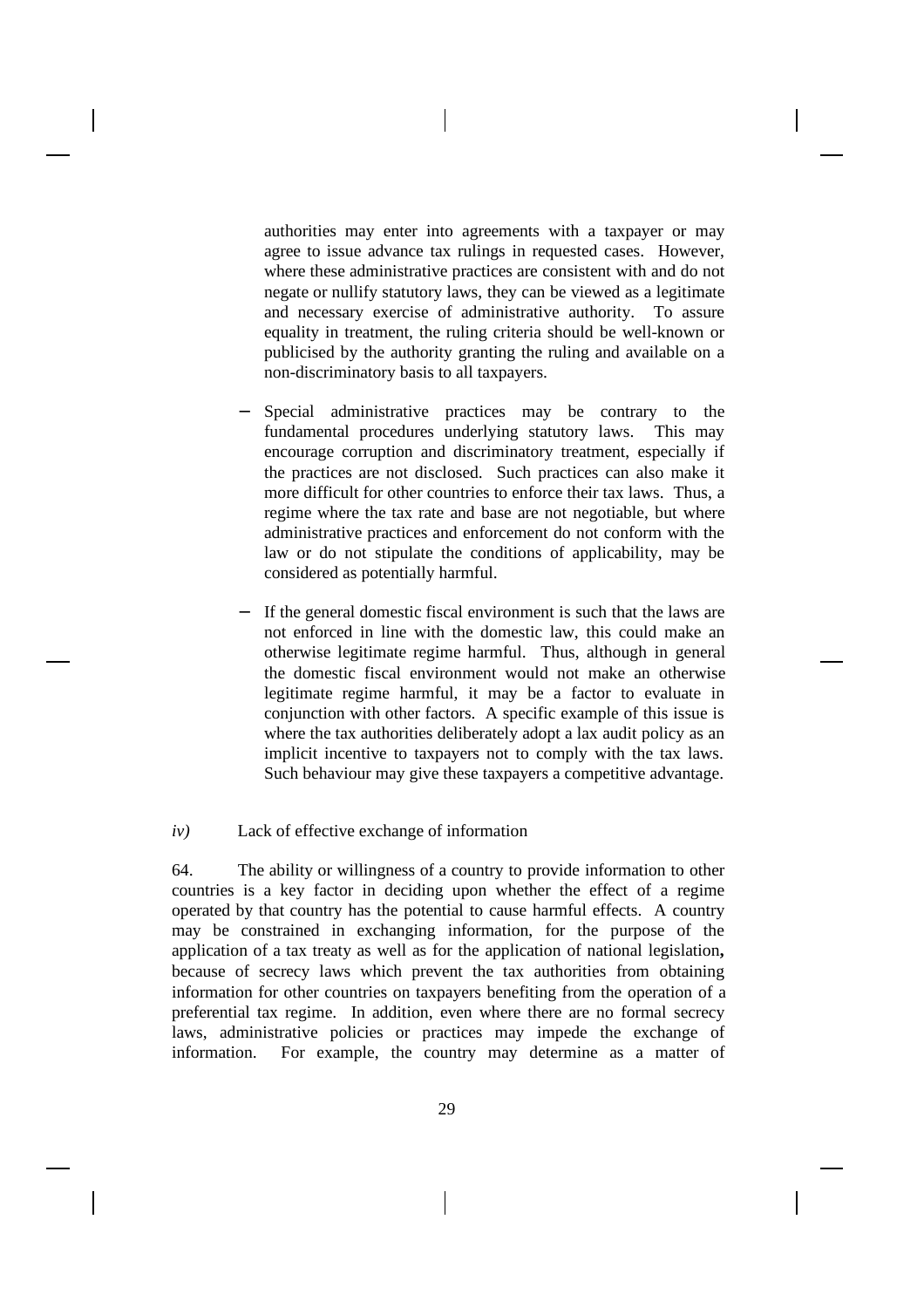administrative policy that certain transactions or relations between an enterprise and its customers are a business secret which need not be disclosed under Article 26 paragraph 2 (c) of the OECD Model Tax Convention, or the country with the preferential tax regime may simply be uncooperative with other countries in providing information. Such laws, administrative policies, practices or lack of co-operation may suggest that the preferential tax regime constitutes harmful tax competition.

65. The limited access that certain countries have to bank information for tax purposes (*e.g.*, because of bank secrecy rules) is increasingly inadequate to detect and to prevent the abuse of harmful preferential tax regimes by taxpayers. The Committee has commissioned a survey of country practices regarding access to bank information for tax purposes.

66. Exchange of information may be a constraint in situations where a non-transparent regime allows the tax authorities to give a prior determination to an individual taxpayer and where that tax authority does not inform the foreign tax authority affected by such a decision. This failure to notify the foreign tax authority may curtail the ability of that tax authority to enforce effectively its rules.

67. Other factors that reflect a difficulty in obtaining the information needed to enforce statutory laws, and which may make a preferential regime harmful, include the absence of an annual general audit requirement for companies, no requirement for a public register of shareholders and the use of shares and financial instruments issued in bearer form.

#### *Other factors*

68. The following paragraphs describe factors, other than the key factors, that can assist in identifying harmful preferential tax regimes.

# *v)* An artificial definition of the tax base

69. The tax laws in most countries have various provisions that narrow the tax base. Many of these rules have legitimate purposes, such as offsetting the impacts of inflation or reducing the double taxation of certain types of income. However, such provisions may exceed the provisions necessary to achieve stated tax policy goals. These provisions may include unconditional rules for the avoidance of double taxation (built in the exemption or the credit method)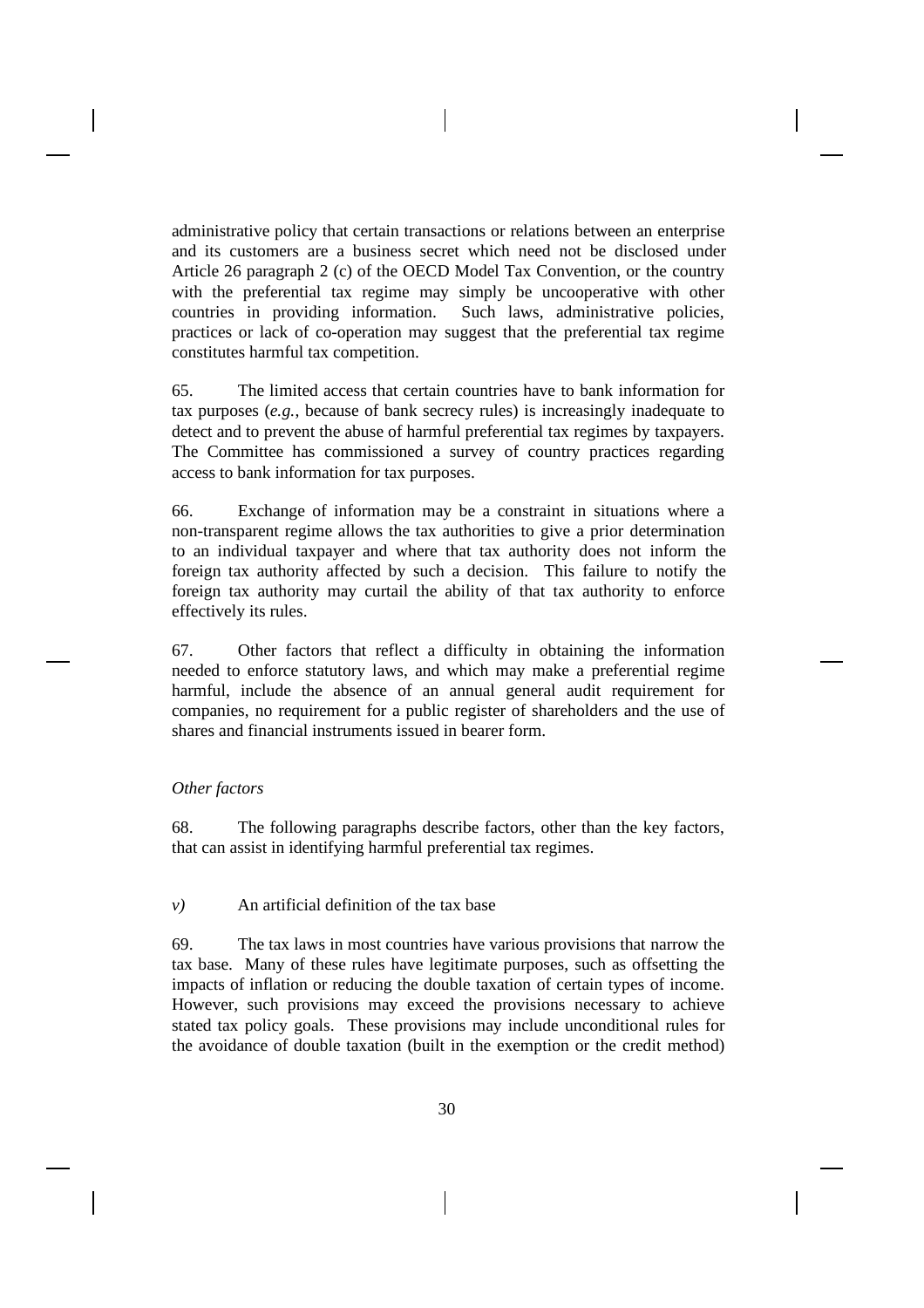that go beyond the ordinary scope of the instruments to avoid double taxation economic as well as judicial - (*e.g.* unconditional participation exemption or capital gains rules, full credit), as well as other rules that allow costs to be deducted even though the corresponding income is not taxable, rules allowing deductions for deemed expenses that are not actually incurred, and rules that permit overly generous reserve charges or that otherwise restrict the tax base for particular operations. Provisions applying a margin to certain expenses or to certain revenue while at the same time excluding a portion of those expenses or of that revenue when calculating the margin are also relevant in this context, especially if they are non-transparent.

70. A further potential difficulty with measures which modify the tax base is that they are often non-transparent. Non-transparency in the application of laws and regulations makes it difficult to determine whether all companies investing in a country face the same effective tax rate. The tax system is no longer neutral as between taxpayers when tax rates vary in these ways. Moreover, non-transparency reduces a regime's exposure to defensive measures, such as CFC legislation, so that there is a need for greater concern about such regimes.

#### *vi)* Failure to adhere to international transfer pricing principles

71. The transfer pricing principles established for intra-firm transactions are important considerations in determining a multinational enterprise's overall tax burden and the division of the tax base across countries. The OECD 1995 Guidelines<sup>3</sup> set out how countries are to apply the arm's length principle. The 1995 Guidelines recognise that transfer pricing is not an exact science and that countries will have to take into account the facts and circumstances of each case in deciding upon how to apply the 1995 Guidelines in practice. The tax authorities views on appropriate arm's length prices, which underlie the transfer pricing principles, can indirectly affect the competitive position of an enterprise. If a tax authority fails to apply consistently the 1995 Guidelines, this may have an impact on the competitive position of a subsidiary of a MNE. Such misapplication may consist, for example, in setting a level of profit which does not correspond to the functions actually performed by the entity in question or conversely, excess allocation of earnings to a firm that engages in no activity or in activity which, if not undertaken by a legally independent company, would not constitute a permanent establishment. Deviations from the arm's length principle can also take the form of accepting certain pricing arrangements, such as the application of cost-plus pricing, which does not reflect the true arm's length value added because the adjustment is negotiable or calculated on a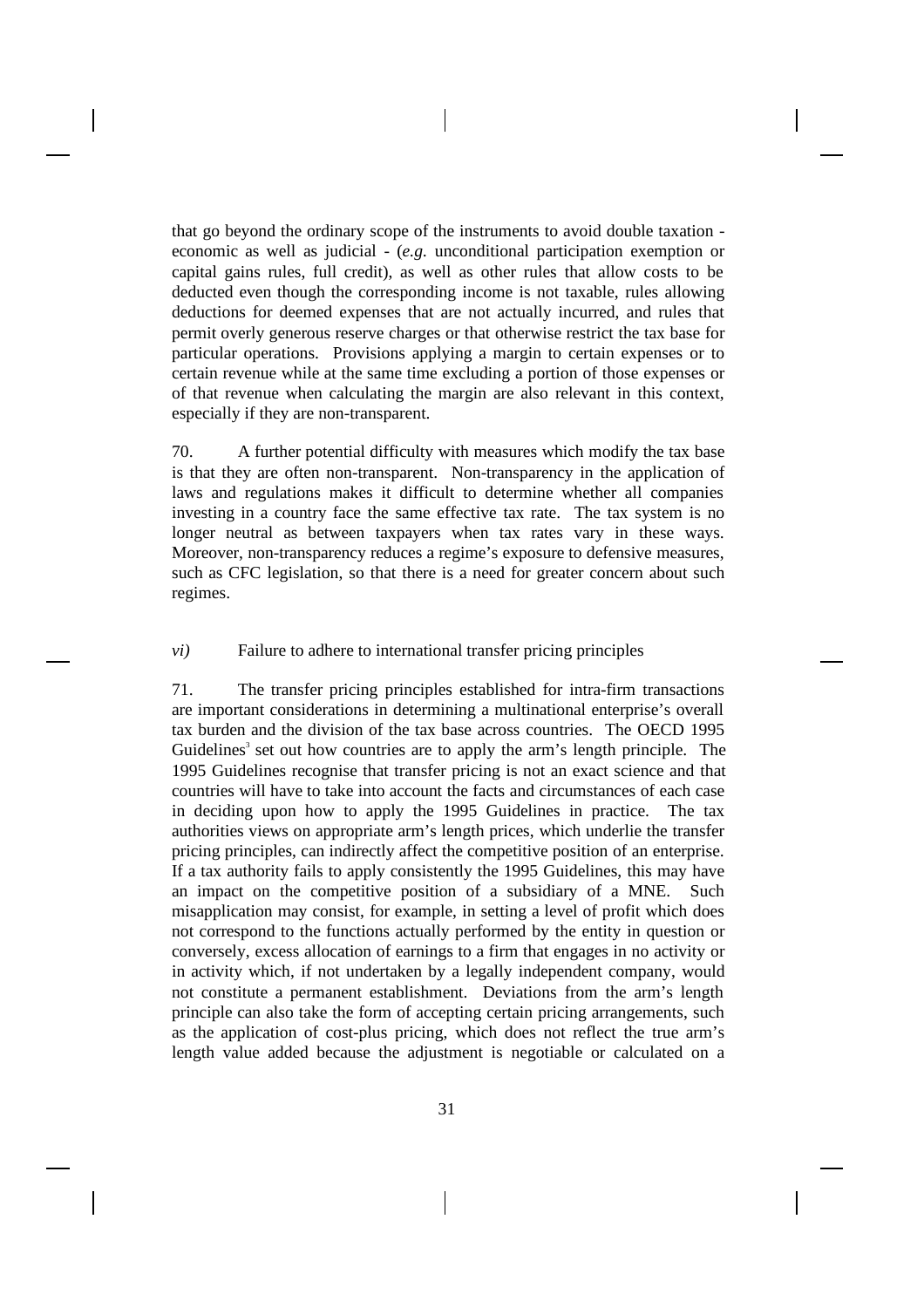restricted base. This risk of competitive distortions is particularly present where the treatment accorded to a taxpayer is non-transparent, where an individual taxpayer can negotiate a transfer price with the tax authorities (where, for example, the principles for the allocation of income are not clearly stipulated in the laws and regulations of the relevant taxing authority), and where the principle of equal treatment is not embedded in the legal system. Such practices may discourage a consistent and well enforced application of the 1995 Guidelines and enable certain taxpayers to obtain benefits which are not applicable to other taxpayers.

72. Inappropriate use of advance rulings and similar individually negotiated agreements, can also distort the competitive position of countries, where the treatment accorded the taxpayer is non-transparent, not based on a full and detailed examination of the facts and circumstances and attempts to give the taxpayer complete certainty of tax treatment by determining actual transfer prices, rather than an appropriate transfer pricing methodology. Such distortions may also occur if tax authorities ignore the recommendation against the use of "safe harbours" at 4.123 of the Guidelines and use their administrative discretion to set "safe harbour" prices or margins.<sup>4</sup> Such practices may discourage a consistent and well enforced application of the Guidelines.

*vii)* Foreign source income exempt from residence country tax

73. A country that exempts all foreign-source income from tax, *i.e.*, the regime is a territorial system, may be particularly attractive since the exemption reduces the effective income tax rate and encourages the location of activities for tax rather than business purposes. Since entities which take advantage of these regimes can be used as conduits or to engage in treaty shopping, they may have harmful effects on other countries.

*viii)* Negotiable tax rate or tax base

74. The tax provisions found in a host country's regime may be potentially harmful if the tax rate and/or tax base is negotiable or the rate depends on where the investor is a resident. This flexibility allows the taxpayer and tax authority of the country sponsoring the regime to either negotiate a "soak-up" tax when the home country allows a foreign tax credit or allows the taxpayer to avoid being subject to the home country's CFC regime when application of the CFC regime depends upon the host country tax rate.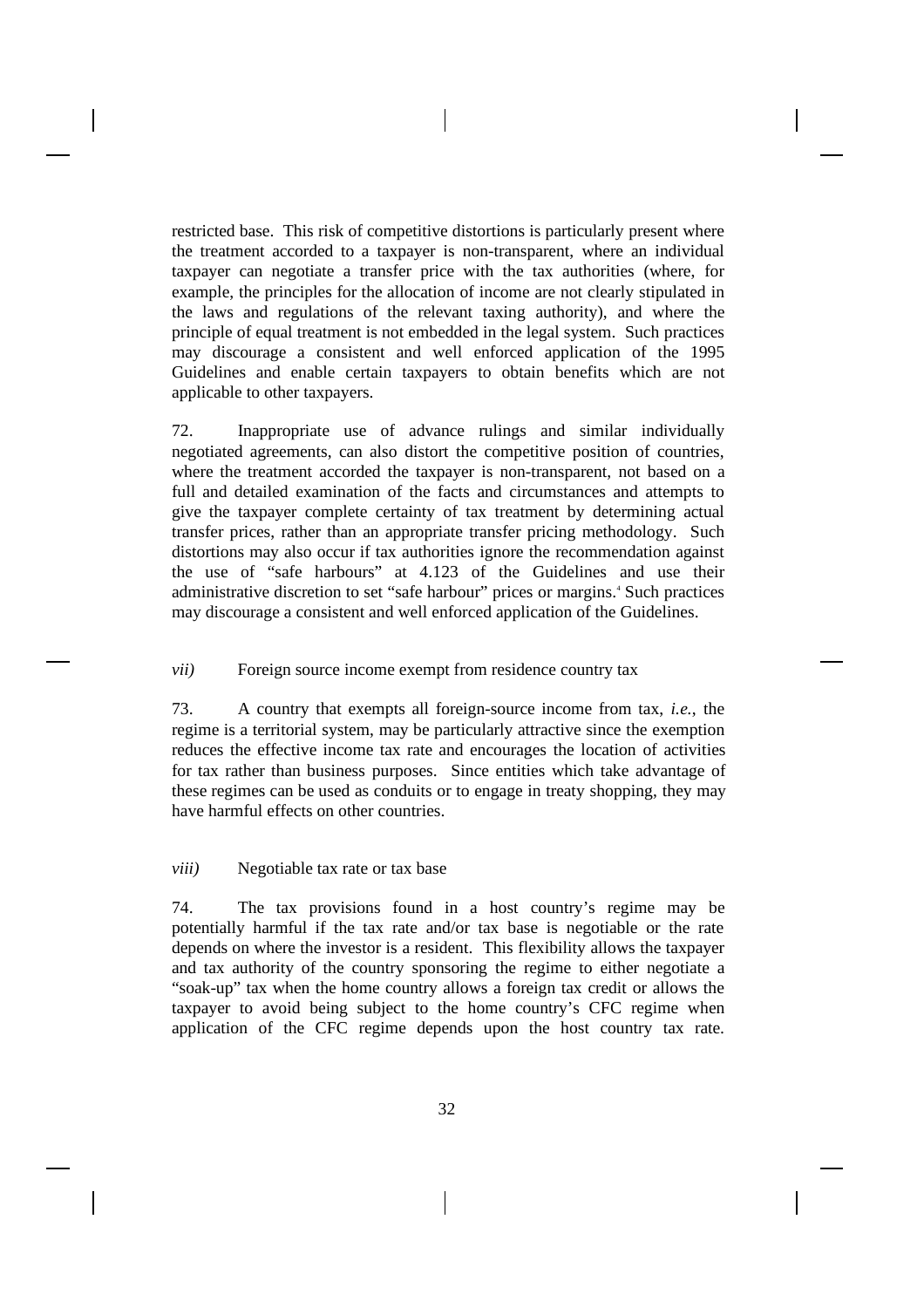Negotiability of the tax rate and/or base may be particularly troublesome under a non-transparent regime for determining a taxpayer's taxable income.

### ix) Existence of secrecy provisions

75. Lack of access to information, whether because of bank secrecy, anonymous debt instruments or bearer shares, may constitute one of the most harmful characteristics of a regime. The availability of protection from enquiries by tax authorities is one of the biggest attractions of many harmful regimes.

#### *x)* Access to a wide network of tax treaties

76. The OECD has encouraged countries to extend their treaty networks since an extensive network of treaties helps eliminate double taxation and encourages co-operation between tax authorities. Yet an extensive treaty network may open up the benefits of harmful preferential tax regimes offered by the treaty country to a broader array of countries than would otherwise be the case. One of the motivations for extending the treaty network in some countries may be to enhance the benefits of harmful preferential tax regimes. A wide treaty network is less vulnerable to abuse if the treaties involved contain selfprotection measures, such as clear definitions of residence, specially designed and comprehensive anti-abuse provisions, and effective mechanisms for engaging in information exchange.

77. However, the impact, and whether the effect is harmful or not, depends on the type of regime and the contents of the treaties. For example, many regimes are clearly defined and, thus, can be carved out of treaty coverage through general or specific "exclusion" provisions based on tax rate comparisons or reference to specific sections of the tax law. Also, exchange of information provisions can under certain conditions enhance a country's ability to protect its revenue base when necessary. Since countries differ in their treaty policies, this issue will be more important for some countries than others.

*xi)* Regimes which are promoted as tax minimisation vehicles

78. Some of the most successful preferential tax regimes are those that are widely promoted by, or are promoted with the acquiescence of, the offering country. Whilst advertising is certainly not a requirement for determining whether or not a regime is harmful, the existence of promotional material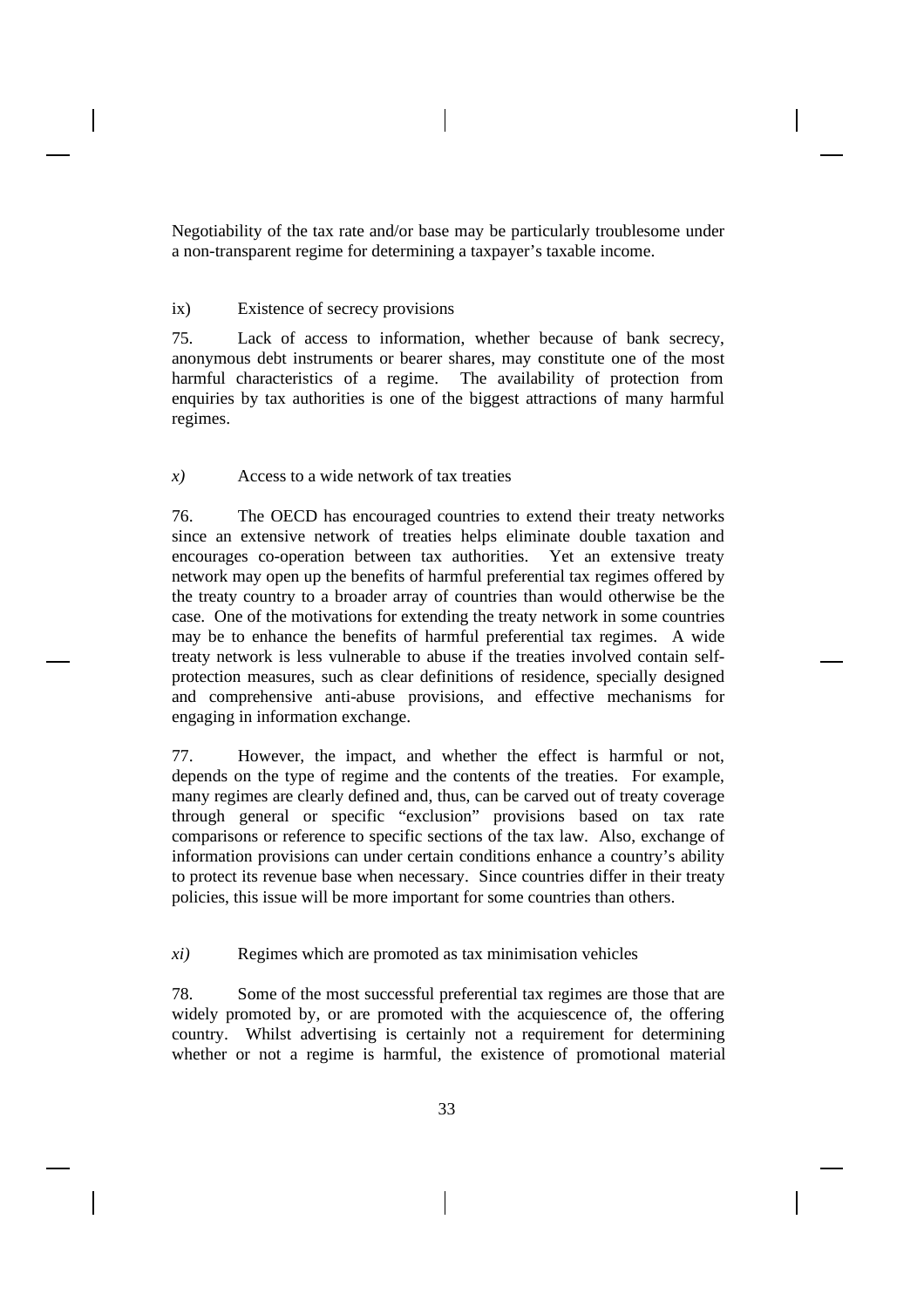exhorting a regime as a tax minimisation vehicle may provide a useful indication of whether a regime is seen and used primarily as a means of engaging in international tax avoidance and evasion. Promotional material may also be a useful source of information for tax authorities.

*xii)* The regime encourages purely tax-driven operations or arrangements

79. Many harmful preferential tax regimes are designed in a way that allows taxpayers to derive benefits from the regime while engaging in operations that are purely tax-driven and involve no substantial activities.

#### *b) Assessing the economic effects of a preferential tax regime in terms of its potential harmfulness*

80. When examining a regime it is helpful to pose a number of questions as to its economic effects, the answers to which may influence the evaluation of a regime in the context of the present study. It should be recognised, however, that it may be difficult to gather the information necessary to answer these questions, partly because some of the preferential tax regimes in question are non-transparent and the jurisdictions within which they operate do not provide the data required to carry out such an analysis. Also, although tax is only one of the factors which may influence investment decisions, mobile services are very tax sensitive so that companies may actively seek out tax breaks and encourage countries to match preferences available in other countries. In these cases governments may find themselves in a "prisoners dilemma" where they collectively would be better off by not offering incentives but each feels compelled to offer the incentive to maintain a competitive business environment.

*i) Does the tax regime shift activity from one country to the country providing the preferential tax regime, rather than generate significant new activity?*

81. Determining whether investment represents a new investment or a shift from another location to exploit tax differentials is a difficult empirical matter. Answering this question involves analysis of both the preferential tax regime in the host location and the tax and business environment of the home country or countries. On the margin, observed investment may be stimulated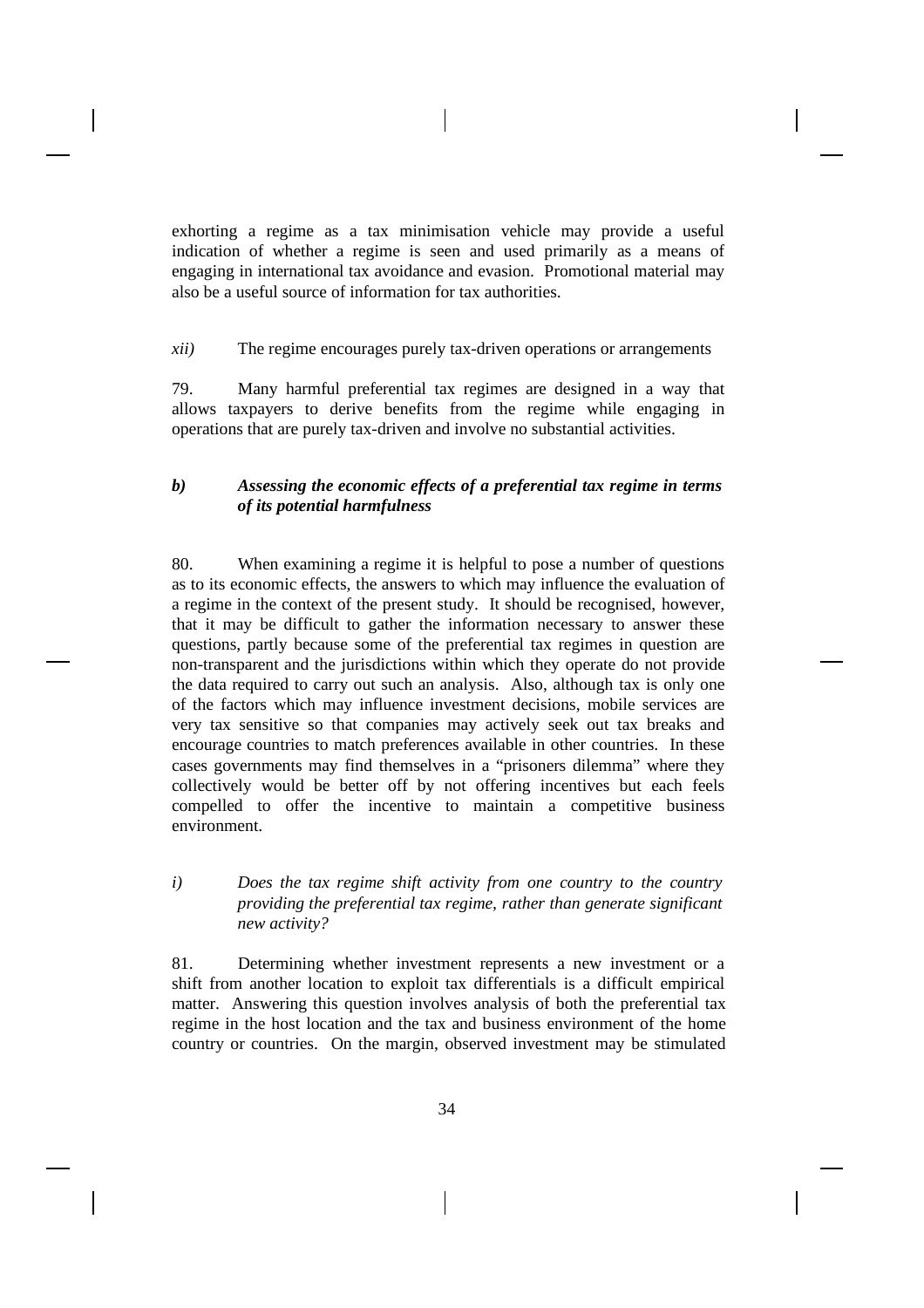either by the additional savings of individuals in response to lower taxes or by a distortionary reallocation of investment from one location to another to exploit tax differentials.

82. The Committee accepts that a company may wish to move out of an unfavourable economic or political environment into a more favourable business environment, regardless of the tax incentive offered. It is also accepted that domestic tax provisions in some countries may serve indirectly to discourage investment or to drive investment out, independent of the tax policies pursued in other countries.

#### *ii) Is the presence and level of activities in the host country commensurate with the amount of investment or income?*

83. Answering this question requires a subjective evaluation of whether the additional activities created in the country with the preferential tax regime are commensurate with the amount of investment or income generated, having regard to the nature of the activity. Where activities are not in some way proportional to the investment undertaken or income generated, this may indicate a harmful tax practice. However, even where this proportionality is present the international community may still be concerned about harmful effects created by preferential tax regimes in other countries.

# *iii) Is the preferential tax regime the primary motivation for the location of an activity?*

84. If the preferential tax regime is the primary motivation as to where to locate an activity, this may indicate that the regime in question is potentially harmful. It is recognised that in practice it is not always easy for the tax authorities to evaluate the motivation of investors and that non-tax factors, such as the quality of the infrastructure, the legal and regulatory framework, labour costs, etc., may also influence location decisions. As stated in paragraph 27, it is also recognised that there are circumstances where special tax incentives or tax regimes may be needed from the perspective of the country in question to offset non-tax disadvantages.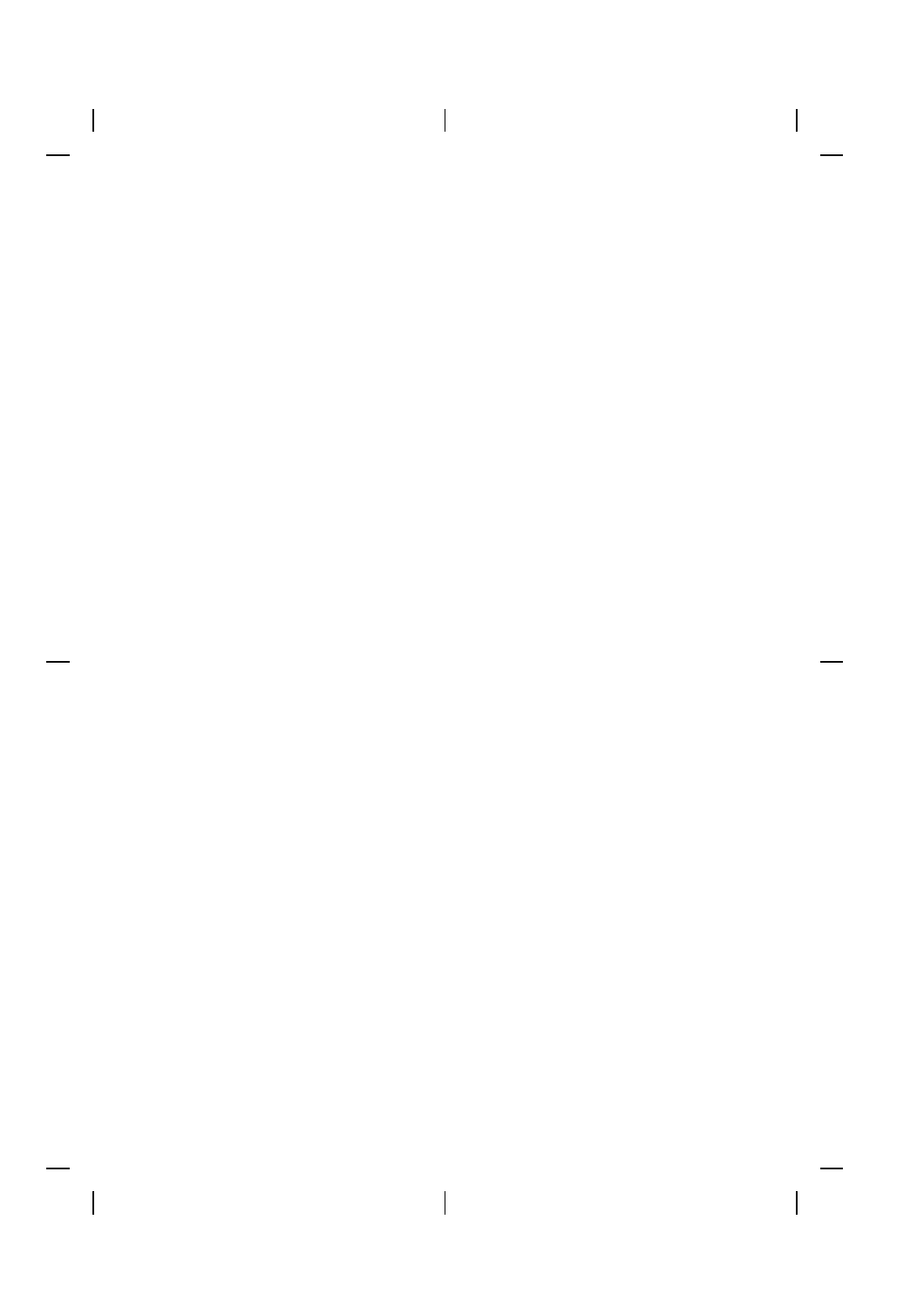# **CHAPTER 3**

## **COUNTERACTING HARMFUL TAX COMPETITION**

#### **I. Introduction**

85. Governments cannot stand back while their tax bases are eroded through the actions of countries which offer taxpayers ways to exploit tax havens and preferential regimes to reduce the tax that would otherwise be payable to them.

86. A variety of counteracting measures are currently used by countries that wish to protect their tax base against the detrimental actions of other countries that engage in harmful tax competition. The manner in which these measures apply varies widely from country to country.

87. These measures are typically implemented through unilateral or bilateral action by the countries concerned. A rigorous and consistent application of existing tools can go a long way towards addressing the problem of harmful tax competition. There are limits, however, to such a unilateral or bilateral approach to a problem that is essentially global in nature. First, the jurisdictional limits to the powers of a country's tax authorities restrict the ability of these authorities to counter some forms of harmful tax competition. Second, a country may believe that taxing its residents in a way that neutralises the benefits of certain forms of harmful tax competition will put its taxpayers at a competitive disadvantage if its action is not followed by other countries. Third, the necessity to monitor all forms of harmful tax competition and to enforce counter-measures effectively imposes significant administrative costs on countries adversely affected by such competition. Fourth, uncoordinated unilateral measures may increase compliance costs on taxpayers.

88. Residence countries can partly negate the effects of harmful preferential tax regimes in source countries, but even here such action is likely to be most effective if undertaken in a co-ordinated way.It should be emphasised, however, that the ability of one country to take defensive measures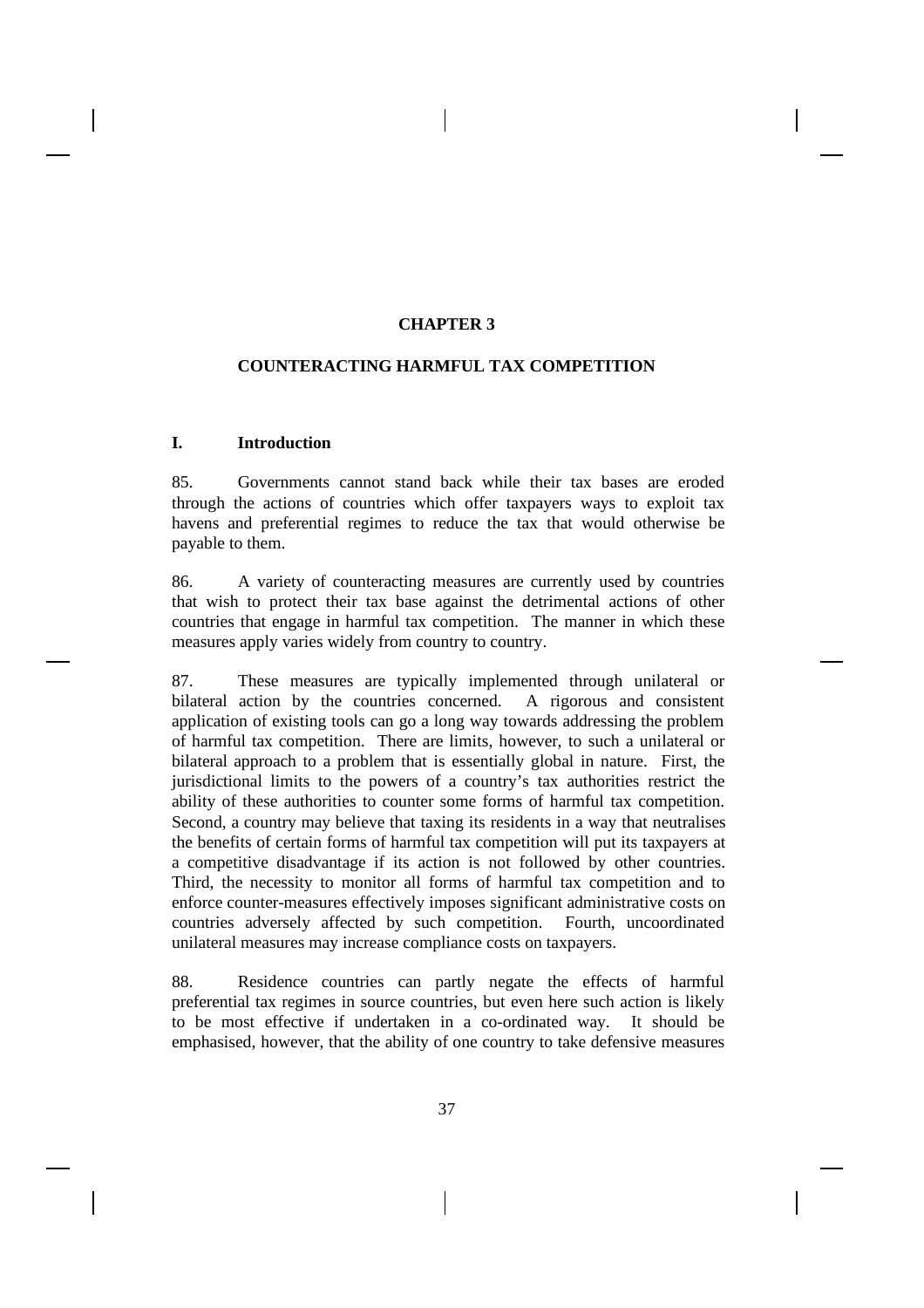cannot justify the enactment of harmful preferential tax regimes in another country, since it is difficult to fully nullify the harmful effect by such defensive measures, and that even if it were possible, the residence country would have to bear the implementation and administration costs associated with such defensive measures.

89. The need for co-ordinated action at the international level is also apparent from the fact that the activities which are the main focus of this report are highly mobile. In this context, and in the absence of international cooperation, there is little incentive for a country which provides a harmful preferential tax regime to eliminate it since this could merely lead the activity to move to another country which continues to offer a preferential treatment.

90. This Chapter examines how the measures already in place can be reinforced and new measures developed in a co-ordinated way, taking into account the different country approaches to taxing international transactions. The Committee concludes that there is a strong case for intensifying international co-operation when formulating a response to the problem of harmful tax competition, although the counteracting measures themselves will continue to be primarily taken at the national, rather than at the multilateral level. The endorsement of the Guidelines established below will provide a clear political message that the OECD Member countries are prepared to intensify their co-operation to counter harmful tax practices. This Chapter indicates how the Member countries intend to achieve that result by means of a series of Recommendations. The Committee emphasises that all of the Recommendations set out in this Report should be seen in the context of efforts to curb harmful tax practices. In deciding upon how to implement specific Recommendations, in relation to a particular country, countries should take into account the commitment of that country to the Guidelines.

91. Since unilateral measures are easiest for countries to adopt, as they do not require acquiescence of other countries, the Report begins by recommending action in this area and then elaborates on bilateral approaches, which occur through tax treaties. The Report then discusses multilateral responses to curbing harmful tax practices. These responses are the most difficult to adopt because countries must co-operate with each other in developing and implementing a response. Nevertheless, these multilateral responses are essential because, as this Report has explained, co-ordinated action is the most effective way to respond to the pressures created in the new world of global capital mobility. Even though the unilateral and bilateral responses require minimum co-ordination with other countries, this Report has also stressed that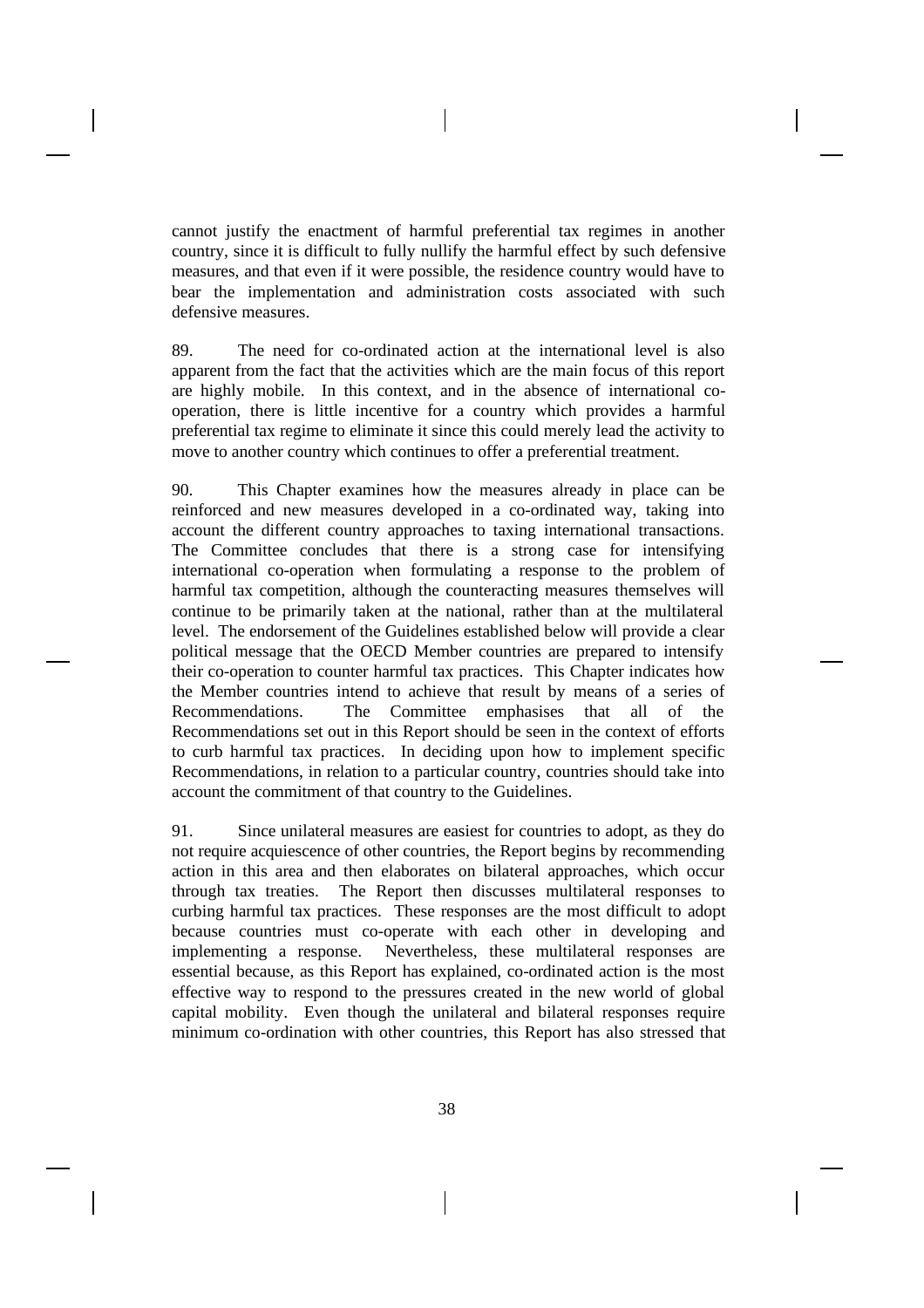these measures will be more effective if they conform to practices adopted at the international level.

92. Following this approach, these Recommendations are divided into the following three categories:

- − *Recommendations concerning domestic legislation:* starting from various counteracting measures currently found in domestic laws, these Recommendations indicate how to increase their effectiveness;
- − *Recommendations concerning tax treaties*: these Recommendations deal with ways of ensuring that the benefits of tax conventions do not unintentionally make policies constituting harmful tax competition more attractive or prevent the application of domestic counteracting measures, as well as ways to ensure that the exchange of information provisions of tax treaties are used in a more effective way;
- − *Recommendations for intensification of international cooperation*: these Recommendations, including the Guidelines, put forward new ways through which countries will be able to act collectively against harmful tax competition*.*

93. In addition to these Recommendations, this Chapter identifies, in a final section, a series of topics where further study could result in additional recommendations, directed at harmful tax competition. It is intended that Member countries and the Committee will to use the new Forum to examine these issues with the aim of developing new proposals.

94. The Recommendations included in this Chapter address the problem of tax competition from different angles. Some of them are aimed at encouraging countries to refrain from adopting practices constituting harmful tax competition. Others are aimed at offsetting the benefits for taxpayers of certain forms of harmful tax competition. Still others address the issue indirectly by focusing on tax avoidance and evasion, on the basis that many forms of harmful tax competition are aimed at taxpayers willing to engage in tax evasion (*e.g.* using bank secrecy provisions to avoid paying tax in the source or residence country) or tax avoidance (*e.g.* using certain offshore regimes). The Recommendations should be seen as mutually re-enforcing and, as noted in the Guidelines, countries may require a transitional period to implement some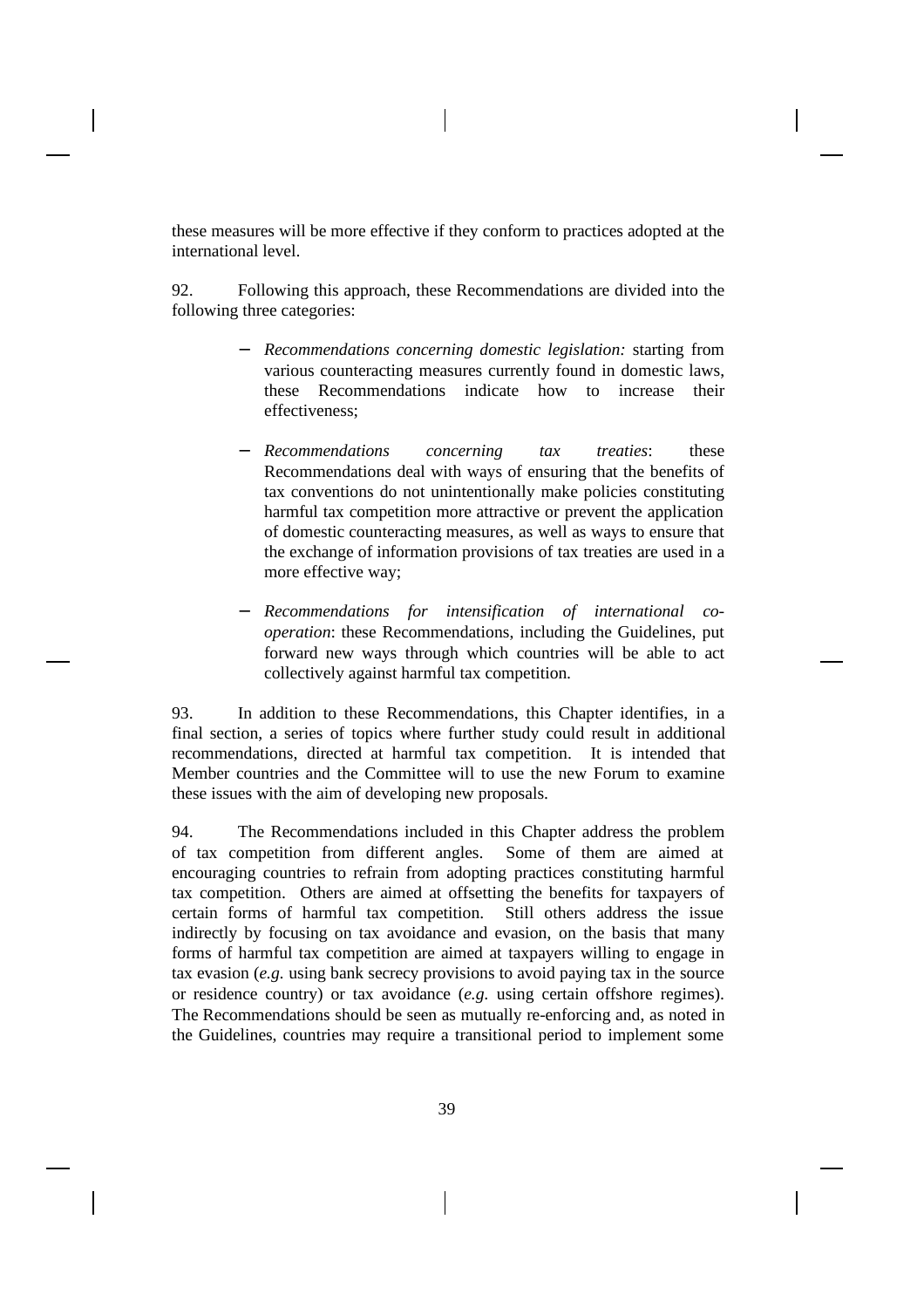of these Recommendations. Measures involving tax treaties or multilateral cooperation are complementary to those taken at the national level.

95. It must be emphasised that there are different forms of harmful tax competition and that different counter-measures may be appropriate in different circumstances. For example, a preferential tax regime which is intended and operated to facilitate the evasion of tax properly owing to other countries, which is non-transparent and with respect to which the country providing the regime does not exchange information is clearly harmful. Severe counter-measures are appropriate and indeed necessary to deal effectively with this extreme type of harmful tax competition. This may be contrasted with a country that provides a reduced rate of tax on certain activities and which co-operates with other countries in exchanging information. If such a regime were classified as harmful, less drastic counter-measures would be appropriate. A careful, and in many cases, as pointed out in Chapter 2, balanced evaluation will be required before determining the appropriate response to a harmful regime, taking into account non-tax factors and possibly wider economic and social implications. As this process requires an in-depth and on-going evaluation, the Committee places considerable emphasis on the need for Guidelines and to create a Forum where these issues can continue to be discussed, and the impact of the Recommendations in this Report can be evaluated.

96. Whilst many of the measures proposed are addressed towards counteracting the effects of both tax havens and harmful preferential tax regimes, the emphasis placed on the appropriate response may differ. In the case of tax havens, the emphasis will mainly be on defensive measures aimed at constraining their harmful effects, recognising that the existence of firm and coordinated countermeasures to activities carried out in tax havens may be a powerful deterrent to the development of new tax havens. Where a tax haven is a dependency of a Member country, it may, however, also be possible for the home country to exercise a moderating influence. In the case of harmful preferential tax regimes, counteracting measures will focus both on nullifying the benefits of such regimes for taxpayers and encouraging the countries which operate such regimes (particularly those within the OECD area) to modify or eliminate them.

## **II. Recommendations concerning domestic legislation and practices**

*1. Recommendation concerning Controlled Foreign Corporations (CFC) or equivalent rules: that countries that do not have such rules consider adopting them and that countries that have such*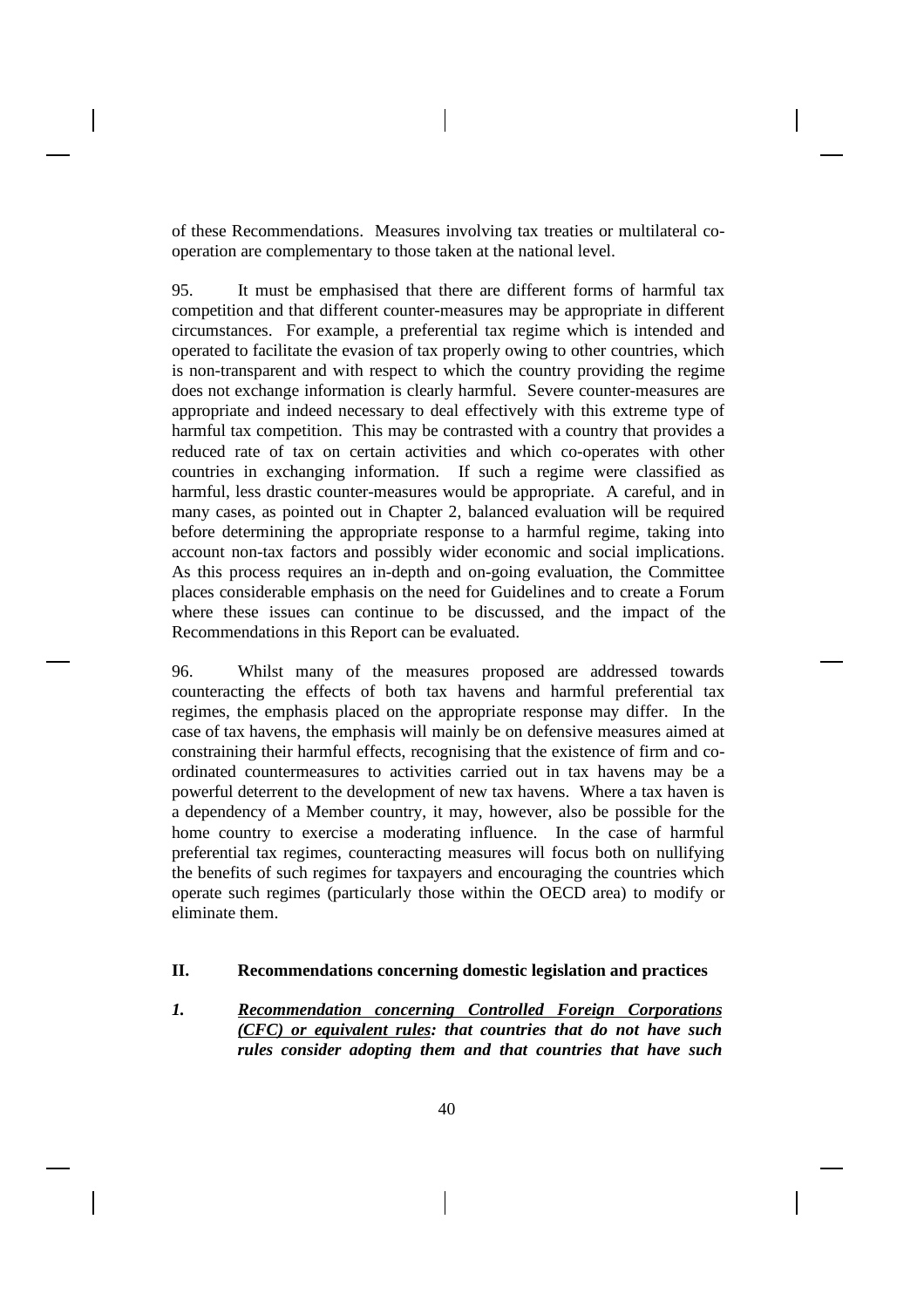### *rules ensure that they apply in a fashion consistent with the desirability of curbing harmful tax practices.*

97. Under Controlled Foreign Corporations (CFC) rules, certain income of a CFC is attributed to and taxed currently in the hands of its resident shareholders. Because CFC rules are intended to eliminate the benefits of the deferral of domestic tax on some or all of the foreign source income of a CFC in most countries that have already implemented CFC rules, the rules primarily serve the function to counter tax avoidance by discouraging the legal migration of certain types of income, *e.g.*, base company and passive income to nonresident companies. Many of them extend the rules to foreign trusts that are used for the same purpose.

98. CFC rules have been developed for a variety of purposes in the light of the overall international tax policies of Member countries. In some cases, the policy focus is on tax avoidance transactions and in others represents a broader limitation on the deferral of tax on income realized through foreign subsidiaries. Such rules are an effective tool to deal with harmful tax practices. However, their effectiveness is reduced by the fact that they are not applied by all countries and even in those countries that do apply them, they do not cover all situations of harmful tax practices. While the Recommendation only applies in the context of curbing harmful tax practices, CFC rules may also apply in situations which do not involve harmful tax practices as defined in this Report. It is recognised that countries retain their right to use such rules in such situations.

99. A 1996 OECD Report on Controlled Foreign Company Legislation showed that 14 OECD Member countries had CFC legislation.<sup>5</sup> Although there is considerable variation in the technical details of this legislation, the objectives set for these regimes are remarkably similar in almost all countries and the structural features are quite similar in many countries.

100. The Recommendation is twofold. First, countries that do not have CFC rules are asked to consider adopting CFC rules or equivalent rules as one measure to counter harmful tax competition. Whether a country feels the need for such rules will depend in part upon its evaluation of the effectiveness of its existing measures. Second, countries are asked to consider applying their CFC or equivalent rules in appropriate cases to income and entities covered by tax practices considered, on the basis of the factors developed in Chapter 2, to constitute harmful tax competition. While the specificities of domestic tax systems do not allow for the harmonisation of CFC rules or for the development of model CFC provisions, greater co-ordination in targeting such domestic rules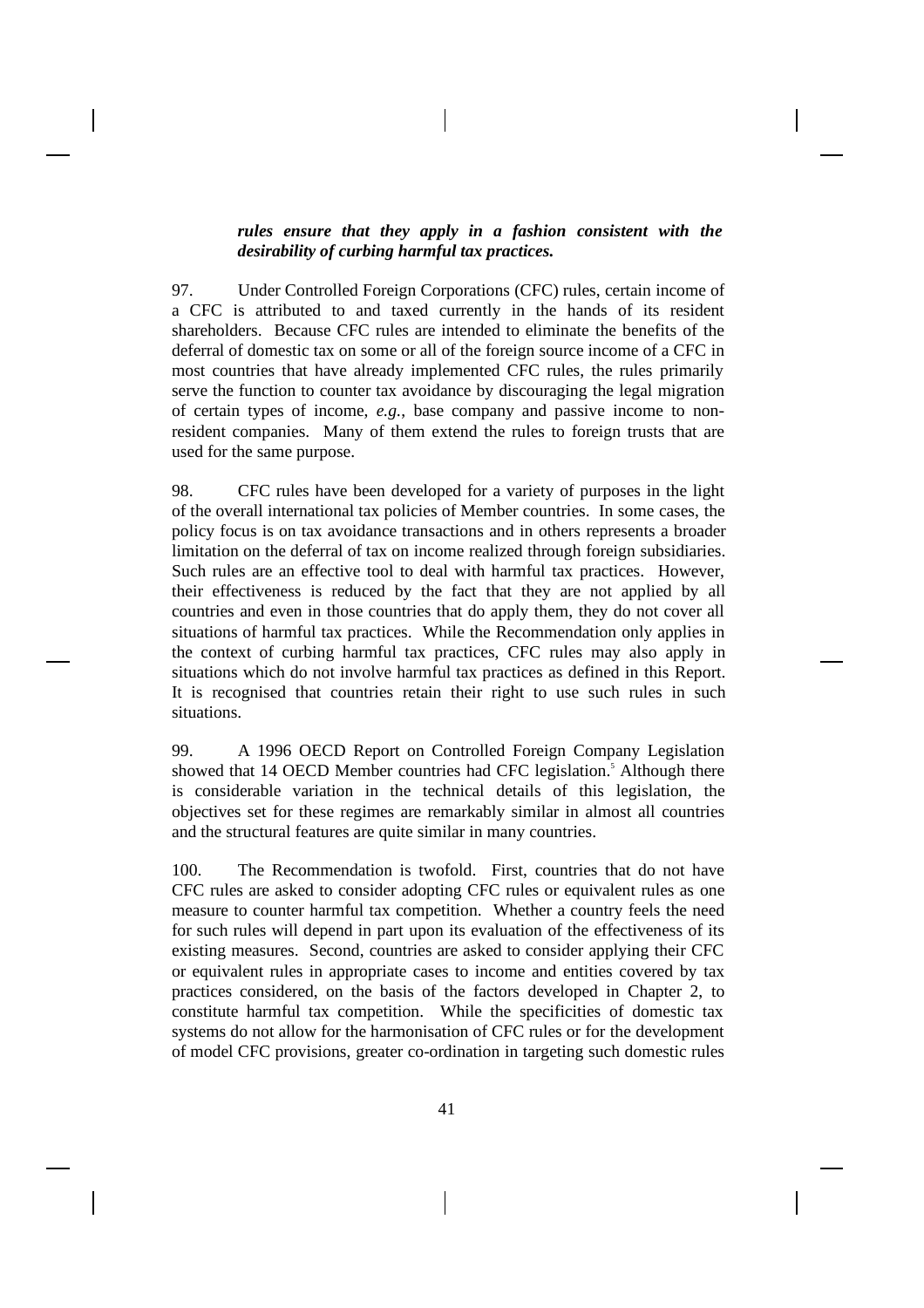will be a useful improvement. Accordingly, Member countries are urged, with the continued co-ordination by the OECD, to try for congruence of results of their respective CFC or equivalent legislation in a manner consistent with the objectives of this Report. Further work may enable the Committee to elaborate on some minimum standards for the design of such regimes in terms of their effectiveness in counteracting harmful tax practices. Moreover, it would also be useful to examine more closely the interrelationship between CFC, Foreign Investment Fund and Foreign Trust legislation in order to improve their overall effectiveness in combating harmful tax practices. However, this should not delay action on the part of countries which do not now have CFC or equivalent rules.

## *2. Recommendation concerning foreign investment fund or equivalent rules: that countries that do not have such rules consider adopting them and that countries that have such rules consider applying them to income and entities covered by practices considered to constitute harmful tax competition.*

101. In general, CFC rules that subject the CFC's income to current tax apply only to foreign corporations controlled by resident shareholders that own a significant interest in a CFC (for example, 10 per centor greater). Thus, residents may defer domestic tax by acquiring shares in foreign mutual funds. If such funds are widely owned, they will not be controlled by a small group of resident shareholders; nor will any one resident shareholder own a significant interest in the fund. Thus, owners of foreign mutual funds will not be subject to the anti-abuse protections afforded by resident countries' CFC rules. To counter this situation, several countries have adopted foreign investment fund (FIF) or equivalent rules to deal with this situation although they are not yet widespread in Member countries. In some countries, the underlying policy of the FIF rules is to supplement the CFC rules. In other countries, the policy of FIF rules is much broader; they are intended to eliminate the benefit of deferral for virtually all passive investments in foreign entities.

102. FIF rules constitute an effective tool against regimes that offer favourable tax treatment in order to attract foreign passive investment from resident individual, rather than corporate, shareholders.As such they should be encouraged as a way to address one form of harmful tax competition.

103. The Recommendation mirrors that related to CFC or equivalent rules. First, countries that do not have FIF or equivalent rules are asked to consider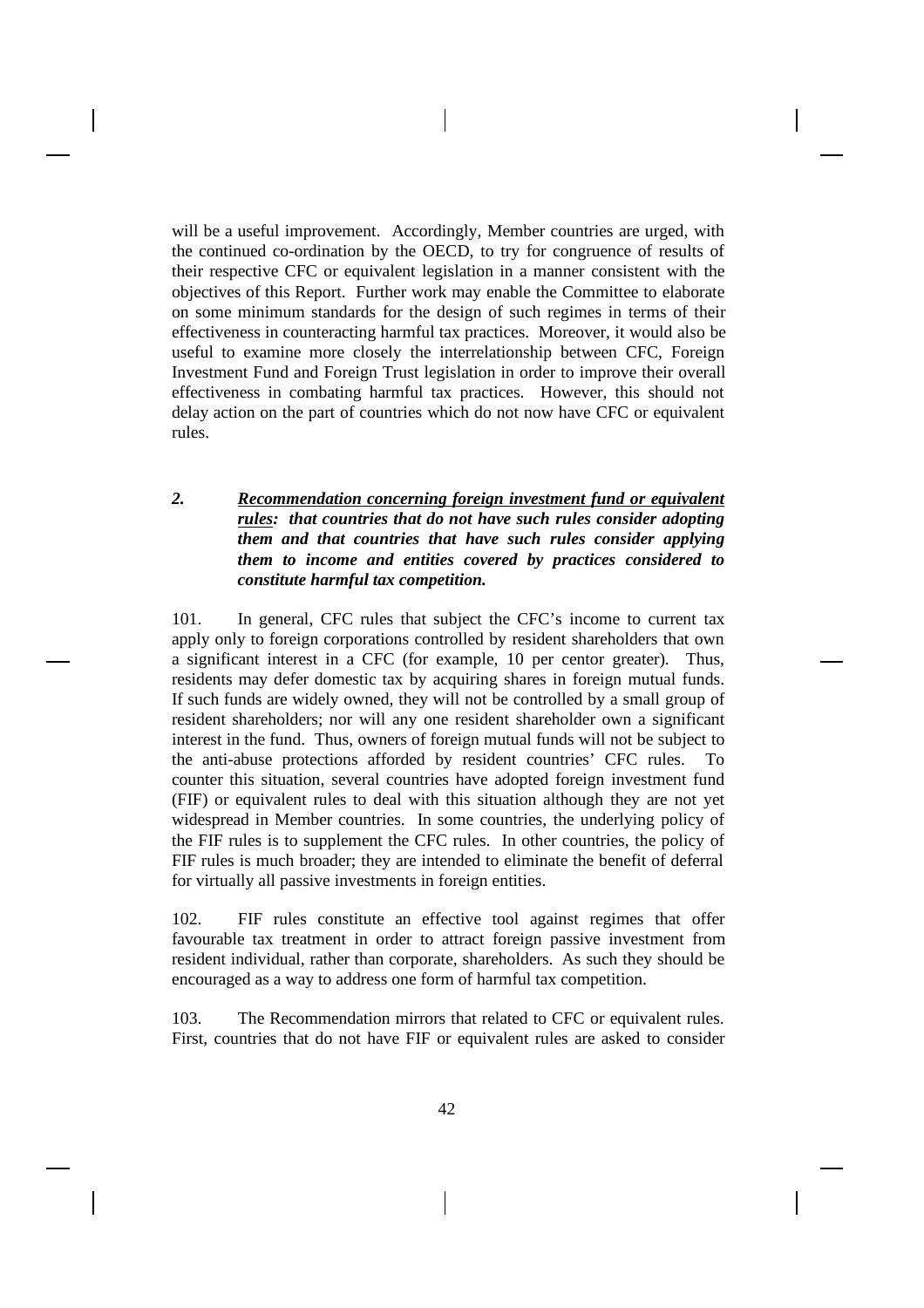adopting such rules. Second, countries are asked to consider applying such rules in appropriate cases to income and entities covered by tax practices considered, under the criteria developed in Chapter 2, to constitute harmful tax competition.

*3. Recommendation concerning restrictions on participation exemption and other systems of exempting foreign income in the context of harmful tax competition: that countries that apply the exemption method to eliminate double taxation of foreign source income consider adopting rules that would ensure that foreign income that has benefited from tax practices deemed as constituting harmful tax competition do not qualify for the application of the exemption method.*

104. Most, if not all, exemption countries have certain limitations applicable to their exemption system. These measures include, for example, restricting the exemption to active business income and taxing passive income regardless of its source.

105. On the basis of restrictions that already exist in the legislation of Member countries, possible "minimum" restrictions could be designed on the basis of:

- − *the countries from which the foreign income originates*: for example, it could be decided that income originating from a country that is included in a list of tax havens or from listed harmful preferential tax regimes should not be granted exemption;
- − *the type of income:* foreign income that clearly could be attributed to practices constituting harmful preferential tax regimes would not be entitled to exemption;
- <sup>−</sup>*the effective rate of tax to which the income has been subjected*: restrictions based on a minimum rate of foreign tax effectively paid are often found in participation exemption systems. They should, however, be linked to the other aspects of harmful preferential tax regimes as set out in Chapter 2.

## *4. Recommendation concerning foreign information reporting rules: that countries that do not have rules concerning reporting of*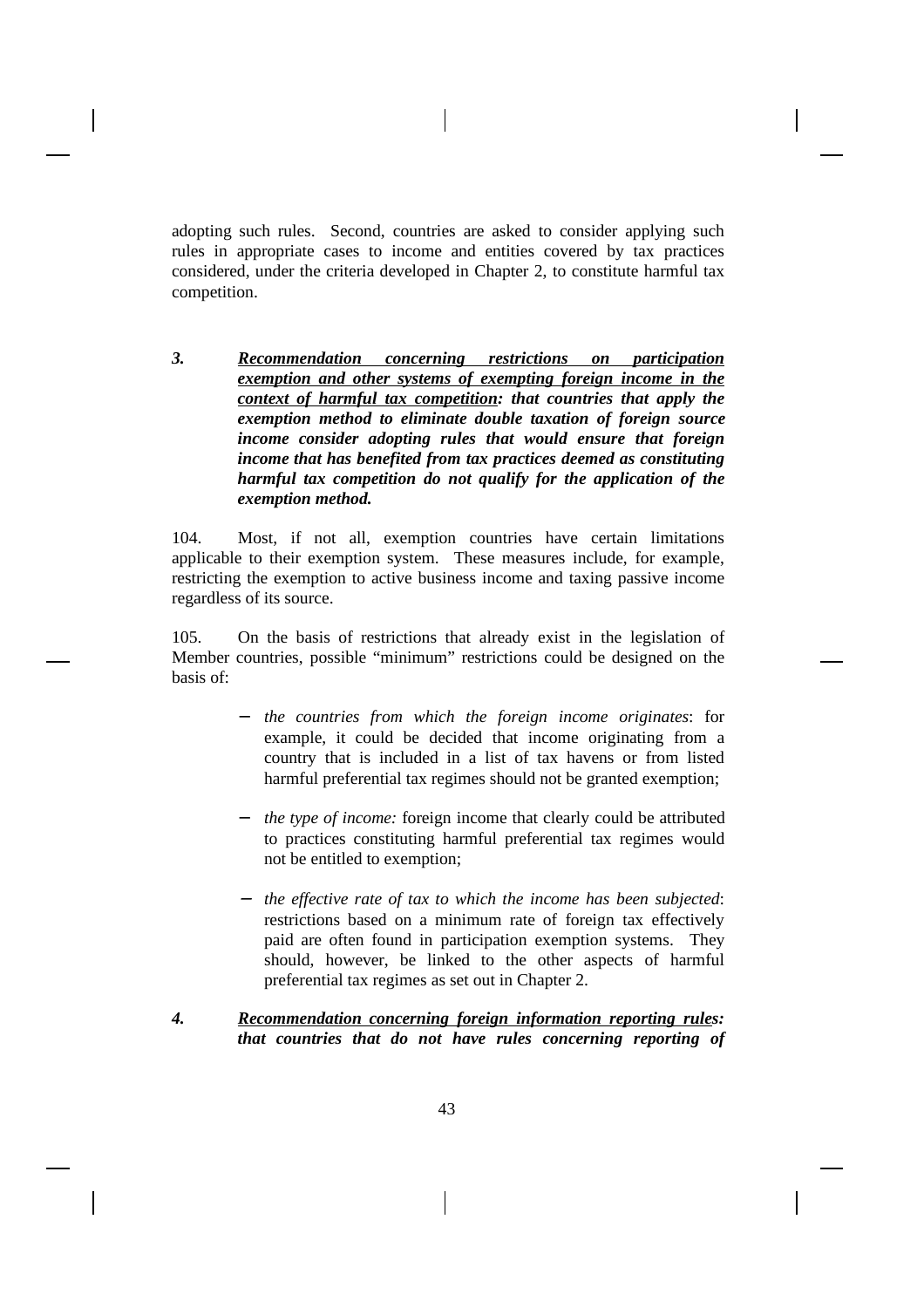### *international transactions and foreign operations of resident taxpayers consider adopting such rules and that countries exchange information obtained under these rules.*

106. This Recommendation aims at introducing measures that will assist countries in obtaining information about the foreign activities of their residents which may be relevant to counteracting harmful tax practices (*e.g.*, transactions with related foreign payers, the ownership of foreign property such as financial accounts of any kind, transfers to and distributions from certain foreign entities, etc.). Tax authorities require information in order to be able to administer the income tax system properly. Obtaining information concerning taxpayers' foreign activities is especially difficult because such information is often located outside a country's jurisdiction and is often held by a separate legal entity. As a result, some countries have enacted special information reporting requirements with respect to international transactions and foreign operations of resident taxpayers.

107. The Recommendation is to the effect that countries that do not have such rules consider introducing them with respect to harmful tax practices and that the information obtained under these rules be shared with any other countries for which it is relevant through exchanges of information on the basis of the provisions of Article 26 of the OECD Model Tax Convention, due account being taken of administrative and compliance costs and the need to respect confidentiality.

*5. Recommendation concerning rulings: that countries, where administrative decisions concerning the particular position of a taxpayer may be obtained in advance of planned transactions, make public the conditions for granting, denying or revoking such decisions.*

108. The absence of details concerning certain administrative practices through which taxpayers' positions are determined, in particular on issues such as the arm's length value of certain services or the allocation of profits or losses between associated enterprises or between head offices and their permanent establishments, contributes to making a tax system non-transparent. This results in distortions in relation to States which, under their legal system, are required to apply their tax regimes in the same way vis-à-vis all taxpayers.

109. The ignorance of the existence of a regime for obtaining administrative decisions on specific planned transactions, or of the conditions for granting or denying such decisions, may result in unequal treatment of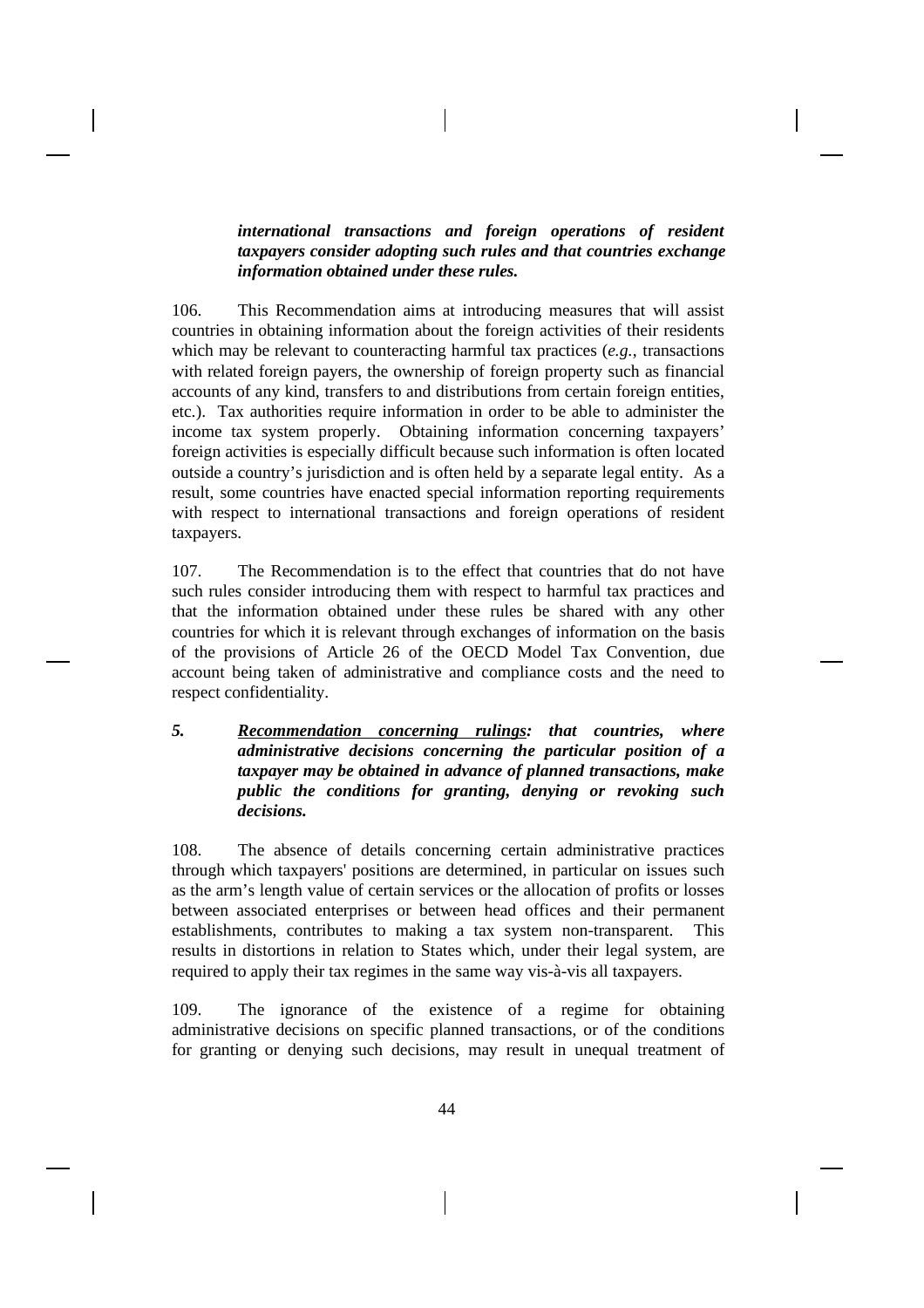taxpayers since the lack of public information on this regime may put taxpayers in different positions when determining their tax situation. Greater transparency concerning the conditions for eligibility to a particular regime will therefore favour a greater equality of treatment of taxpayers in a similar position.

110. The publication, in a way that protects taxpayer confidentiality, of the substantive and procedural conditions for granting or denying individual tax rulings, ensures a greater transparency of countries' tax policies concerning certain activities that may easily be re-located, and is essential to the application of measures to prevent harmful tax competition from being developed individually or collectively by countries. Without it, measures which are now "transparent" may well be transformed into non-transparent regimes.

*6. Recommendation concerning transfer pricing rules: that countries follow the principles set out in the OECD's 1995 Guidelines on Transfer Pricing and thereby refrain from applying or not applying their transfer pricing rules in a way that would constitute harmful tax competition.*

111. A country may decide to deviate from the arm's length principle as set out in the OECD 1995 Guidelines as a means of making that country a taxfavoured intermediary. Such action can constitute harmful tax competition. This Recommendation is directed at eliminating such behaviour and encourages all countries to follow consistently the principles set out in the 1995 Guidelines both for resident and non-resident taxpayers. It applies in particular to regimes under which the specific position of a taxpayer is determined by administrative decision. These considerations will be taken into account by the Committee in the process of monitoring the implementation of the 1995 Guidelines.

*7. Recommendation concerning access to banking information for tax purposes: in the context of counteracting harmful tax competition, countries should review their laws, regulations and practices which govern access to banking information with a view to removing impediments to the access to such information by tax authorities.*

112. Whilst recognising the confidential nature of the relationship between a bank and its clients, countries agree that, in the context of harmful tax competition, provisions which unduly restrict access by tax authorities to banking information required for the assessment of taxes are a serious impediment to the fair and effective implementation of tax rules and may distort the allocation of financial flows between countries by providing an unfair competitive advantage to those financial centres which operate such provisions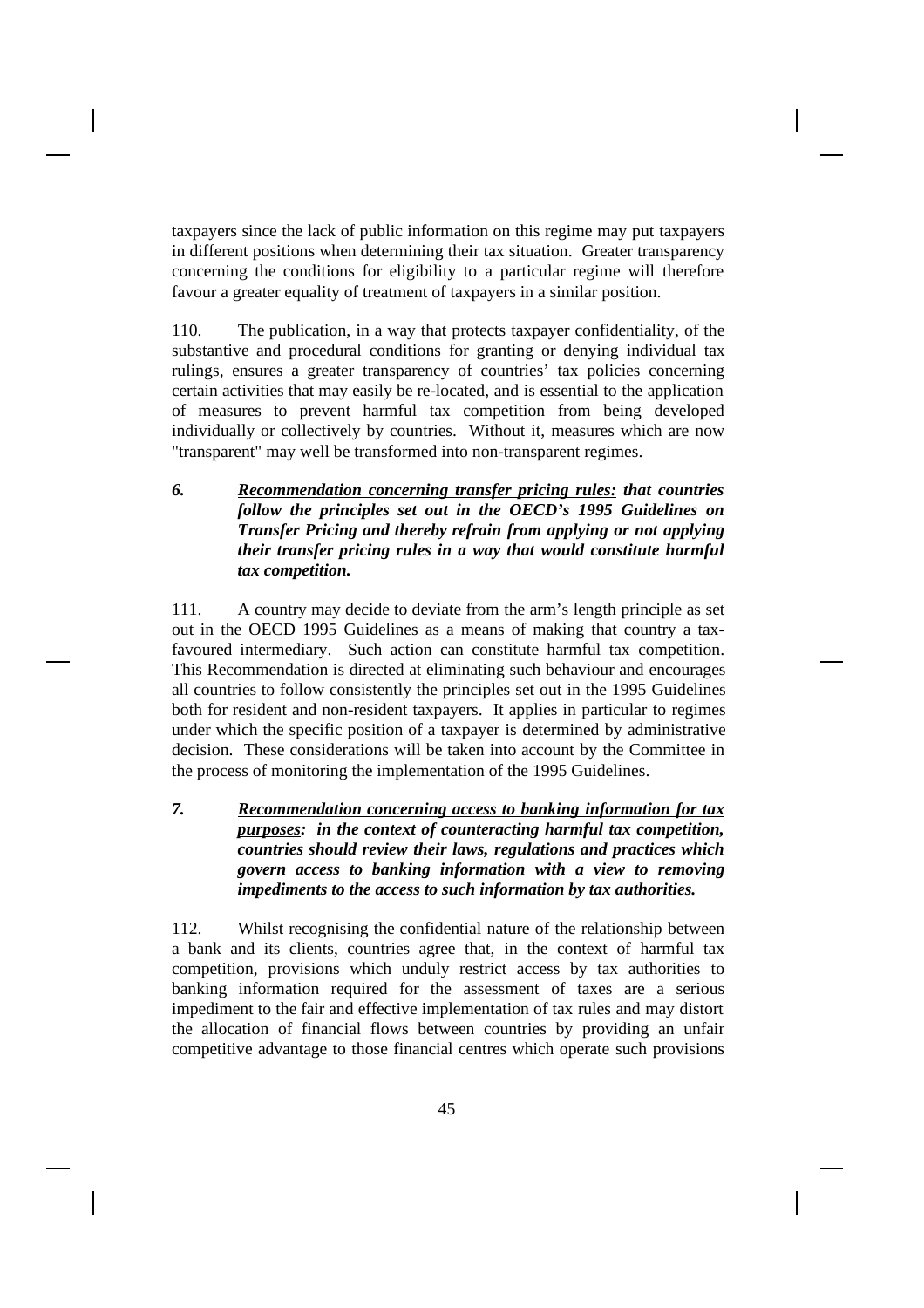(see, however, paragraph 12 for a discussion of how withholding taxes interact with exchange of information). The new Forum will be used to review progress made in the removal of provisions that impede access to banking information in the context of counteracting harmful tax practices. The Committee will complete in 1998 a survey of provisions governing access to banking information by tax authorities in force in Member countries and has begun preparing a broad set of proposals on how to improve the access of tax authorities to banking information.

## **III. Recommendations concerning tax treaties**

113. This section sets out a series of Recommendations by which countries can use their tax treaties to counter harmful tax practices. Recommendations, 8, 9, 10 and 11 are closely interrelated and are aimed at ensuring that tax treaties are not used to facilitate harmful tax practices.

*8. Recommendation concerning greater and more efficient use of exchanges of information: that countries should undertake programs to intensify exchange of relevant information concerning transactions in tax havens and preferential tax regimes constituting harmful tax competition.*

114. Information on foreign transactions and taxpayers is essential for certain domestic counteracting measures to work properly, but is notoriously difficult to obtain with respect to tax havens and certain harmful preferential tax regimes.

115. The Recommendation aims at improving the situation by ensuring that information obtained by a country is shared with any other country that may be concerned. This can be done through making greater use of the exchange of information provided for in tax treaties, as well as through the Multilateral Convention for Mutual Assistance in Tax Matters recently developed by the OECD and the Council of Europe which is now signed and ratified by Belgium (signed but not ratified), Denmark, Finland, Iceland, the Netherlands, Norway, Poland, Sweden and the United States.

116. Countries should also make available to other countries information on preferential tax regimes defined by way of administrative decisions for which their taxpayers are eligible. Such information should indicate the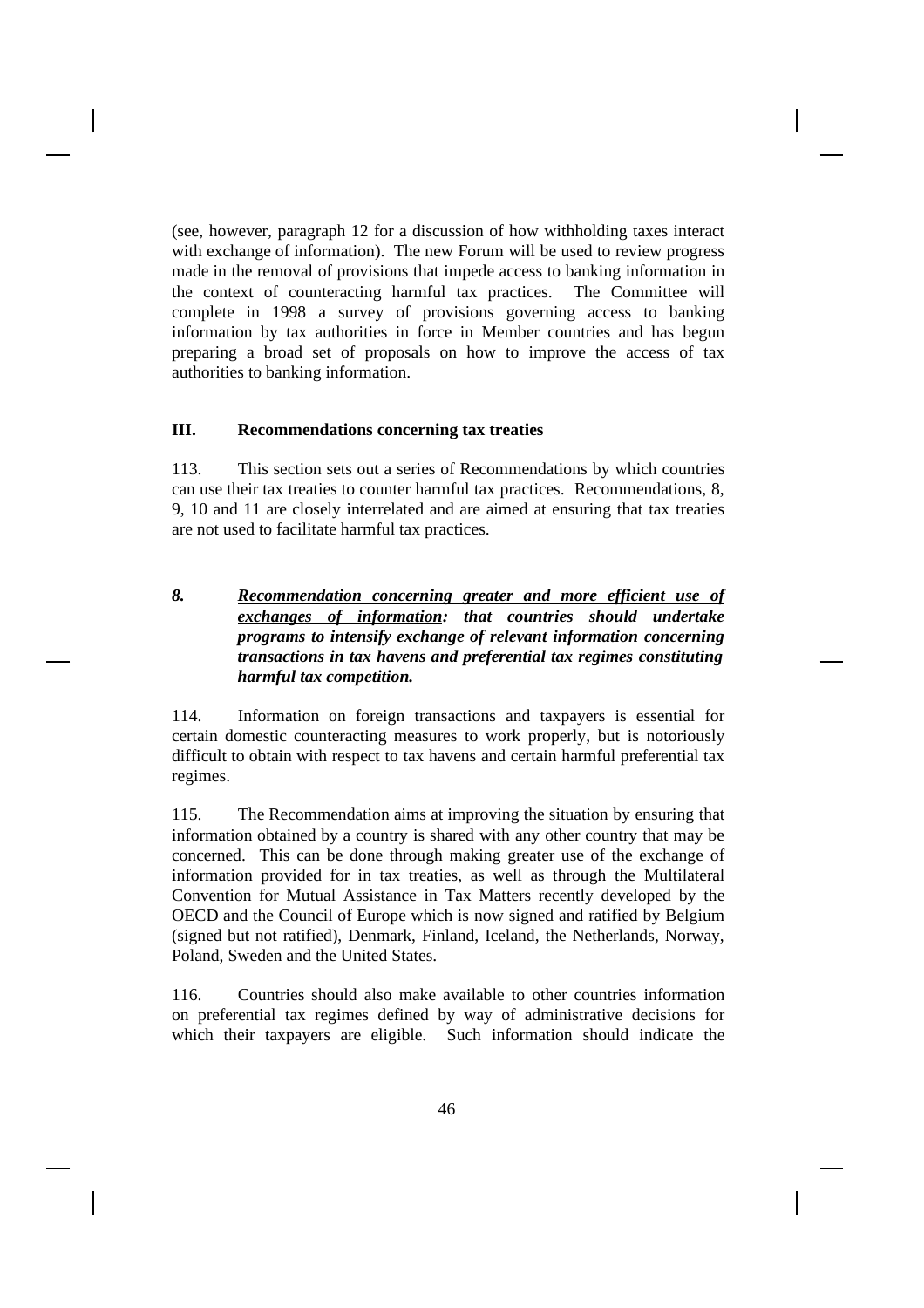particular measure from which the taxpayer benefited as well as the regime under which the measure was granted.

117. As a first step to facilitate exchanges of information, the Committee has decided to amend Article 26 of the Model Tax Convention so as to extend its scope to taxes not otherwise covered by the Convention.

*9 . Recommendation concerning the entitlement to treaty benefits: that countries consider including in their tax conventions provisions aimed at restricting the entitlement to treaty benefits for entities and income covered by measures constituting harmful tax practices and consider how the existing provisions of their tax conventions can be applied for the same purpose; that the Model Tax Convention be modified to include such provisions or clarifications as are needed in that respect.*

118. Countries that have introduced regimes constituting harmful tax competition often view the development of their network of tax conventions as an asset that facilitates and encourages the use of these regimes by residents of third countries. A wide treaty network may therefore have the unintended consequence of opening up the benefits of harmful preferential tax regimes offered by treaty partners.

119. Various approaches have been used by countries to reduce that risk. In some cases, countries have been able to determine that the place of effective management of a subsidiary lies in the State of the parent company so as to make it a resident of that country either for domestic law or treaty purposes. In other cases, it has been possible to argue, on the basis of the facts and circumstances of the cases, that a subsidiary was managed by the parent company in such a way that the subsidiary had a permanent establishment in the country of residence of the parent company so as to be able to attribute profits of the subsidiary to that latter country. Another example involves denying companies with no real economic function treaty benefits because these companies are not considered as beneficial owner of certain income formally attributed to them. The Committee intends to continue to examine these and other approaches to the application of the existing provisions of the Model Tax Convention, with a view to recommending appropriate clarification to the Model Tax Convention.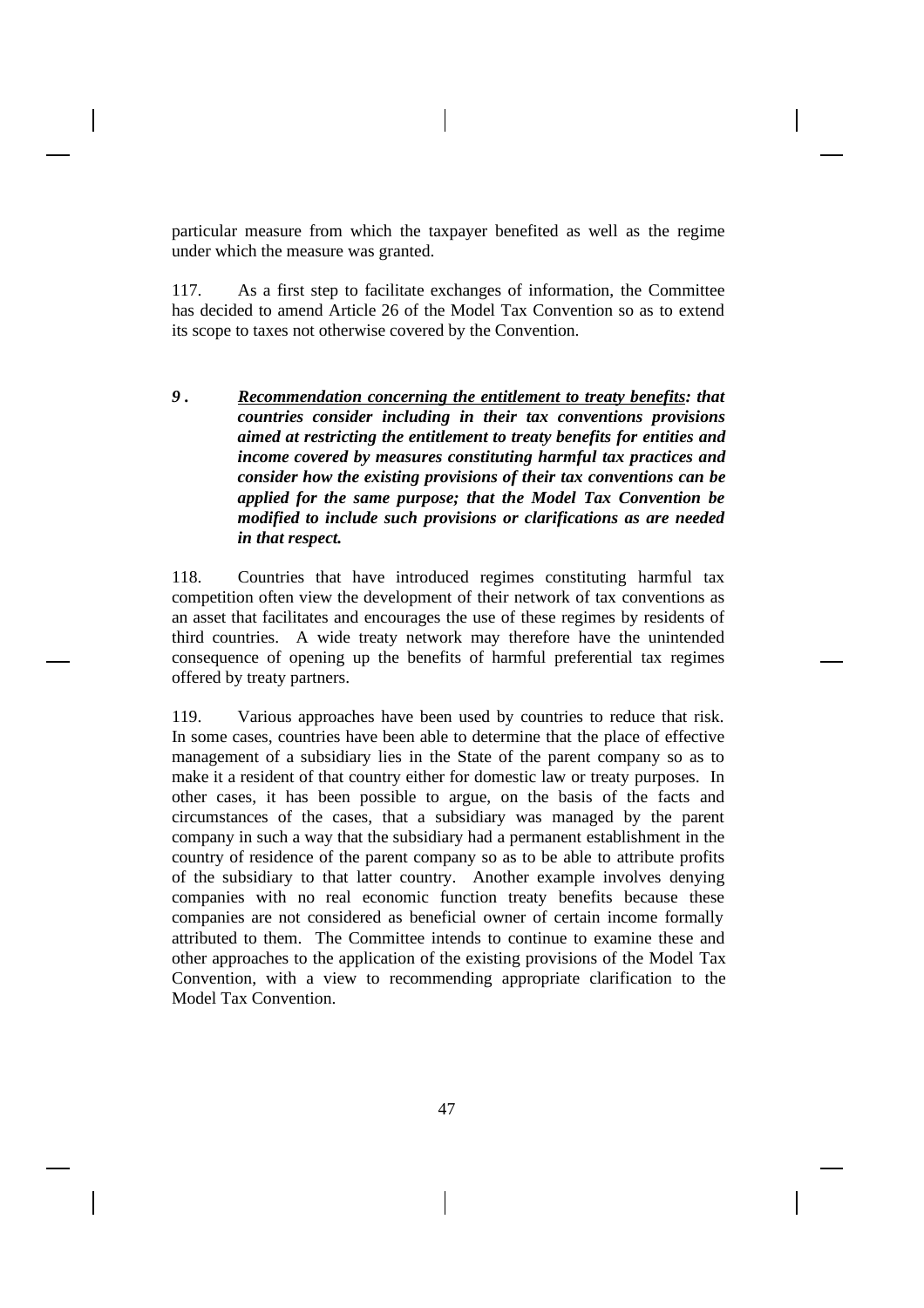120. There are, however, a number of additional provisions, such as limitation of benefits rules, which have been included in some tax treaties to specifically restrict access to their benefits. The Committee has also been reviewing these provisions with a view to propose changes to the Model Tax Convention aimed at denying the tax treaty benefits to entities and income covered by practices constituting harmful tax competition. The Committee intends to continue its work in this area with a view to modify the Model Tax Convention or the Commentary so as to include such provisions that countries will be able to incorporate in their tax treaties.

*10. Recommendation concerning the clarification of the status of domestic anti-abuse rules and doctrines in tax treaties: that the Commentary on the Model Tax Convention be clarified to remove any uncertainty or ambiguity regarding the compatibility of domestic anti-abuse measures with the Model Tax Convention.*

121. The domestic tax laws of Member countries include various anti-abuse rules and doctrines which are used to counteract harmful tax practices. CFC rules, for example, may be used to deny the benefits of deferral or exemption with respect to income accruing in a subsidiary located in a country that has introduced such practices and sham, *alter ego* or business purpose doctrines may be used to disregard the existence of an entity set up in such a country merely to act as a conduit.

122. Tax treaties generally include no general and few specific antiavoidance rules. The issue sometimes arises as to whether domestic anti-abuse rules and judicial doctrines are compatible with tax treaties. For instance, where a transaction is ignored or re-characterised under domestic anti-avoidance rules or doctrines, the issue is whether such re-characterisation can be applied for purposes of the provisions of a tax treaty without resulting in a treaty override.

123. In various reports, the conclusions of which have been incorporated in different parts of the Commentary on the Model Tax Convention, the Committee has discussed the interaction of domestic anti-avoidance rules (*e.g.* thin capitalisation, CFC rules, general anti-abuse rules) with tax treaties and has generally concluded that these were compatible with tax treaties. These conclusions, however, are sometimes unclear or expressed in mitigated terms. For example, while paragraphs 22 and 23 of the Commentary on Article 1 indicate that a majority of countries considers that CFC rules do not violate tax treaties and paragraph 37 of the Commentary on Article 10 (Dividends) indicates that CFC rules are not contrary to paragraph 5 of Article 10, the issue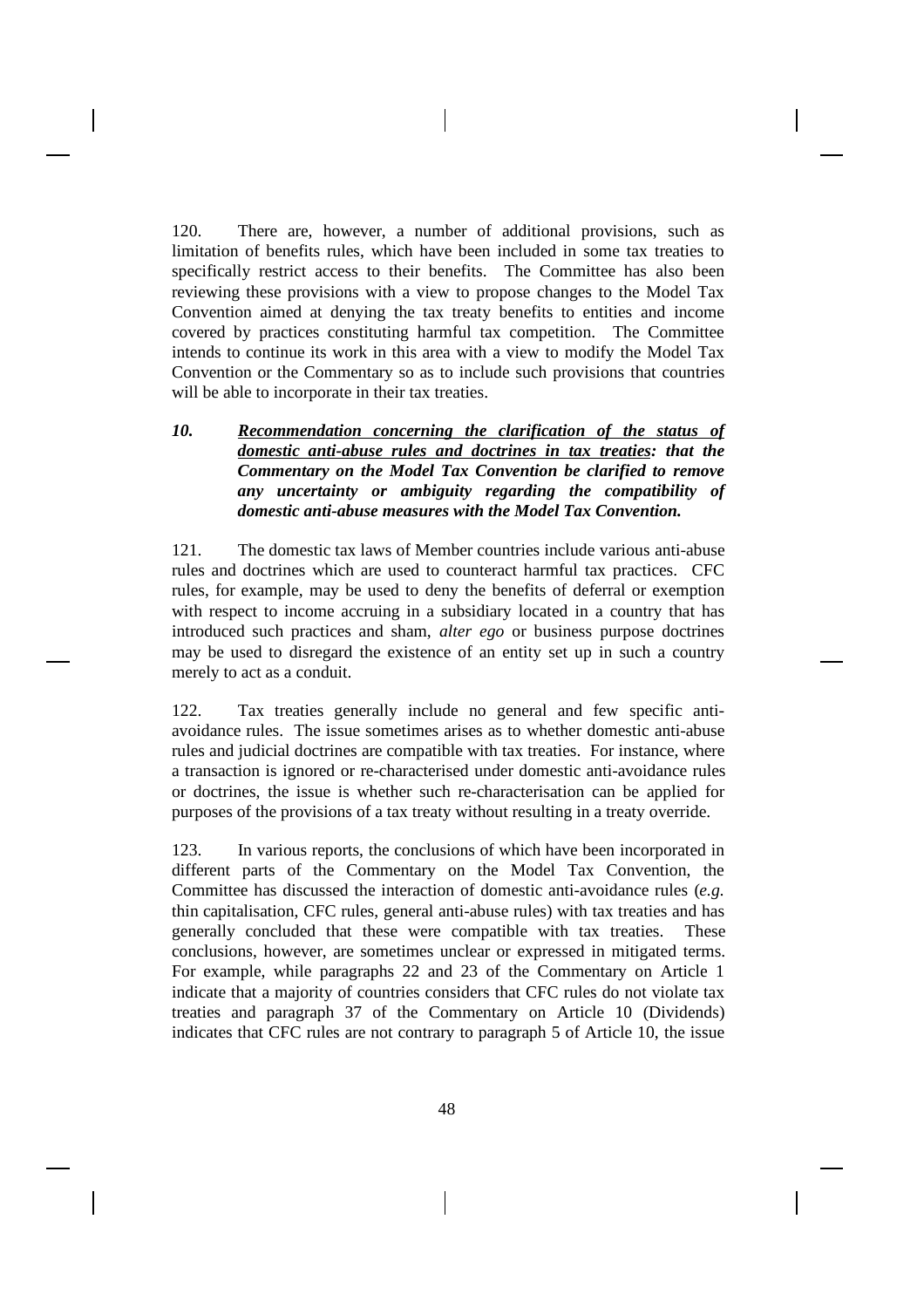of whether such rules are compatible with Article 7 (Business Profits) is not discussed.

124. The Model Tax Convention does not deal with certain domestic antiabuse provisions and it could be appropriate to provide that tax treaties should generally accommodate the application of such rules. This is an area that has been identified for further study (see section V).

125. The Recommendation is to the effect that the Commentary to the Model Tax Convention be clarified to remove any uncertainty or ambiguity regarding the compatibility of domestic anti-abuse measures with the Model Tax Convention. This Recommendation will help ensure that domestic antiabuse and judicial doctrines are compatible with tax treaties.

*11. Recommendation concerning a list of specific exclusion provisions found in treaties: that the Committee prepare and maintain a list of provisions used by countries to exclude from the benefits of tax conventions certain specific entities or types of income and that the list be used by Member countries as a reference point when negotiating tax conventions and as a basis for discussions in the Forum.*

126. Various treaties include provisions denying specified entities or types of income the benefits of tax treaties. As these specific exclusion provisions vary considerably and different treaties treat similar entities or types of income differently, they show different ways to approach the same problems.

127. The Recommendation aims at ensuring greater co-ordination in the use of these provisions by having the Committee prepare and maintain a list of the exclusion provisions found in tax treaties concluded by Member countries. Member countries can then use the list as a reference point when negotiating tax conventions and, where appropriate, for purposes of obtaining agreement from a treaty partner to add similar provisions in an existing convention, such agreement to amend the treaty along the lines of what has been agreed with other treaty partners being presented as preferable to the termination of a treaty that facilitates harmful tax competition.

128. A preliminary version of the list has already been prepared by the Committee. This list will be finalised in June 1998 and periodically updated.

## *12. Recommendation concerning tax treaties with tax havens: that countries consider terminating their tax conventions with tax*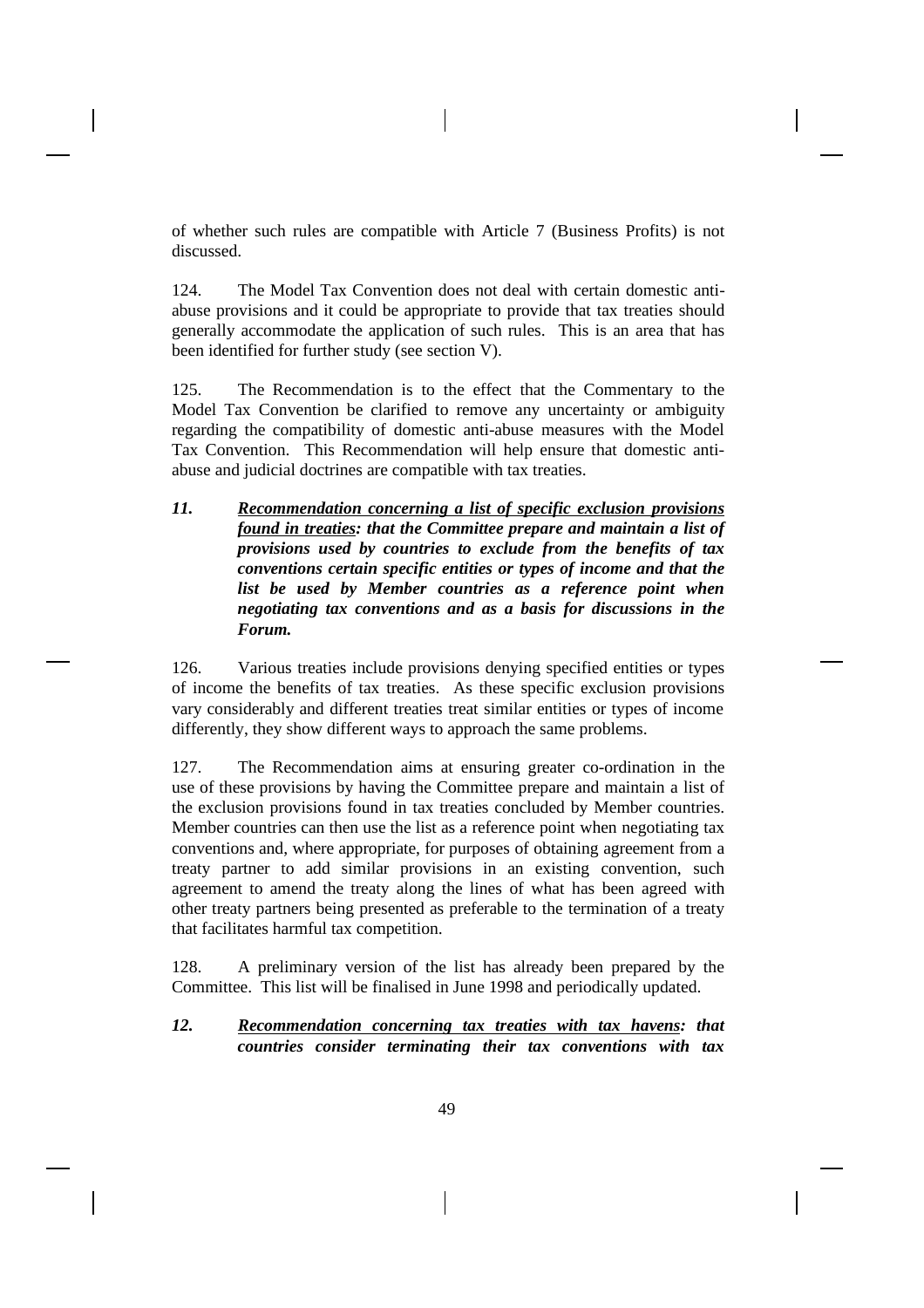## *havens and consider not entering into tax treaties with such countries in the future.*

129. Some countries have terminated their treaties with certain tax havens. Most countries recognize that termination of a treaty may raise significant political and diplomatic difficulties both for the countries concerned and possibly for other countries as well. It may also raise broader economic considerations. Experience has shown that it is usually very difficult to take such action alone, despite the fact that most tax treaties explicitly provide for the possibility of termination. While termination of a treaty is a matter to be decided by each party to that treaty, the possibility that many countries could adopt the same position vis-à-vis treaties entered into by a tax haven would increase the credibility of such action.

130. The Recommendation is to the effect that countries consider terminating their treaties with tax havens and not entering into treaties with these countries. The criteria for identifying tax havens which are developed in Section II of Chapter 2 and the list of such jurisdictions would provide a consistent basis for countries to assist them in making that decision. The Forum referred to in Recommendation 15 will also be useful in providing a mechanism through which countries can exchange views in that respect.

131. In considering whether they should terminate, or not enter into, a tax treaty with a tax haven, countries should take account of all relevant factors, including the effect of their decision on exchange of information. If the exchange of information provision of a tax treaty with a tax haven can be used effectively to obtain information, if no other mechanisms (such as an agreement limited to the exchange of information) can be used to obtain that information and if the treaty includes safeguards to prevent it from being used to the detriment of other countries, the benefits of the treaty in relation to the exchange of information may offset the disadvantages of that treaty for countries as a whole.

132. The Recommendation implicitly requests countries to ensure that the territorial scope of their tax conventions does not extend to dependencies that constitute tax havens, whether these dependencies are their own or those of the countries with which they negotiate tax conventions.

*13. Recommendation concerning co-ordinated enforcement regimes (joint audits; co-ordinated training programmes, etc.): that countries consider undertaking co-ordinated enforcement programs (such as simultaneous examinations, specific exchange of*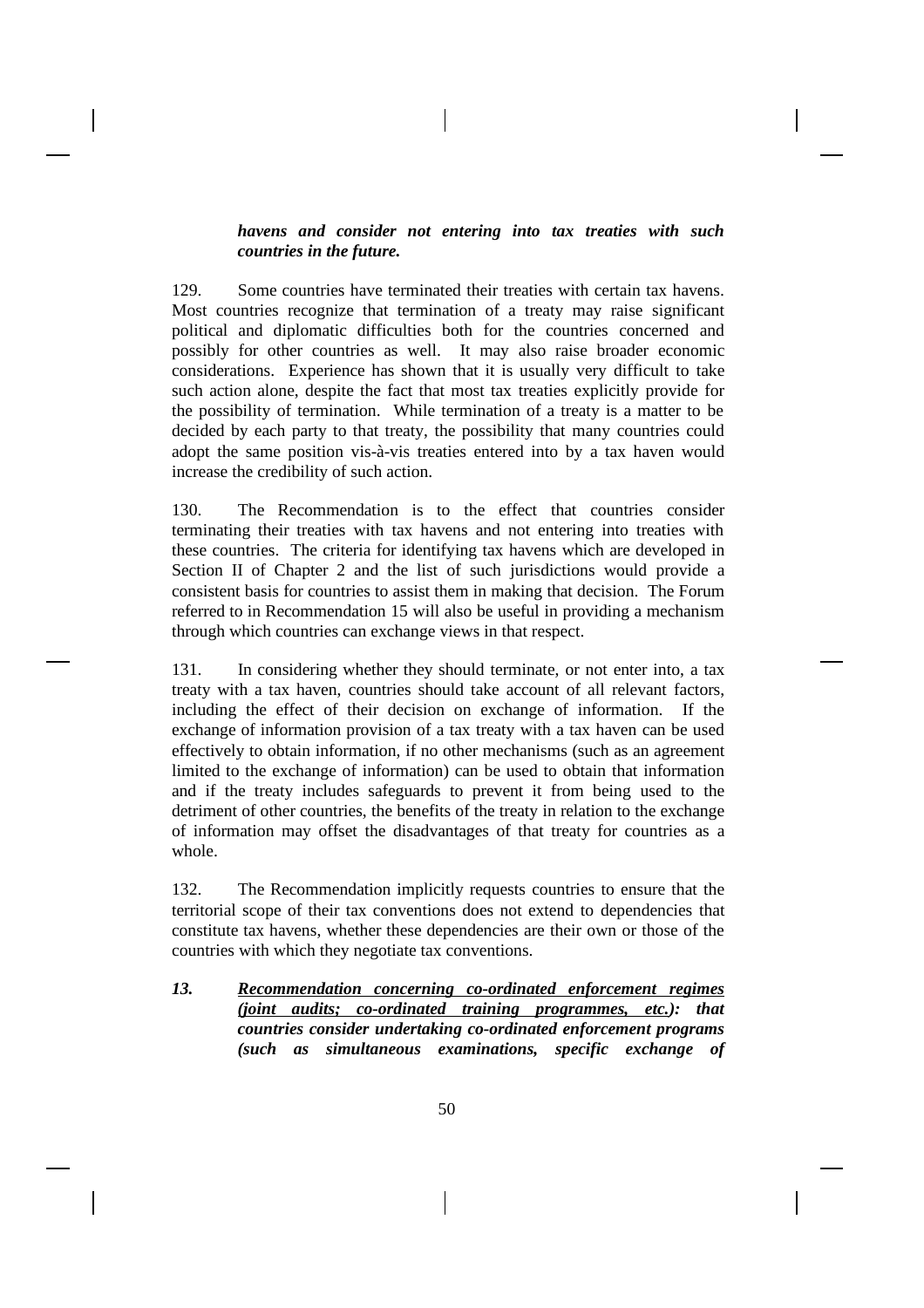### *information projects or joint training activities) in relation to income or taxpayers benefiting from practices constituting harmful tax competition.*

133. Since the late 1970s, a number of countries have developed simultaneous or joint audit programs under which the tax authorities of both countries audit the tax returns of affiliated corporations for the same taxation year. This form of co-operation should be intensified since such audit programmes can help achieve the objectives of this Report.

134. Other types of co-operation between tax authorities are also likely to be effective in improving international tax compliance. For example, the international features of a country's tax system are among its most technical and complex aspects. It is often difficult for tax departments to ensure that their international audit staff have the proper training to deal with the issues adequately. Joint training activities on topics such as audit strategies, transfer pricing, treaty issues, sophisticated transactions, the design and implementation of CFC and FIF rules etc. could improve compliance by disseminating successful audit practices and by promoting closer contacts between tax inspectors dealing with international transactions. These could take place under the auspices of the Committee and its subsidiary bodies.

135. The Recommendation is aimed at further developing collaboration in that respect. The efforts that will be taken under this Recommendation will typically result in countries combining their information and audit powers in order to better apply domestic tax rules vis-à-vis income from, or entities of, other countries from which such information cannot be obtained. Simultaneous examinations based upon the 1992 OECD Model Agreement should be encouraged.

*14. Recommendation concerning assistance in recovery of tax claims: that countries be encouraged to review the current rules applying to the enforcement of tax claims of other countries and that the Committee pursue its work in this area with a view to drafting provisions that could be included in tax conventions for that purpose.*

136. Harmful tax competition which leads to tax evasion by taxpayers of other countries may be encouraged if one country will not enforce the tax claims of another country. This position is based on concerns about the extra-territorial enforcement of tax claims, the lack of reciprocity, and procedural fairness. Also, the counteracting measures of some countries may be prevented from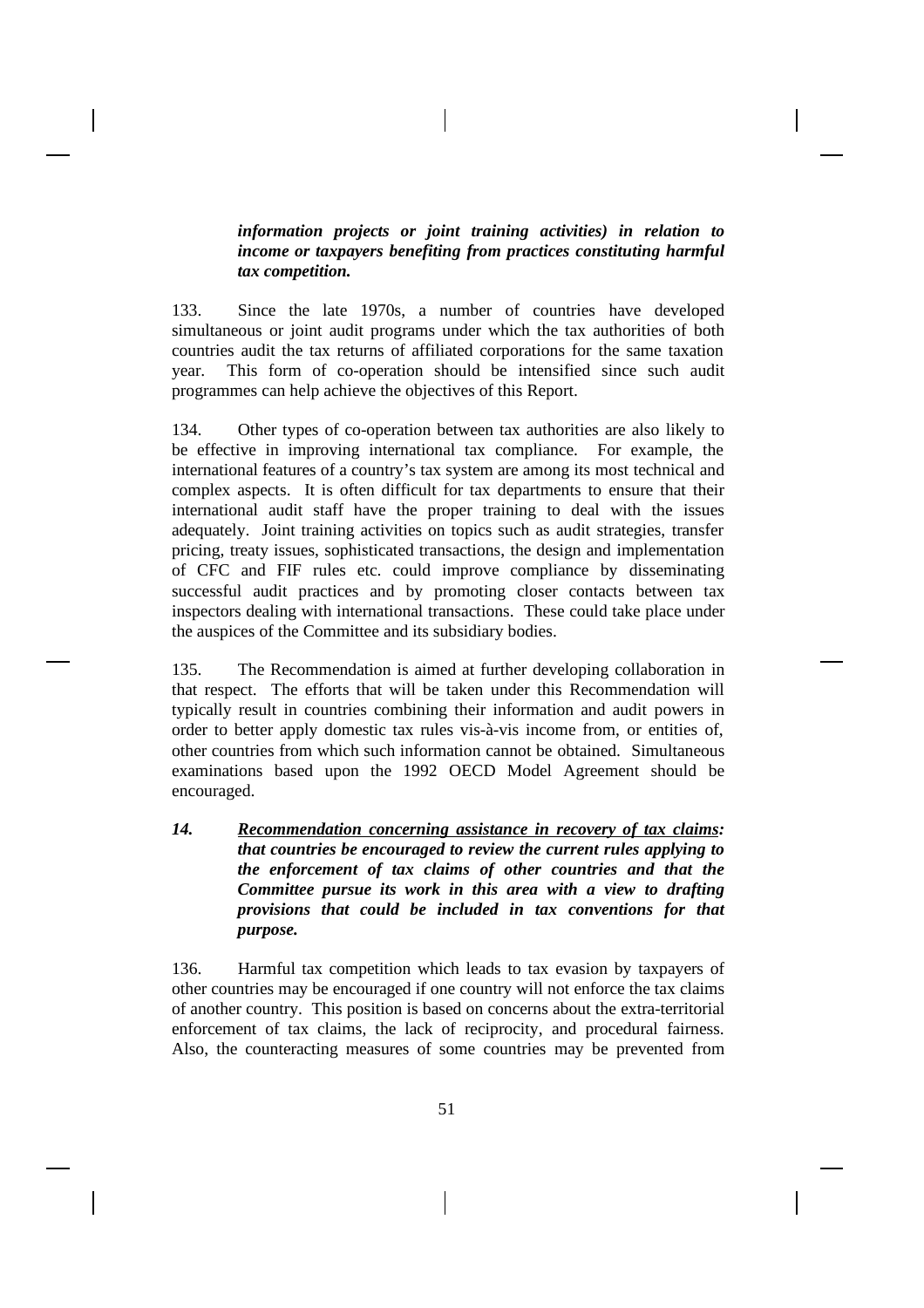applying where a taxpayer has moved assets from one jurisdiction to another for tax evasion purposes.

137. In an era of globalisation and increased mobility for taxpayers, traditional attitudes towards assistance in the collection of taxes may need to change. The purpose of the Recommendation is to encourage countries to review the current rules in this area with a view to encouraging the enforcement of tax claims of other countries. The Committee intends to speed up its work in this area.

## **IV. Recommendations to intensify international co-operation in response to harmful tax competition**

138. Although one country's actions can be influential in curbing harmful tax practices, it is difficult for the actions of any single country to eliminate harmful tax practices. In fact, for many reasons, individual countries may not have a strong incentive to take action against harmful tax practices since, by so doing, they can worsen their position relative to where they would have been if they had not acted at all. For example, as a result of some of the defensive measures an individual country takes to counteract harmful tax practices, the targeted activity may simply move to another location that is not taking measures to combat such practices. Thus, individual actions do not completely solve the problem; they may merely displace it. For this reason, a multilateral approach is required and the OECD is the most appropriate forum to undertake this task.

139. The present Report provides a useful starting point for improving international co-operation to counter harmful tax competition. The effectiveness of many of the Recommendations concerning domestic legislation and tax treaties described in sections II and III will depend to a large extent on whether the measures concerned can be taken in a co-ordinated fashion. As explained in the introduction to this Chapter, a co-ordinated response to the problem of harmful tax competition will greatly reinforce the effectiveness of unilateral measures. Such a response will involve a number of elements, the most important of which are:

> − The adoption of a set of Guidelines (reproduced in Box III) intended to ensure that Member countries refrain from adopting preferential tax regimes constituting harmful tax competition and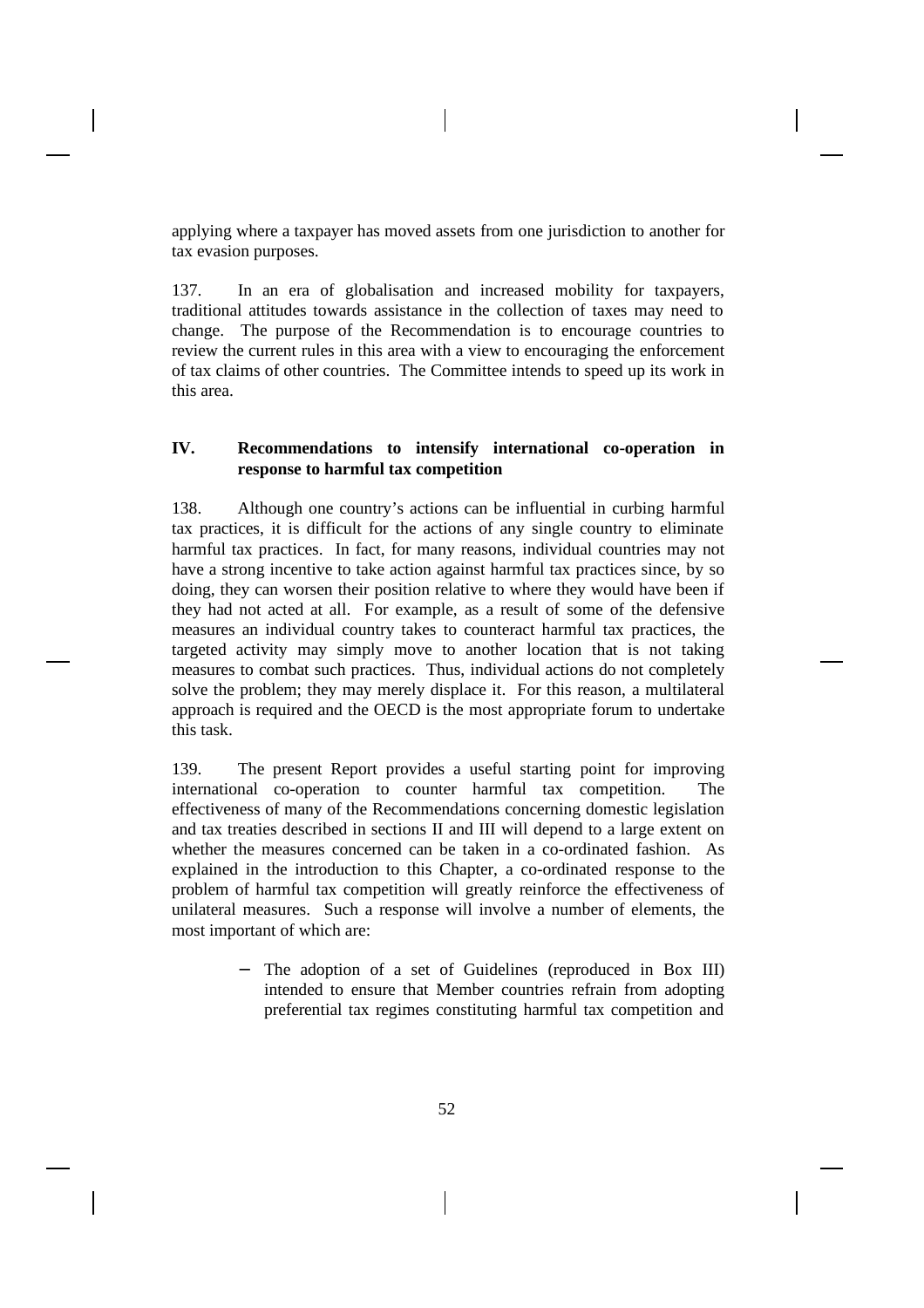gradually eliminate those harmful preferential tax regimes that currently exist;

- − The creation of a subsidiary body of the Committee, the Forum on Harmful Tax Practices, to allow, among other things, for an ongoing discussion of experiences with the problems posed by tax havens and harmful preferential tax regimes and of the effectiveness of measures taken in response to such practices. The Forum will monitor the implementation of the Recommendations set out in the earlier sections of this Chapter and the accompanying Guidelines as well as;
- − The preparation of a list of jurisdictions constituting tax havens; and
- − The development and active promotion of principles of Good Tax Administration relevant to counteracting harmful tax practices.

## *15. Recommendation for Guidelines and a Forum on Harmful Tax Practices: that the Member countries endorse the Guidelines on harmful preferential tax regimes set out in Box III and establish a Forum to implement the Guidelines and other Recommendations of this Report.*

140. The OECD has successfully developed guidelines in a number of areas including taxation. This Recommendation builds upon this successful experience. The Guidelines in Box III set out a general framework within which Member countries can implement a common approach to restraining harmful tax competition using the analysis set out in this Report. The Guidelines are non-binding and will form the basis for the review procedures outlined below and will evolve as the Committee gains experience in their application.

141. The Guidelines will in themselves provide the principles which would guide action in this area, with the other Recommendations in this Report translating these principles into concrete practices. The review procedures outlined below are seen as an essential feature of implementing the Guidelines.

142. At the same time as the Guidelines are endorsed, a Forum will be created under the auspices of the Committee to undertake an on-going evaluation of existing and proposed regimes in Member and non-member countries, to analyse the effectiveness of counteracting measures, including non-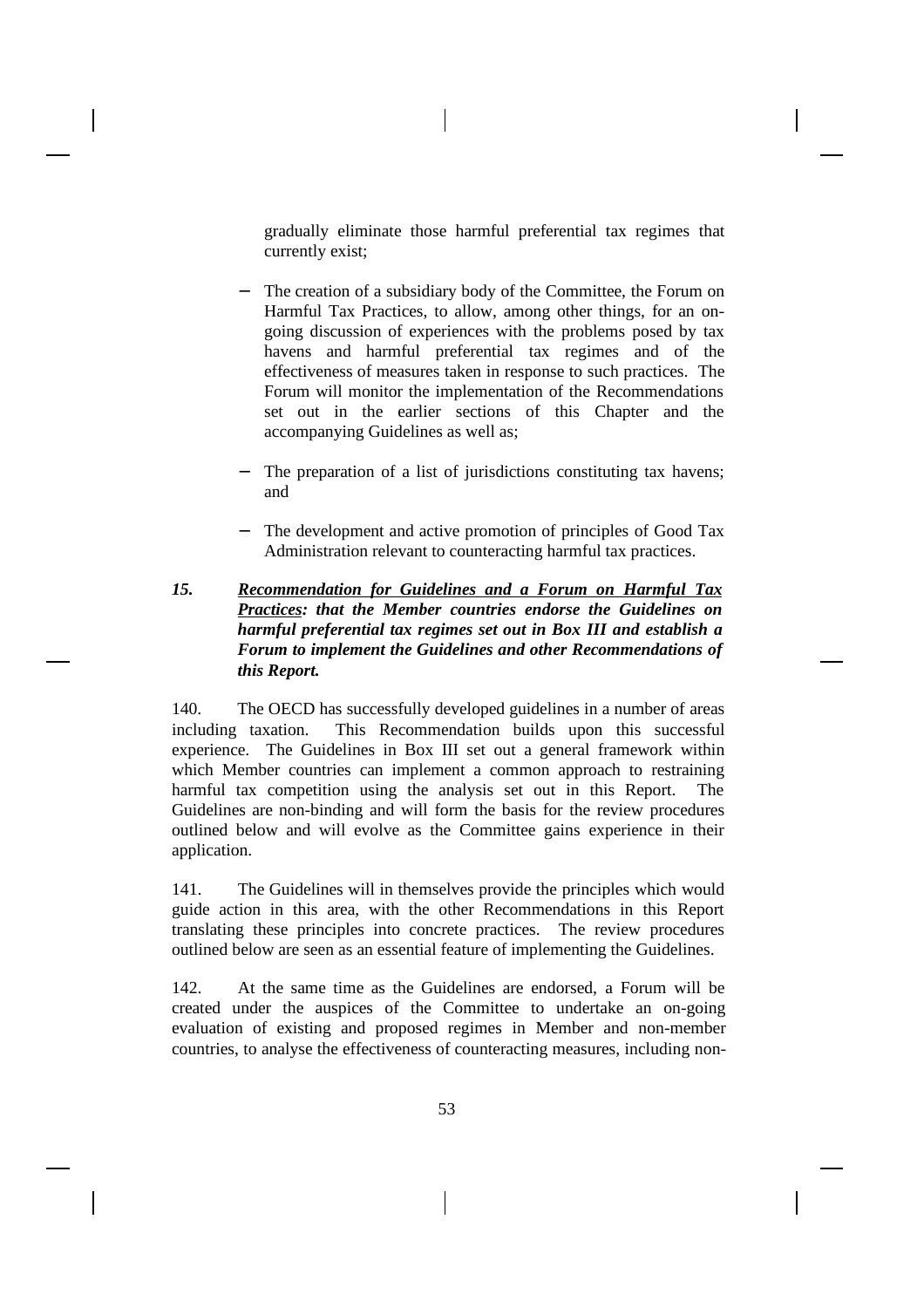tax measures, and to propose ways to improve their effectiveness and to examine whether particular jurisdictions constitute tax havens in light of the factors identified in Chapter 2.

143. The Forum will be a subsidiary body of the Committee and all the Member countries will participate in its work. To enable the Forum to have a truly global perspective on the issues discussed in this Report, it will engage in a dialogue with non-member countries using the well established procedures already available under OECD rules. The Forum will report directly to the Committee which, in turn, will report, when appropriate, to the OECD Council. The mandate of the Forum will be reviewed after five years and thereafter at three year intervals thereby enabling the Committee and the Council to evaluate periodically its role and effectiveness.

144. The operation of the Forum and the Guidelines would be governed by the normal procedural rules of the Organisation. At its first meeting, the Forum would decide upon how the general procedural rules would apply to the Guidelines, in particular for the application of paragraphs 2 and 4 of the Guidelines and for Recommendation 16, and the working of the Forum itself.

145. The Forum would be responsible for monitoring the implementation of the Guidelines and Recommendations set out in this Report and for taking forward the "Topics For Further Study" referred to in Section V of this Chapter. The Forum would, when necessary, seek technical opinions or documentation on the economic and revenue impact of preferential tax regimes from the other subsidiary bodies of the Committee. The Forum will be responsible for taking forward work on the wider aspects of the mandate referred to in the Introduction, including engaging in a dialogue with non-member countries. A priority task for the Forum would be to complete the list of tax havens referred to in Recommendation 16. It would also be responsible for improving international co-operation in this area by implementing the Recommendations set out in this section, by encouraging countries to develop mutually reinforcing responses to problems identified and thereby ensuring that no country gains an unfair competitive advantage by failing to comply with the Guidelines referred to above. The Forum will also assess the effectiveness of existing measures taken by countries.

146. In applying the Guidelines, the Forum would provide a focal point for discussion on harmful preferential tax regimes in specific countries which, where appropriate, would be undertaken on the basis of cross-country reviews of categories of such regimes which may give rise to harmful tax competition. In this respect the Forum would build upon the work already undertaken by the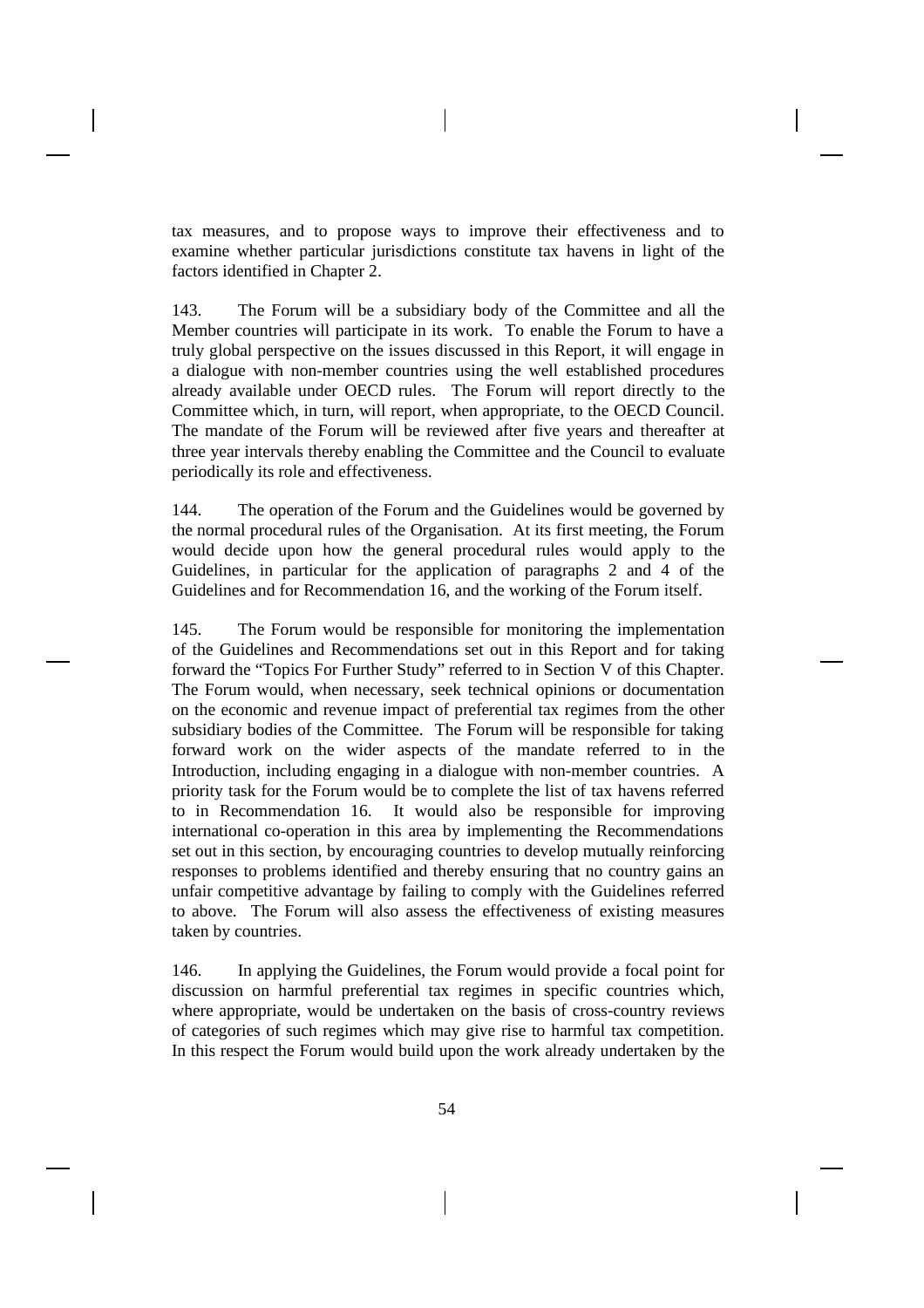Special Sessions in examining types of preferential tax regimes. These crosscountry reviews will provide within the context of the Forum an overview of how different types of preferential tax regimes operate. This, in turn, will enable the Forum to put the reviews of specific preferential tax regimes in a broader context and thereby achieve the level playing field referred to in paragraph 8.

147. This work on establishing generic descriptions of harmful preferential tax regimes will be carried out in parallel with the review of such regimes in specific countries. In the context of the self reviews referred to in paragraph 2 of the Guidelines, each Member country will be encouraged to describe the operation of generic preferential tax regimes identified by the Forum as having the potential to cause harmful effects, including details on the operation of the regimes, their effects and why they do not in the opinion of that country constitute harmful tax practices. The Forum will elaborate on these procedures at its first meeting. The Committee considers that these cross-country reviews will assist countries in meeting the Guidelines.

148. The Forum would also encourage countries to examine the structural features of their tax systems which may accentuate harmful competition, including the balance of roles of resident and source countries in countering such behaviour.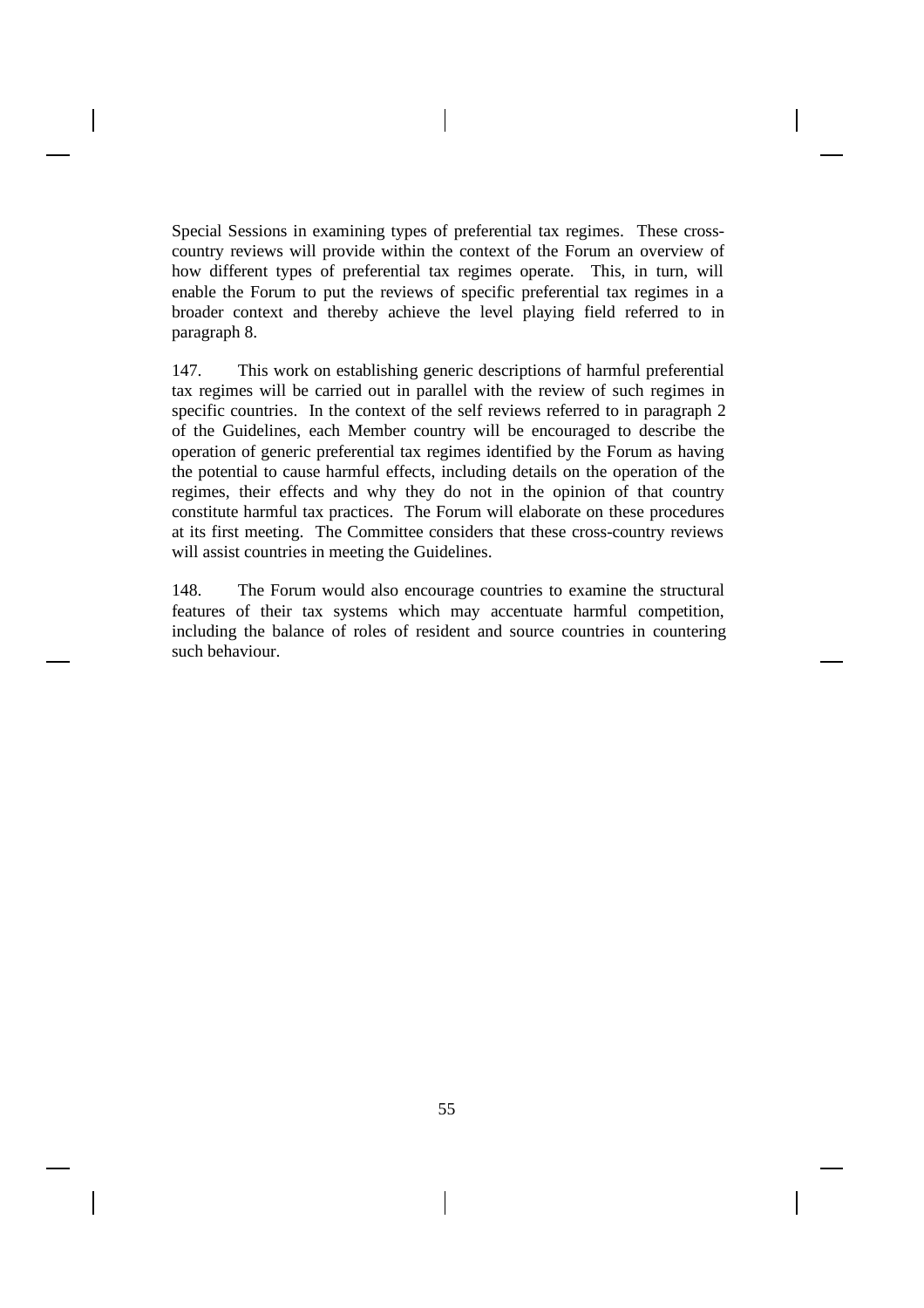#### *Box III*

#### **RECOMMENDATION 15 GUIDELINES FOR DEALING WITH HARMFUL PREFERENTIAL TAX REGIMES IN MEMBER COUNTRIES**

While recognising the positive aspects of the new global environment in which tax systems operate, Member countries have concluded that they need to act collectively and individually to curb harmful tax competition and to counter the spread of harmful preferential tax regimes directed at financial and service activities. Harmful preferential tax regimes can distort trade and investment patterns, and are a threat both to domestic tax systems and to the overall structure of international taxation. These regimes undermine the fairness of the tax systems, cause undesired shifts of part of the tax burden from income to consumption, shift part of the tax burden from capital to labour and thereby may have a negative impact on employment. Since it is generally considered that it is difficult for individual countries to combat effectively the spread of harmful preferential tax regimes, a co-ordinated approach, including a dialogue with non-member countries, is required to achieve the "level playing field" which is so essential to the continued expansion of global economic growth. International cooperation must be intensified to avoid an aggressive competitive bidding by countries for geographically mobile activities.

The Guidelines are:

1. To refrain from adopting new measures, or extending the scope of, or strengthening existing measures, in the form of legislative provisions or administrative practices related to taxation, that constitute harmful tax practices as defined in Section III of Chapter 2 of the Report.

2. To review their existing measures for the purpose of identifying those measures, in the form of legislative provisions or administrative practices related to taxation, that constitute harmful tax practices as defined in Section III of Chapter 2 of the Report. These measures will be reported to the Forum on Harmful Tax Practices and will be included in a list within 2 years from the date on which these Guidelines are approved by the OECD Council.

3. To remove, before the end of 5 years starting from the date on which the Guidelines are approved by the OECD Council, the harmful features of their preferential tax regimes identified in the list referred to in paragraph 2. However, in respect of taxpayers who are benefiting from such regimes on 31 December 2000, the benefits that they derive will be removed at the latest on the 31 December 2005. This will ensure that such particular tax benefits have been entirely removed after that date. The list referred to in paragraph 2 will be reviewed annually to delete those regimes that no longer constitute harmful preferential tax regimes.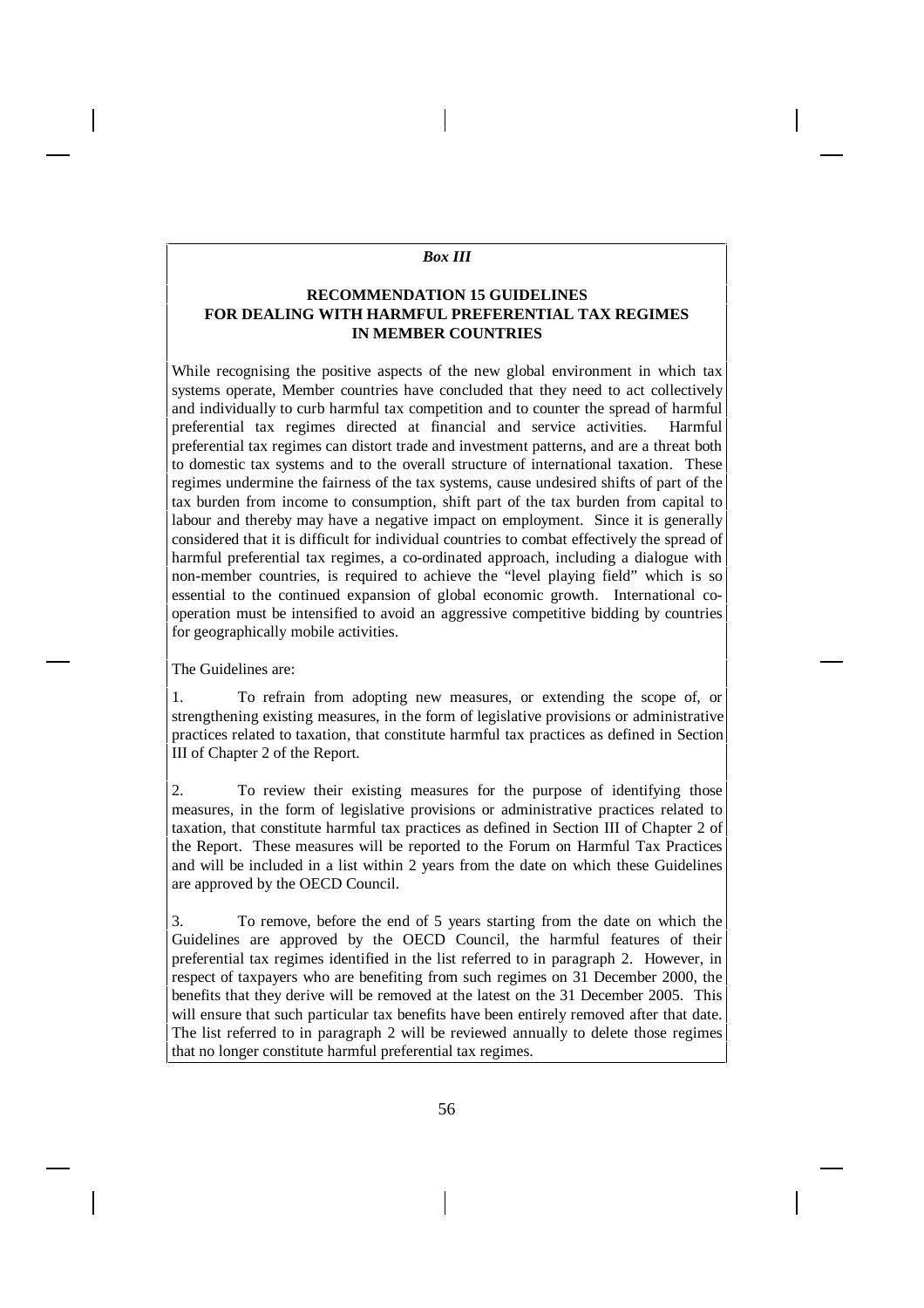## *Box III* (continued)

4. Each Member country which believes that an existing measure not already included in the list referred to in paragraph 2, or a proposed or new measure of itself or of another country, constitutes a measure, in the form of legislative provision or administrative practice related to taxation, that might constitute a harmful tax practice in light of the factors identified in Section III of Chapter 2 of the Report, may request that the measure be examined by the Member countries, through the Forum on Harmful Tax Practices, for purposes of the application of paragraph 1 or for inclusion in the list referred to in paragraph 2. The Forum may issue a non-binding opinion on that question.

5. To co-ordinate, through the Forum, their national and treaty responses to harmful tax practices adopted by other countries.

6. To use the Forum to encourage actively non-member countries to associate themselves with these Guidelines.

## *16. Recommendation to produce a list of tax havens: that the Forum be mandated to establish, within one year of the first meeting of the Forum, a list of tax havens on the basis of the factors identified in section II of Chapter 2.*

149. The Forum is instructed to prepare within one year from its inception a list of tax havens, taking into account the factors set out in Section II of Chapter 2. This initial list would be non-exhaustive and would be subject to review by the Forum.

150. To develop this list, the Forum would examine jurisdictions that seem, prima facie, to meet the factors identified in Section II of Chapter 2. This would enable the Forum to explore by all necessary means whether these jurisdictions should be identified as tax havens.

151. The list will enable Member countries to coordinate their responses to the problems posed by tax havens and to encourage these jurisdictions to reexamine their policies. This list will not constrain countries in applying antiabuse measures to counteract harmful tax practices.

*17. Recommendation concerning links with tax havens: that countries that have particular political, economic or other links with tax havens ensure that these links do not contribute to harmful tax competition and, in particular, that countries that have*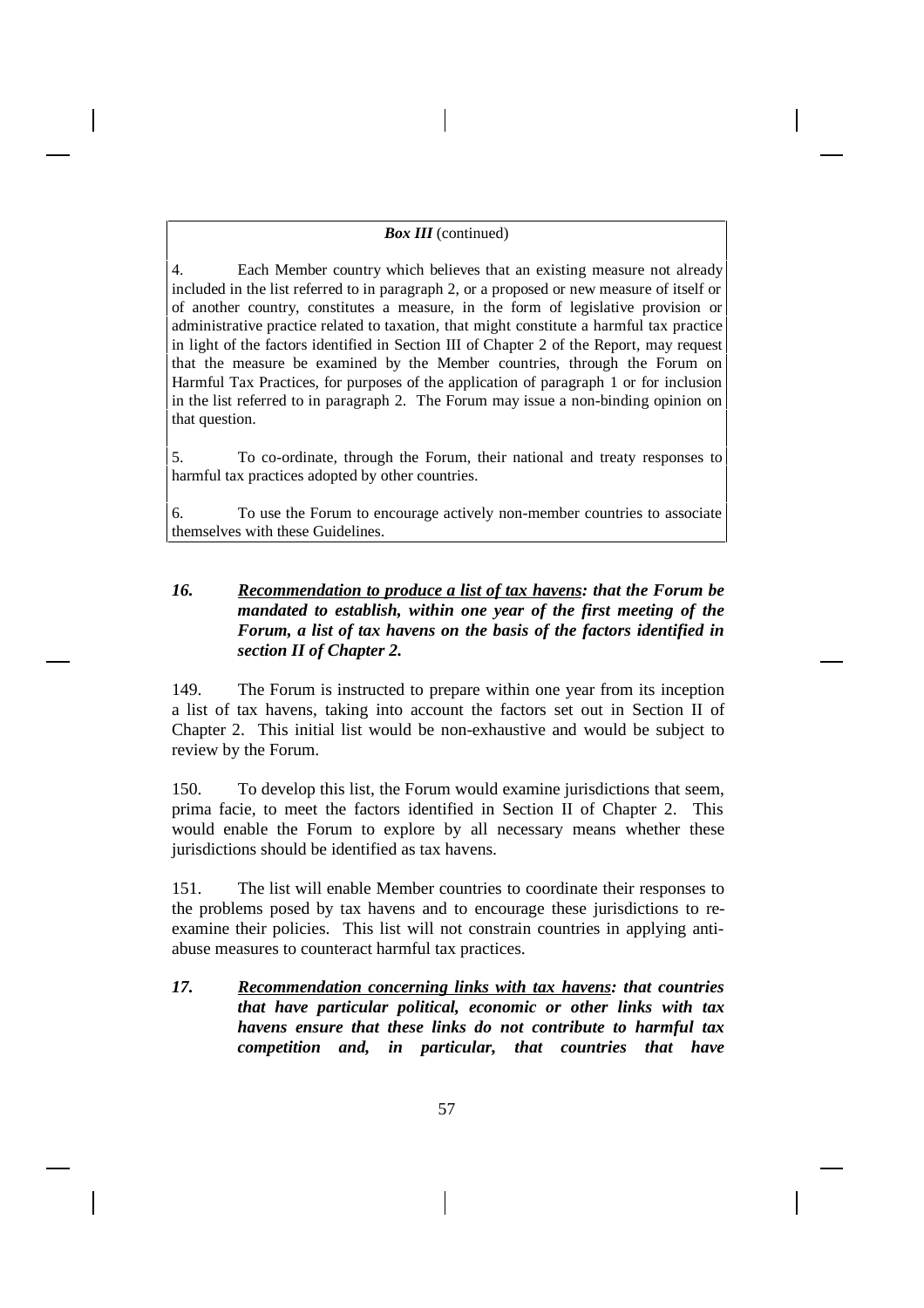## *dependencies that are tax havens ensure that the links that they have with these tax havens are not used in a way that increase or promote harmful tax competition.*

152. Many countries have close legal, economic or political ties with tax havens. This is particularly true in the case of countries that have dependencies that engage in harmful tax competition: these dependencies often have links with and obtain assistance from various regulatory authorities in these countries.

153. At a minimum, these ties should not be used to assist the relevant countries or dependencies in engaging in harmful tax competition. Also, countries that have such ties should consider using them to reduce the harmful tax competition resulting from the existence of these tax havens.

*18. Recommendation to develop and actively promote Principles of Good Tax Administration: that the Committee's existing Strategic Management Forum6 be responsible for developing and actively promoting a set of principles that should guide tax administrations in the enforcement of the Recommendations included in this Report.*

154. The effectiveness of many of the Recommendations set out in this Report will depend upon the ways in which they are administered in practice. It is proposed that the OECD, by means of its newly created Strategic Management Forum, should develop best practices in the enforcement of these measures. This approach would intensify co-operation between tax administrations, facilitate the co-ordination of enforcement measures and identify and counter harmful tax competition resulting from tax administration practices. Such an approach would emphasise the positive actions that tax administrations can take.

155. These practices should address the various aspects of the application of tax laws. They could include, for example, the suggestion that countries should not issue administrative decisions on planned transactions that are primarily aimed at taking advantage of tax conventions.

*19. Recommendation on associating non-member countries with the Recommendation: that the new Forum engage in a dialogue with non-member countries using, where appropriate, the fora offered by other international tax organisations, with the aim of promoting the Recommendations set out in this Chapter, including the Guidelines.*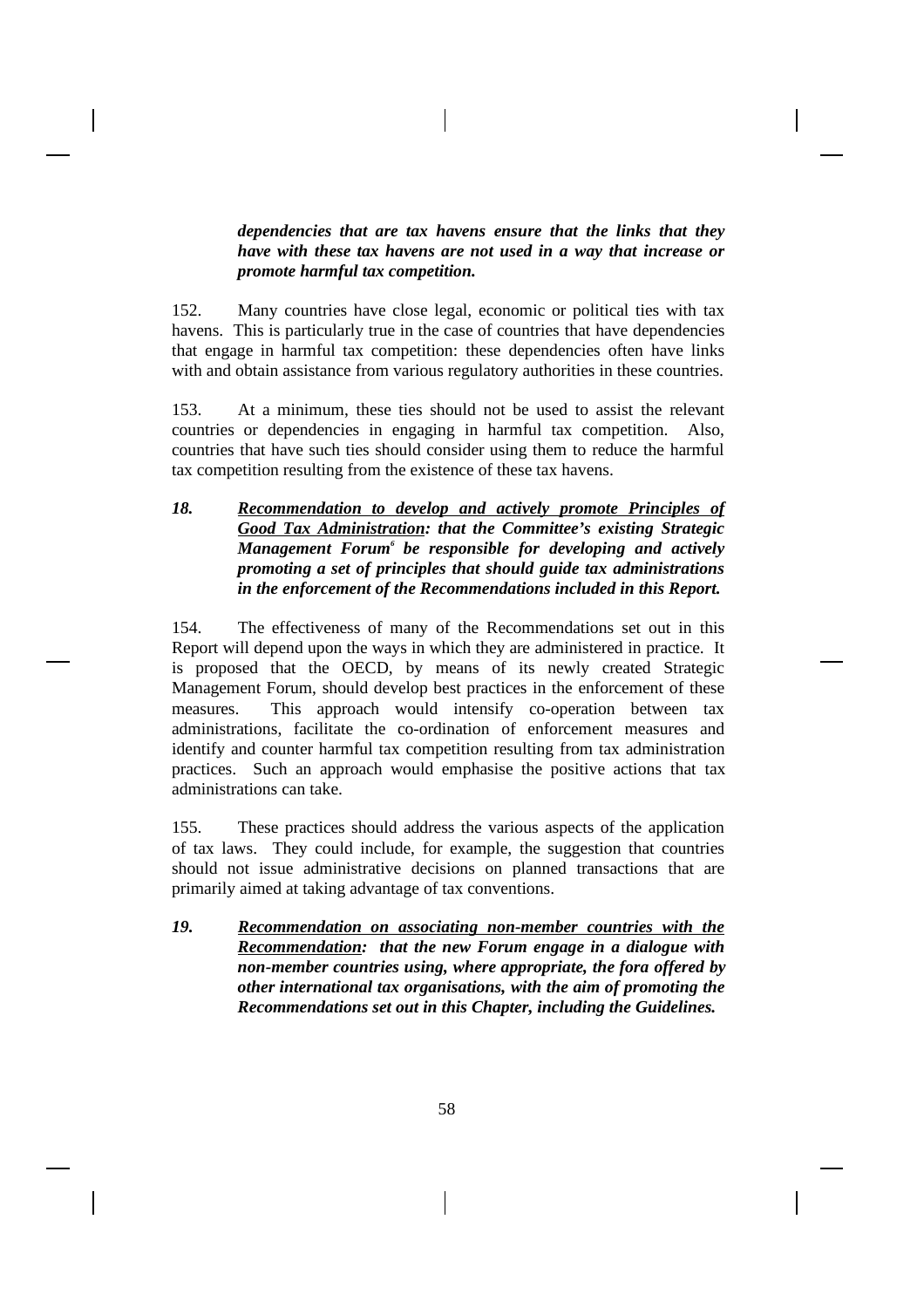156. To restrain the spread of harmful tax practices, non-member countries should be associated with the Recommendations set out in this Chapter. Whilst the Recommendations in relation to tax havens should reduce the amount of displacement to non-member countries, it will not eliminate it since it would still be possible to relocate to a non-member country with a harmful preferential tax regime. In order to minimise the scope for such displacement, non-member countries should be encouraged to dismantle harmful preferential tax regimes by promoting a broader acceptance of the principles set out in this Report and by engaging in a dialogue with the Member countries on how they could apply the Guidelines. Work on this Recommendation will continue in tandem with the Forum's work on the implementation of the Guidelines in Member countries.

## **V. Topics for further study**

157. As indicated in paragraph 6 above, there will be other topics, apart from that of geographically mobile financial and other service activities in which the issues of harmful tax competition needs to be explored. This section is limited to the identification of topics on which further work should be done with a view to supplement the above Recommendations. These topics are briefly presented below, without any attempt to provide a comprehensive discussion. It is intended that in the context of the Forum, Member countries and interested non-member countries will continue to examine these issues with the aim of developing new Recommendations and to explore the wider mandate referred to in the Introduction.

## *a) Restriction of deduction for payments to tax haven entities*

158. A number of countries have rules imposing restrictions on the deduction of payments made to tax haven countries or imposing a reversal of the onus of proof in case of such payments. For instance, Spain has rules according to which there is no deduction of expenses derived from services rendered in tax havens except where an effective transaction is proven to have taken place. Given Recommendation 12 above concerning the termination of treaties with tax havens, such action should not be considered to run counter to the non-discrimination provision in Article 24 of the OECD Model Tax Convention to the extent that no convention would then be applicable

159. The denial of the deduction or a reversal of the onus of proof for certain payments to countries that engage in harmful tax competition, if associated with measures aimed at preventing the use of conduit arrangements,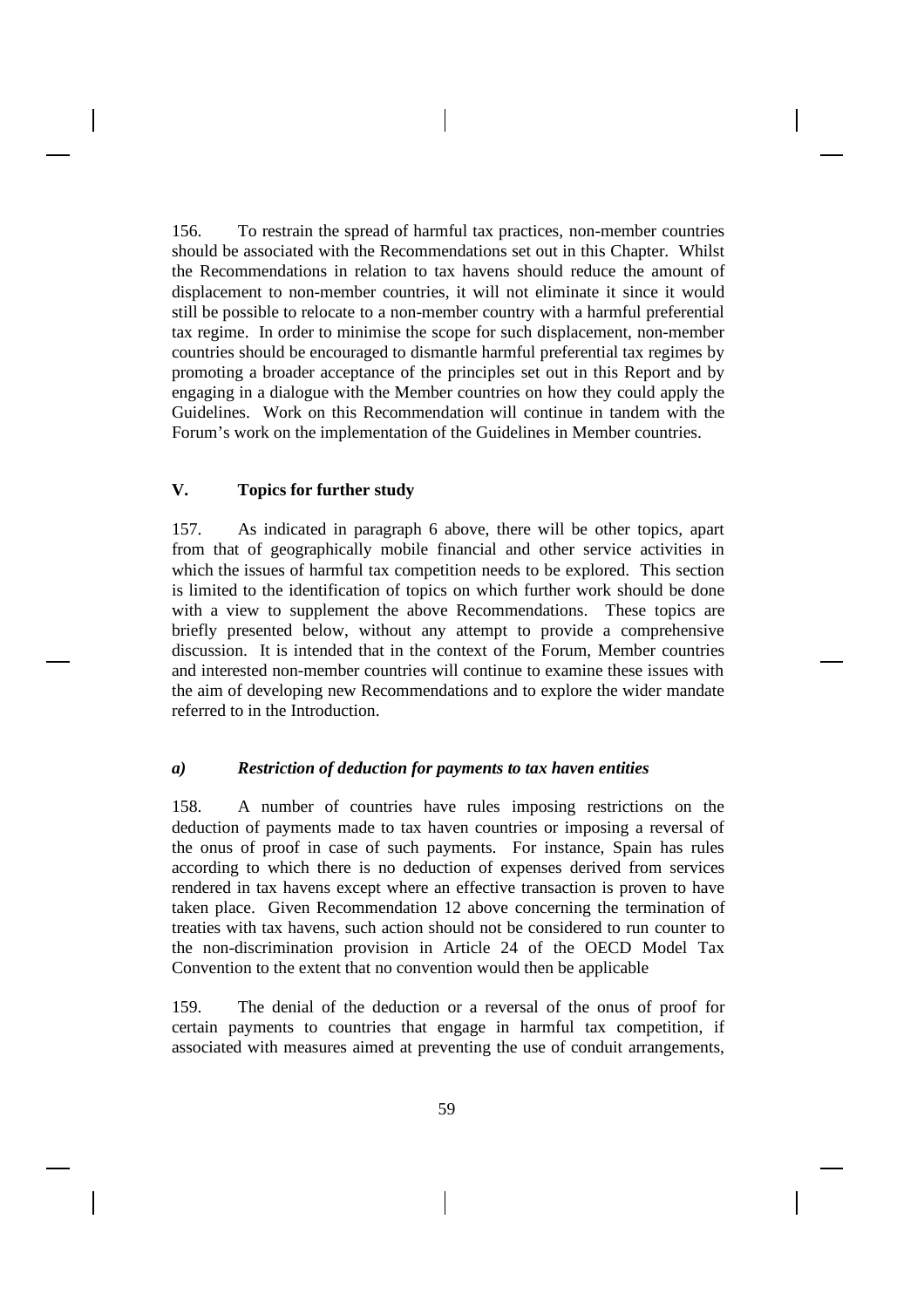would act as a deterrent for countries to engage in harmful tax competition and for taxpayers to use entities located in these countries.

# *b) Imposition of withholding taxes on certain payments to residents of countries that engage in harmful tax competition*

160. Many countries currently have legislation that imposes withholding taxes on various types of payments to non-residents but substantially reduce or eliminate the rate of withholding tax on payments made to residents of treaty countries.

161. As with the denial of deduction for certain payments, the imposition of withholding taxes at a substantial rate on certain payments to countries that engage in harmful tax competition, if associated with measures aimed at preventing the use of conduit arrangements, would act as a deterrent for countries to engage in harmful tax competition and for taxpayers to use entities located in these countries.

# *c) Residence rules*

162. Residence rules should be examined at both the domestic and treaty levels in order to determine whether they could be amended or clarified to better address harmful tax competition.

163. Revising the definition of corporate residence might be considered as a possible measure to counteract the use of foreign corporations to avoid domestic tax. Accordingly, one option would be to extend the domestic tax definitions of corporate residence so that a foreign corporation controlled by residents would be considered to be resident. Control for this purpose could be limited to the control of the affairs of a corporation as exercised by its board of directors or management or, alternatively, could be determined by reference to the ownership of its shares. As noted earlier, several countries already treat corporations as residents if their management and control are located in the country. However, this concept of control is easily manipulated by taxpayers, in contrast to the share ownership concept of control.

164. On the treaty side, the definition of "resident of a Contracting State" could be restricted to expressly exclude certain entities subject to no or little tax. One possibility would be to narrow the scope of the definition of resident in Article 4 to exclude other taxpayers who are liable to tax in a country but do not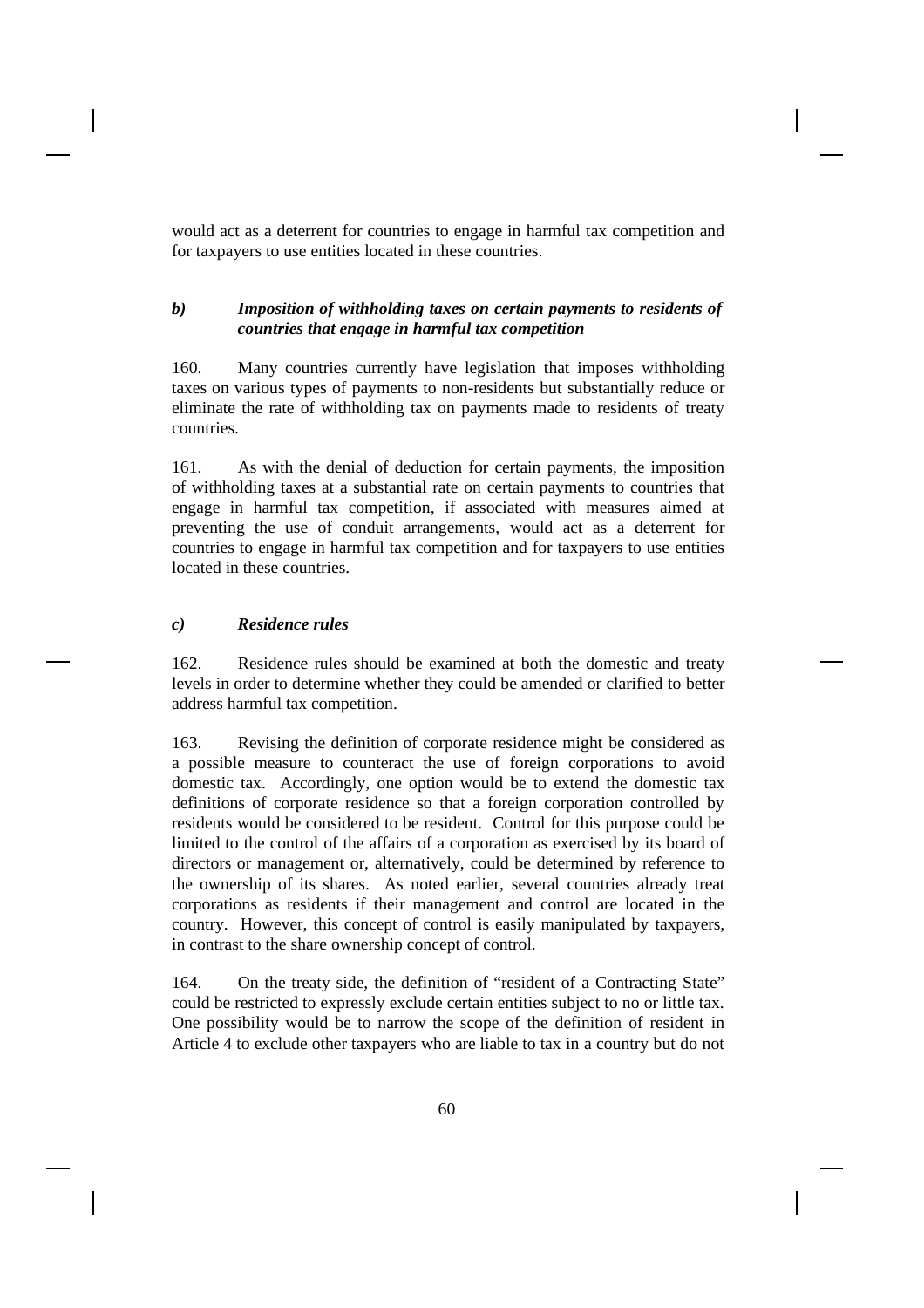in fact pay tax on all of their income like ordinary residents. Moreover, a specific rule might be adopted to deny certain treaty benefits to corporations resident in countries that exempt foreign branch income. For example, the benefit of reduced withholding taxes might be denied to such a corporation with respect to amounts attributable to a foreign branch located in a tax haven. Furthermore, the definition of resident in Article 4 could be revised to exclude legal entities that take advantage of specified regimes that constitute harmful tax competition.

165. Narrowing the scope of the residence article of the Model Tax Convention is similar to the adoption of limitation of benefit provision in that both measures are intended to deny treaty benefits to certain taxpayers. The difference between the two measures is that if a taxpayer is excluded from the definition of resident for purposes of the treaty, the taxpayer will not be entitled to any of the benefits provided by the treaty. In contrast, under a traditional limitation of benefits provision, a taxpayer will be denied only some benefits provided under the treaty, but will remain entitled to other benefits, for example, entitlement to relief from double taxation.

# *d) Application of transfer pricing rules and guidelines*

166. Measures that constitute harmful tax competition often result in significant income being attributed to a foreign entity which performs few, if any, real activities. The application of transfer pricing rules, which typically start from an analysis of the true functions performed by each part of a group of associated enterprises, does, in that respect, constitute a useful counteracting measure.

167. It may be appropriate, however, that the Committee develop procedural rules that would address the specific circumstances of tax havens and regimes that constitute harmful tax practices. Rules effecting a reversal of onus of proof in certain cases (see subsection *(a)* above) would fall in that category. One action that could be taken in that respect would be for the Committee to supplement its transfer pricing guidelines with more guidance on the application of the Guidelines in relation to tax havens and regimes constituting harmful tax competition.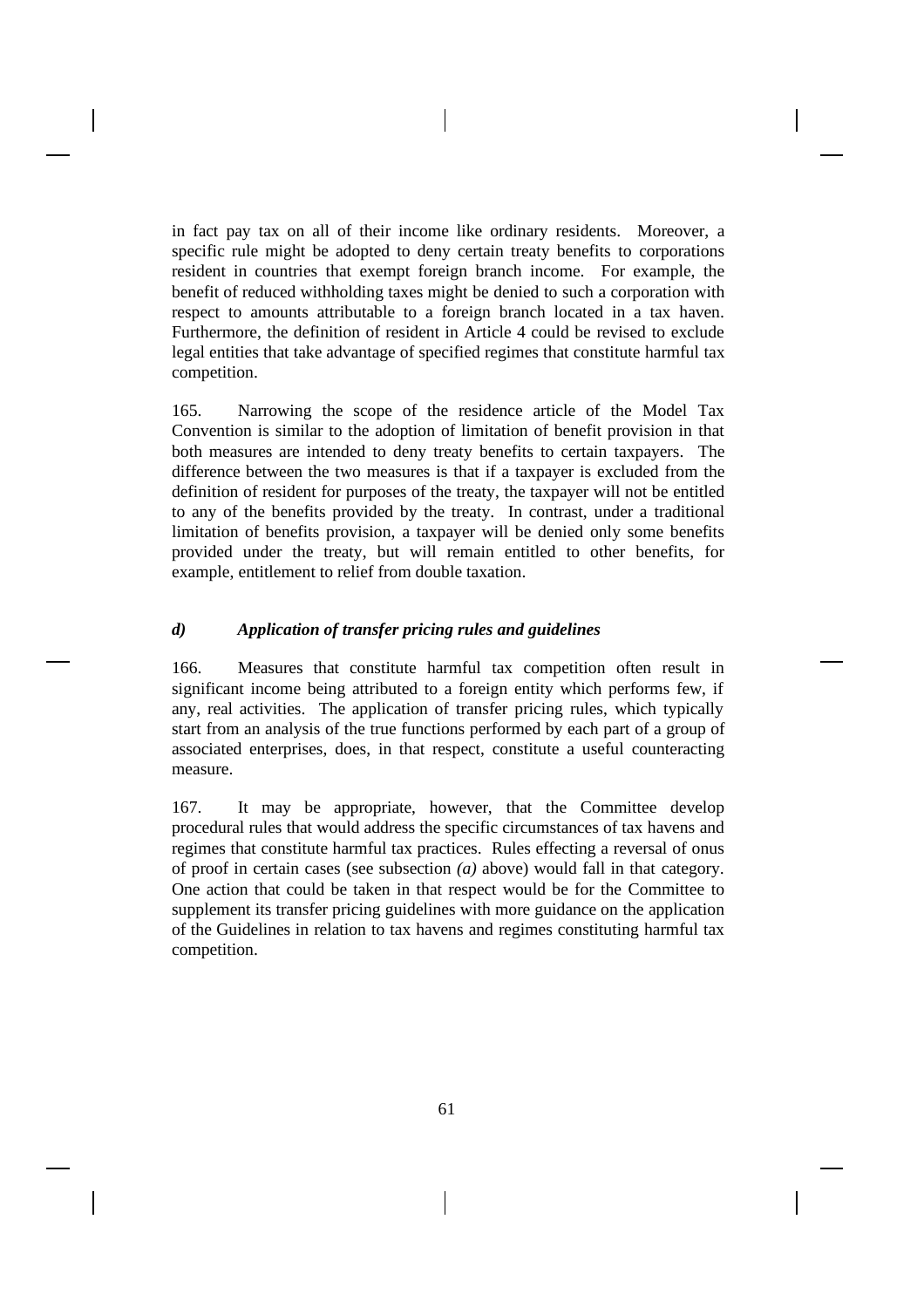## *e) Thin Capitalisation*

168. A large number of OECD countries apply general or specific legislative rules to address cases of base erosion attributable to the thin capitalisation of resident companies by non-residents. Such rules act as a safeguard against the tax-free repatriation of domestic profits to entities that may be located in tax havens or in countries that provide, directly or indirectly, favourable taxation of interest income from foreign subsidiaries. However, some domestic rules, such as the setting of safe harbour debt/equity ratios, may be misused and thereby facilitate harmful tax competition.

169. The Committee intends to explore whether it should recommend to Member countries that do not have such rules that they consider their introduction taking into account the previous work done by the Committee on this topic<sup>7</sup> and the guidance in the 1995 Guidelines, especially with respect to safe harbours. The Committee also intends to review existing domestic rules.

# *f) Financial innovation*

170. Financial markets are constantly evolving and innovative financial products are continually being created. Such instruments have the potential to be used to assist harmful tax competition, as well as being used for legitimate business purposes. Derivative products, for example, as well as hedging interest rate risk, can be used to create synthetic loans. Such "loans" give the taxpayer the same economic effect as if a loan had been made but with the potential to avoid withholding tax and thin capitalisation rules. The Committee intends to keep monitoring this area to ensure financial innovation is not used to assist harmful tax competition.

## *g) Non-tax measures*

171. The various Recommendations included in this Chapter are all related to counter-measures involving taxation. There are no reasons, however, why the actions directed at harmful tax competition should be restricted to the tax area. It is therefore worth exploring the possibility of addressing harmful tax competition using a wide range of non-tax measures.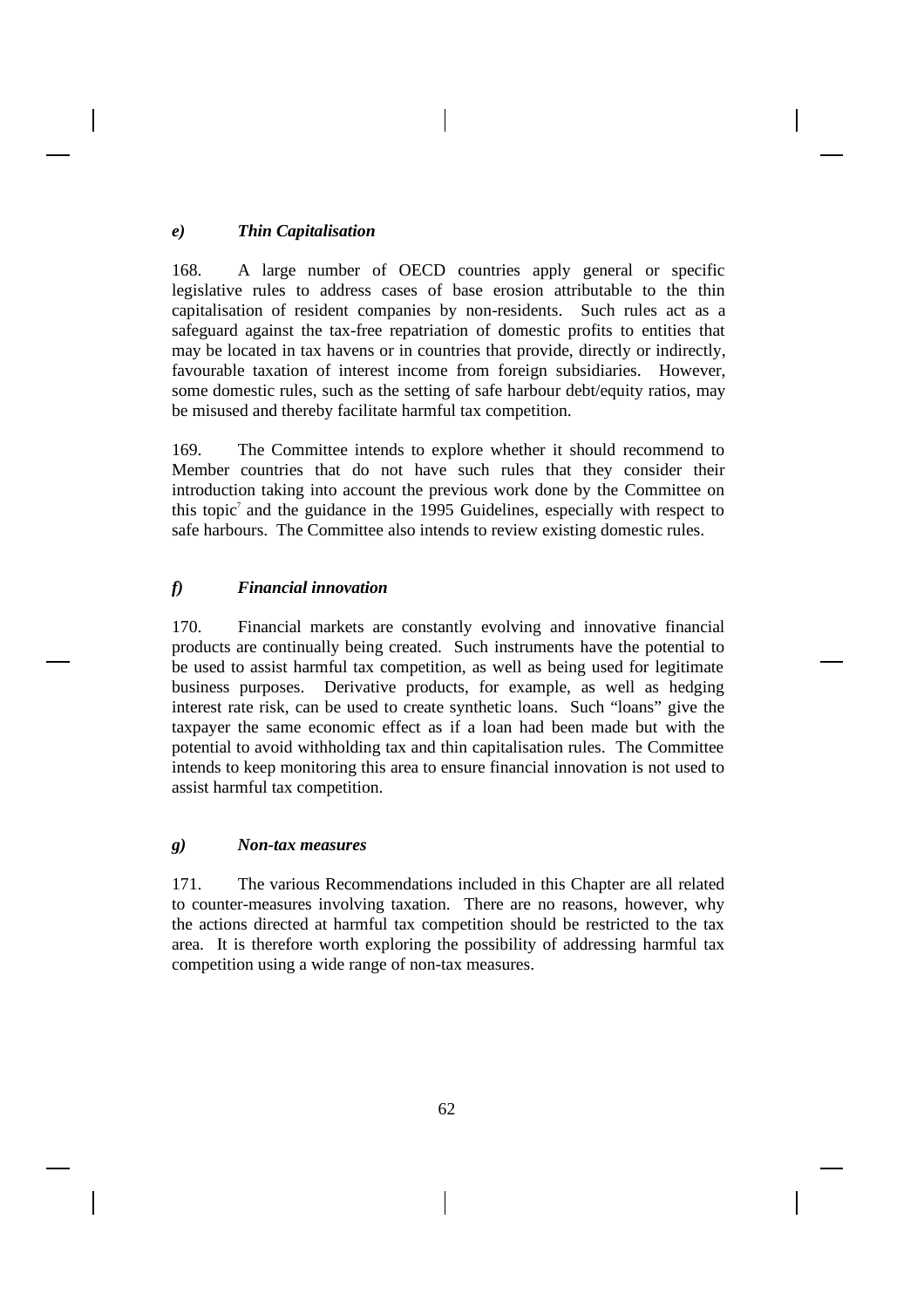#### **NOTES**

- 1. International Tax Avoidance and Evasion, Four Related Studies No.1 p. 22 (OECD, 1987).
- 2. The source country can partially offset this negative effect by imposing a withholding tax which at least ensure that some tax is paid in cross-border income flows (see paragraph 12 for a discussion of this issue).
- 3. Transfer Pricing Guidelines For Multinational Enterprises and Tax Administrations (OECD, 1995) [hereinafter the "1995 Guidelines"].
- 4. Safe harbours are defined in para 4.95 of the Guidelines as "a simple set of rules under which transfer prices would be automatically accepted by tax authorities". Although there are some benefits, including the provision of certainty and the simplification of compliance and administrative procedures, there are a number of important disadvantages. In particular, the implementation of a safe harbour by one jurisdiction also impinges on the tax calculations of associated enterprises in other jurisdictions as MNEs seek to comply with the safe harbour, and can have a negative impact on tax revenues by increasing the possibility of tax planning and diversion of income to tax havens. More importantly a safe harbour is by its very nature likely to be arbitrary and so not compatible with the facts and circumstances approach necessary to apply to arm's length principle and the Guidelines. For these, and other considerations, the Guidelines at 4.123 state "the use of safe harbours is not recommended".
- 5. Controlled Foreign Company Legislation, Studies in Foreign Source Income (OECD 1996). Korea and Mexico adopted CFC legislation in 1997.
- 6. The Strategic Management Forum was created by the Committee on Fiscal Affairs in 1997 to provide senior tax administrators with the opportunity to focus on strategic management issues, recognising that the sound administration of tax laws is as essential as the development of sound taxation policies.
- 7. Thin Capitalisation (OECD, 1986).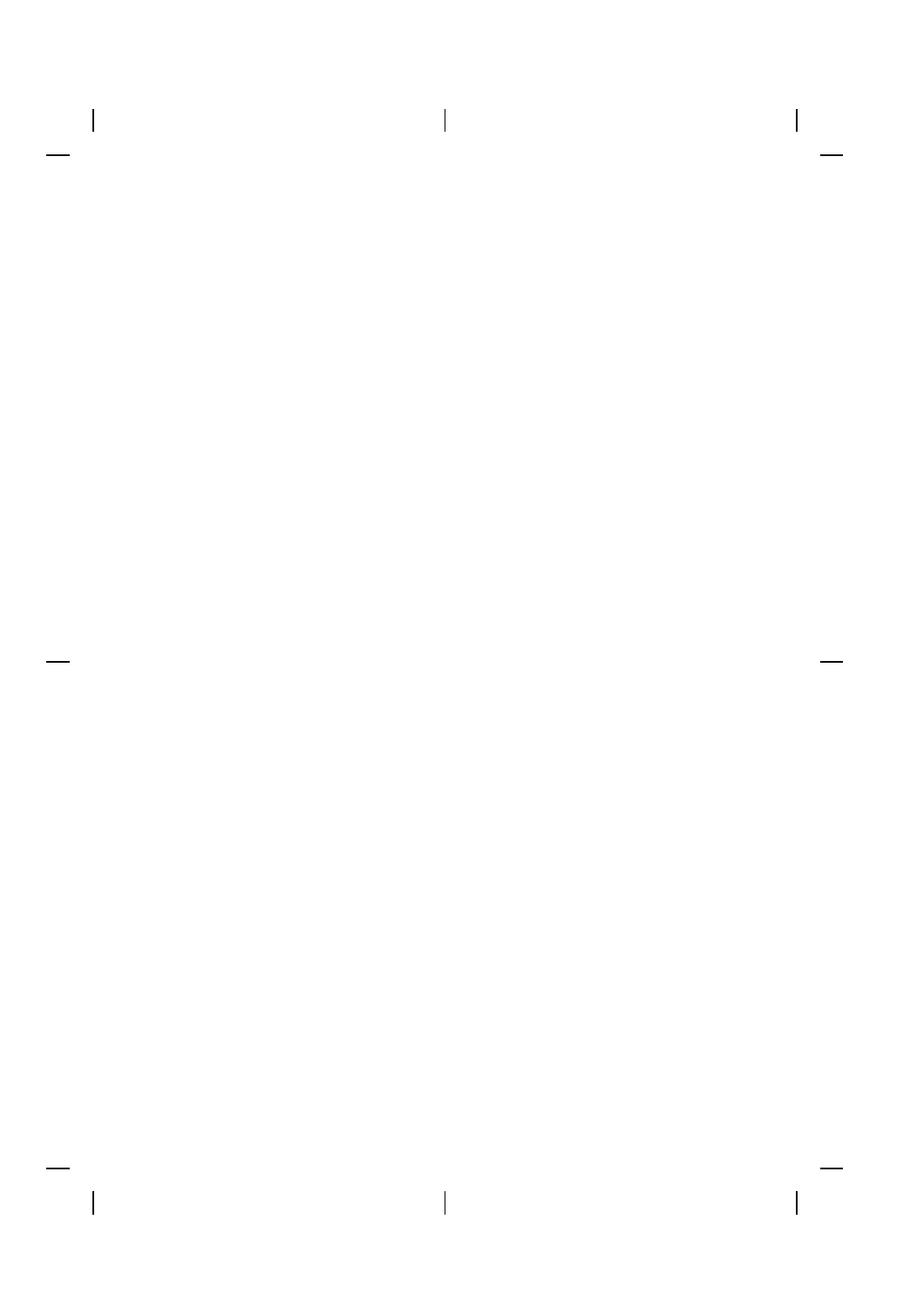## **ANNEX I**

## **RECOMMENDATION OF THE COUNCIL ON COUNTERACTING HARMFUL TAX COMPETITION**

*(Adopted by the Council on 9 April 1998)\**

THE COUNCIL,

Having regard to Article 5 b) of the Convention on the Organisation for Economic Co-operation and Development of 14 December 1960;

Having regard to the Recommendation of the Council dated 23 October 1997 concerning the Model Tax Convention on Income and Capital;

Having regard to the Revised Recommendation of the Council dated 24 July 1997 on the Determination of Transfer Pricing between Associated Enterprises;

Having regard to the Ministerial Communiqué issued on the 22 May 1996 which calls upon the Organisation to "develop measures to counter the distorting effects of harmful tax competition on investment and financing decisions and the consequences for national tax bases, and report back in 1998";

Having regard to the Report entitled "Harmful Tax Competition: An Emerging Global Issue" adopted by the Committee on Fiscal Affairs on 20 January 1998 (hereinafter referred to as "the Report");

Recognising the OECD's role in promoting an open, multilateral trading system and the need to promote the "level playing field" which is essential to the continued expansion of global economic growth;

\*

Luxembourg and Switzerland abstained.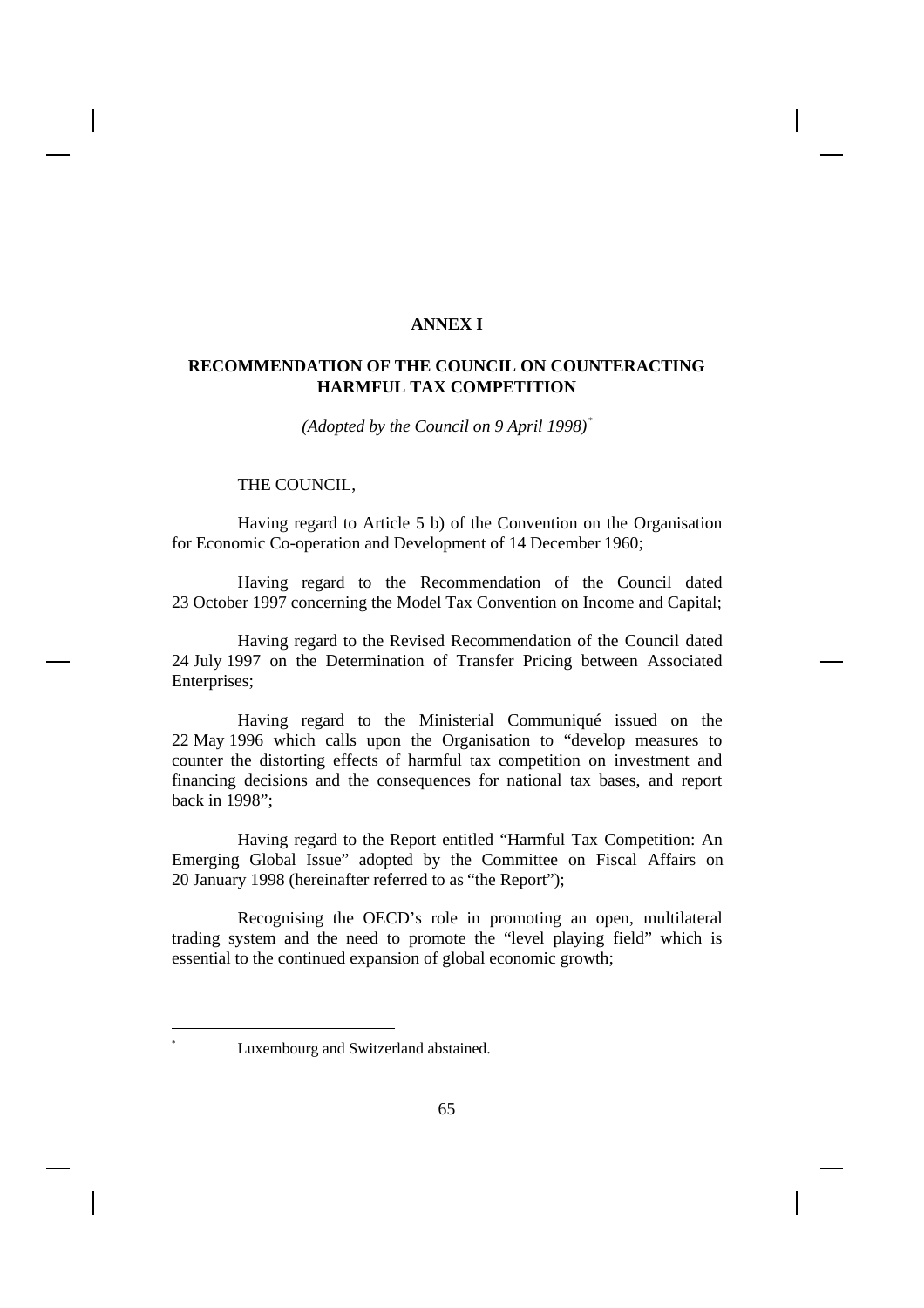Recognising that the process of globalisation and the development of new technologies has brought about prosperity for many citizens around the world, but also raises challenges for governments to minimise tax induced distortions in investment and financing decisions and to maintain their tax base in this new global environment;

Considering that if governments do not intensify their co-operation, a part of the tax burden will shift from income on mobile activities to taxes on labour, consumption and non mobile activities and that such a shift would make tax systems less equitable and may have a negative impact on employment;

On the proposal of the Committee on Fiscal Affairs:

**I. RECOMMENDS** that Member countries implement the recommendations, including the Guidelines for dealing with Harmful Preferential Tax Regimes, which are set out in an Appendix to this Recommendation, of which it forms an integral part.

**II. INSTRUCTS** the Committee on Fiscal Affairs:

1. to establish a Forum on Harmful Tax Practices;

2. to implement the relevant measures identified in the attached Appendix;

3. to report periodically to the Council on the results of its work in these matters together with any relevant proposals for further improvements in the co-operation to counter harmful tax practices;

4. to develop its dialogue with non-member countries, consistently with the policy of the Organisation, with the aim of assisting these countries to become familiar with the analysis and conclusions of the Report and, where appropriate, to encourage them to associate themselves with the recommendations set out in the Report.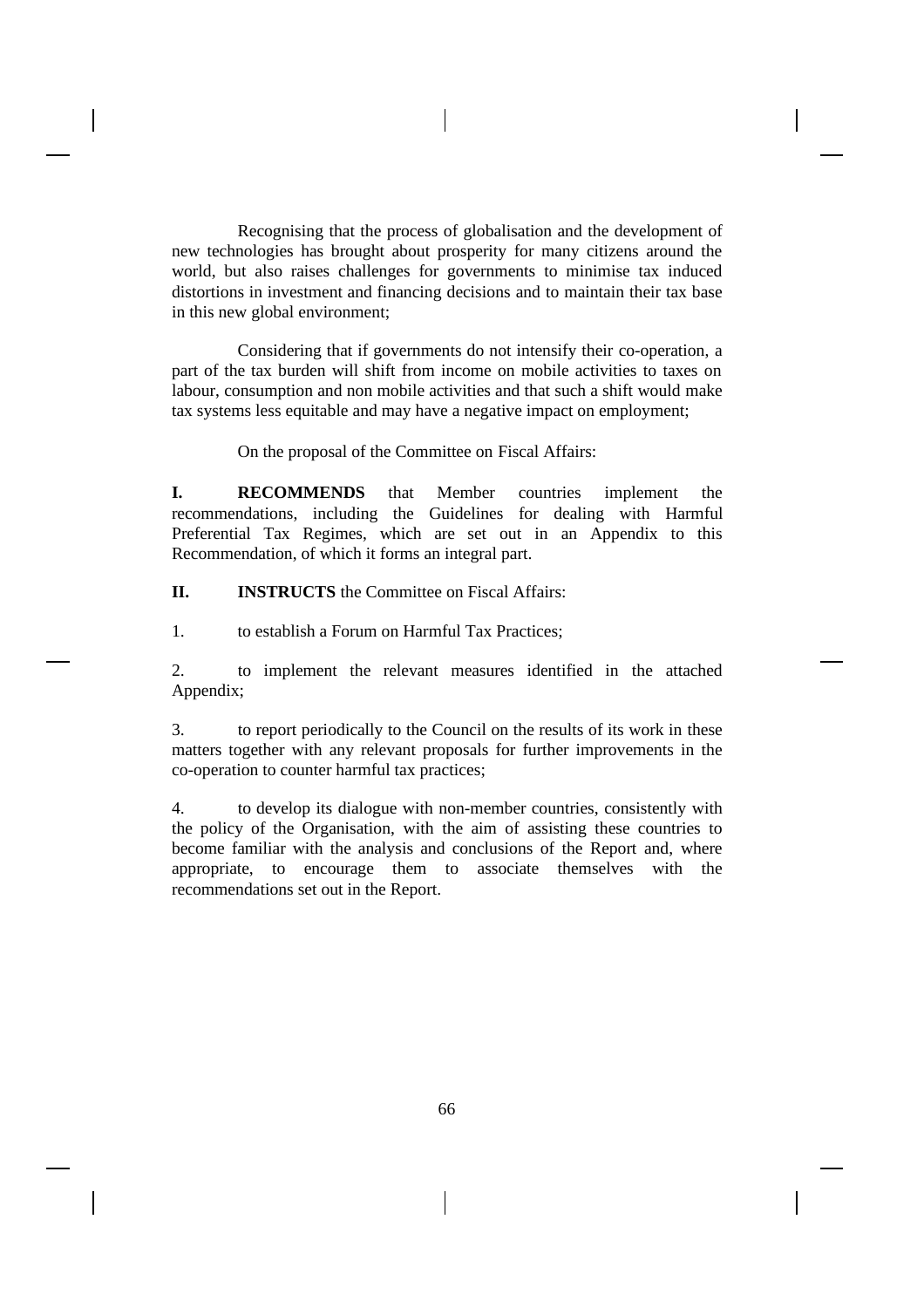#### **APPENDIX**

# **RECOMMENDATIONS AND GUIDELINES FOR DEALING WITH HARMFUL TAX PRACTICES**

#### **I. Recommendations concerning domestic legislation and practices**

- 1. *Recommendation concerning Controlled Foreign Corporations (CFC) or equivalent rules:* that countries that do not have such rules consider adopting them and that countries that have such rules ensure that they apply in a fashion consistent with the desirability of curbing harmful tax practices.
- 2. *Recommendation concerning foreign investment fund or equivalent rules:* that countries that do not have such rules consider adopting them and that countries that have such rules consider applying them to income and entities covered by practices considered to constitute harmful tax competition.
- 3. *Recommendation concerning restrictions on participation exemption and other systems of exempting foreign income in the context of harmful tax competition:* that countries that apply the exemption method to eliminate double taxation of foreign source income consider adopting rules that would ensure that foreign income that has benefited from tax practices deemed as constituting harmful tax competition do not qualify for the application of the exemption method.
- 4. *Recommendation concerning foreign information reporting rules:* that countries that do not have rules concerning reporting of international transactions and foreign operations of resident taxpayers consider adopting such rules and that countries exchange information obtained under these rules.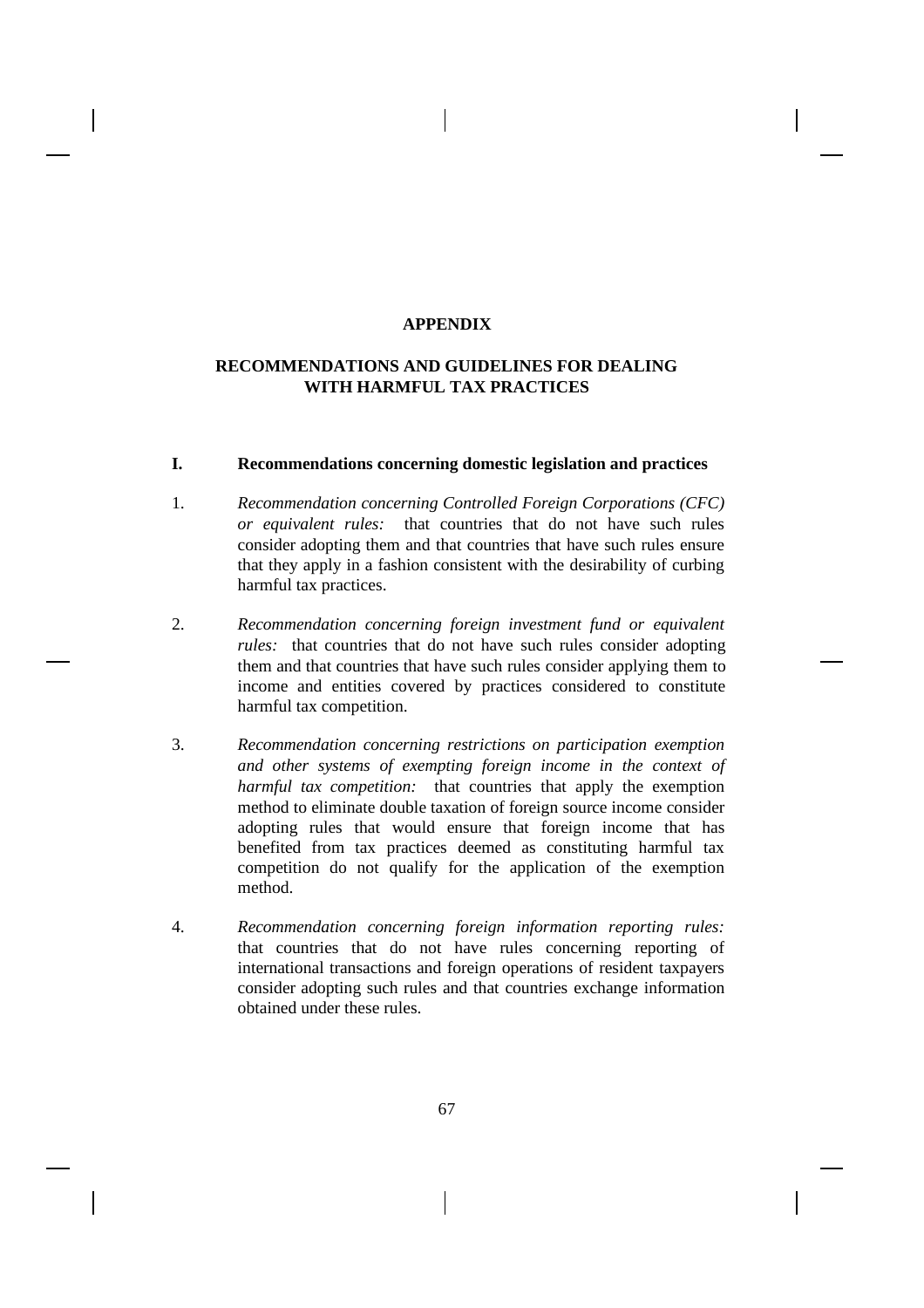- 5. *Recommendation concerning rulings:* that countries, where administrative decisions concerning the particular position of a taxpayer may be obtained in advance of planned transactions, make public the conditions for granting, denying or revoking such decisions.
- 6. *Recommendation concerning transfer pricing rules:* that countries follow the principles set out in the OECD's 1995 Guidelines on Transfer Pricing and thereby refrain from applying or not applying their transfer pricing rules in a way that would constitute harmful tax competition.
- 7. *Recommendation concerning access to banking information for tax purposes:* in the context of counteracting harmful tax competition, countries should review their laws, regulations and practices which govern access to banking information with a view to removing impediments to the access to such information by tax authorities.

## **II. Recommendations concerning tax treaties**

- 8. *Recommendation concerning greater and more efficient use of exchanges of information:* that countries should undertake programs to intensify exchange of relevant information concerning transactions in tax havens and preferential tax regimes constituting harmful tax competition.
- 9 . *Recommendation concerning the entitlement to treaty benefits:* that countries consider including in their tax conventions provisions aimed at restricting the entitlement to treaty benefits for entities and income covered by measures constituting harmful tax practices and consider how the existing provisions of their tax conventions can be applied for the same purpose; that the Model Tax Convention be modified to include such provisions or clarifications as are needed in that respect.
- 10. *Recommendation concerning the clarification of the status of domestic anti-abuse rules and doctrines in tax treaties:* that the Commentary on the Model Tax Convention be clarified to remove any uncertainty or ambiguity regarding the compatibility of domestic anti-abuse measures with the Model Tax Convention.
- 11. *Recommendation concerning a list of specific exclusion provisions found in treaties:* that the Committee prepare and maintain a list of provisions used by countries to exclude from the benefits of tax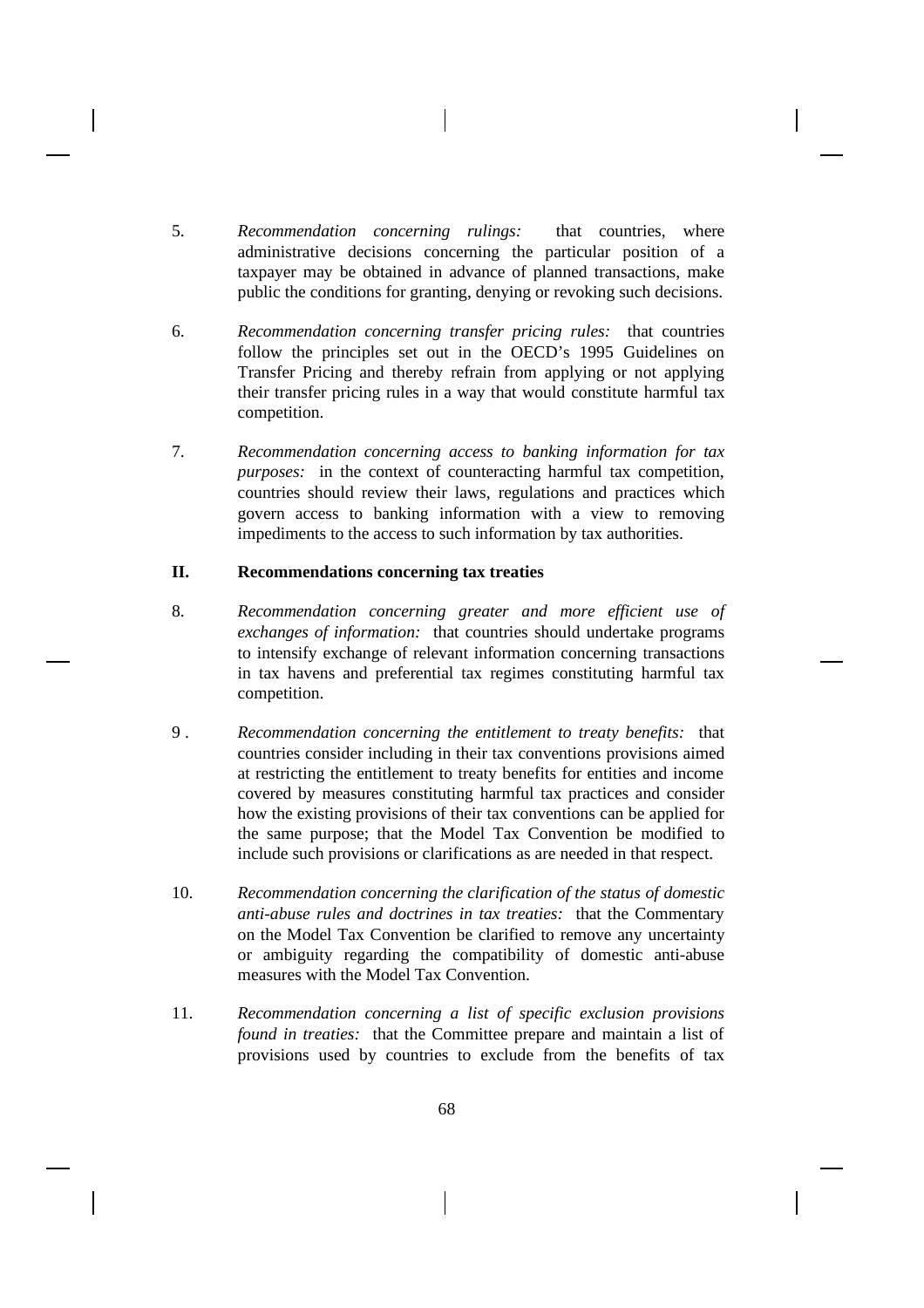conventions certain specific entities or types of income and that the list be used by Member countries as a reference point when negotiating tax conventions and as a basis for discussions in the Forum.

- 12. *Recommendation concerning tax treaties with tax havens:* that countries consider terminating their tax conventions with tax havens and consider not entering into tax treaties with such countries in the future.
- 13. *Recommendation concerning co-ordinated enforcement regimes (joint audits; co-ordinated training programmes, etc.):* that countries consider undertaking co-ordinated enforcement programs (such as simultaneous examinations, specific exchange of information projects or joint training activities) in relation to income or taxpayers benefiting from practices constituting harmful tax competition.
- 14. *Recommendation concerning assistance in recovery of tax claims:* that countries be encouraged to review the current rules applying to the enforcement of tax claims of other countries and that the Committee pursue its work in this area with a view to drafting provisions that could be included in tax conventions for that purpose.

## **III. Recommendations to intensify international co-operation in response to harmful tax competition**

15. *Recommendation for Guidelines and a Forum on Harmful Tax Practices:* that the Member countries endorse the Guidelines on harmful preferential tax regimes set out in the following Box and establish a Forum to implement the Guidelines and other Recommendations in this Report.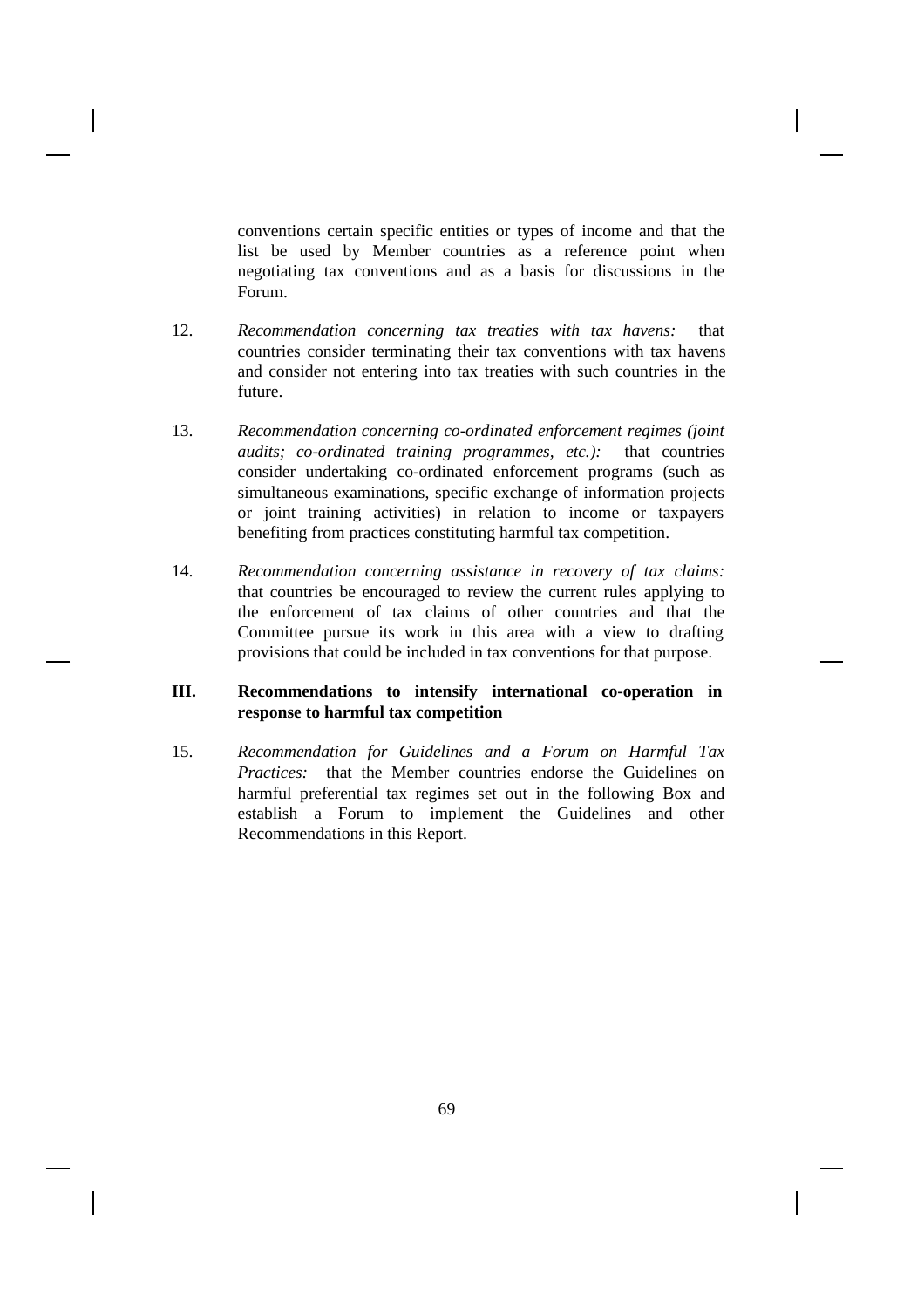# **RECOMMENDATION 15 GUIDELINES FOR DEALING WITH HARMFUL PREFERENTIAL TAX REGIMES IN MEMBER COUNTRIES**

While recognising the positive aspects of the new global environment in which tax systems operate, Member countries have concluded that they need to act collectively and individually to curb harmful tax competition and to counter the spread of harmful preferential tax regimes directed at financial and service activities. Harmful preferential tax regimes can distort trade and investment patterns, and are a threat both to domestic tax systems and to the overall structure of international taxation. These regimes undermine the fairness of the tax systems, cause undesired shifts of part of the tax burden from income to consumption, shift part of the tax burden from capital to labour and thereby may have a negative impact on employment. Since it is generally considered that it is difficult for individual countries to combat effectively the spread of harmful preferential tax regimes, a coordinated approach, including a dialogue with non-member countries, is required to achieve the "level playing field" which is so essential to the continued expansion of global economic growth. International cooperation must be intensified to avoid an aggressive competitive bidding by countries for geographically mobile activities.

The Guidelines are:

1. To refrain from adopting new measures, or extending the scope of, or strengthening existing measures, in the form of legislative provisions or administrative practices related to taxation, that constitute harmful tax practices as defined in Section III of Chapter 2 of the Report.

2. To review their existing measures for the purpose of identifying those measures, in the form of legislative provisions or administrative practices related to taxation, that constitute harmful tax practices as defined in Section III of Chapter 2 of the Report. These measures will be reported to the Forum on Harmful Tax Practices and will be included in a list within 2 years from the date on which these Guidelines are approved by the OECD Council.

3. To remove, before the end of 5 years starting from the date on which the Guidelines are approved by the OECD Council, the harmful features of their preferential tax regimes identified in the list referred to in paragraph 2. However, in respect of taxpayers who are benefiting from such regimes on 31 December 2000, the benefits that they derive will be removed at the latest on the 31 December 2005. This will ensure that such particular tax benefits have been entirely removed after that date. The list referred to in paragraph 2 will be reviewed annually to delete those regimes that no longer constitute harmful preferential tax regimes.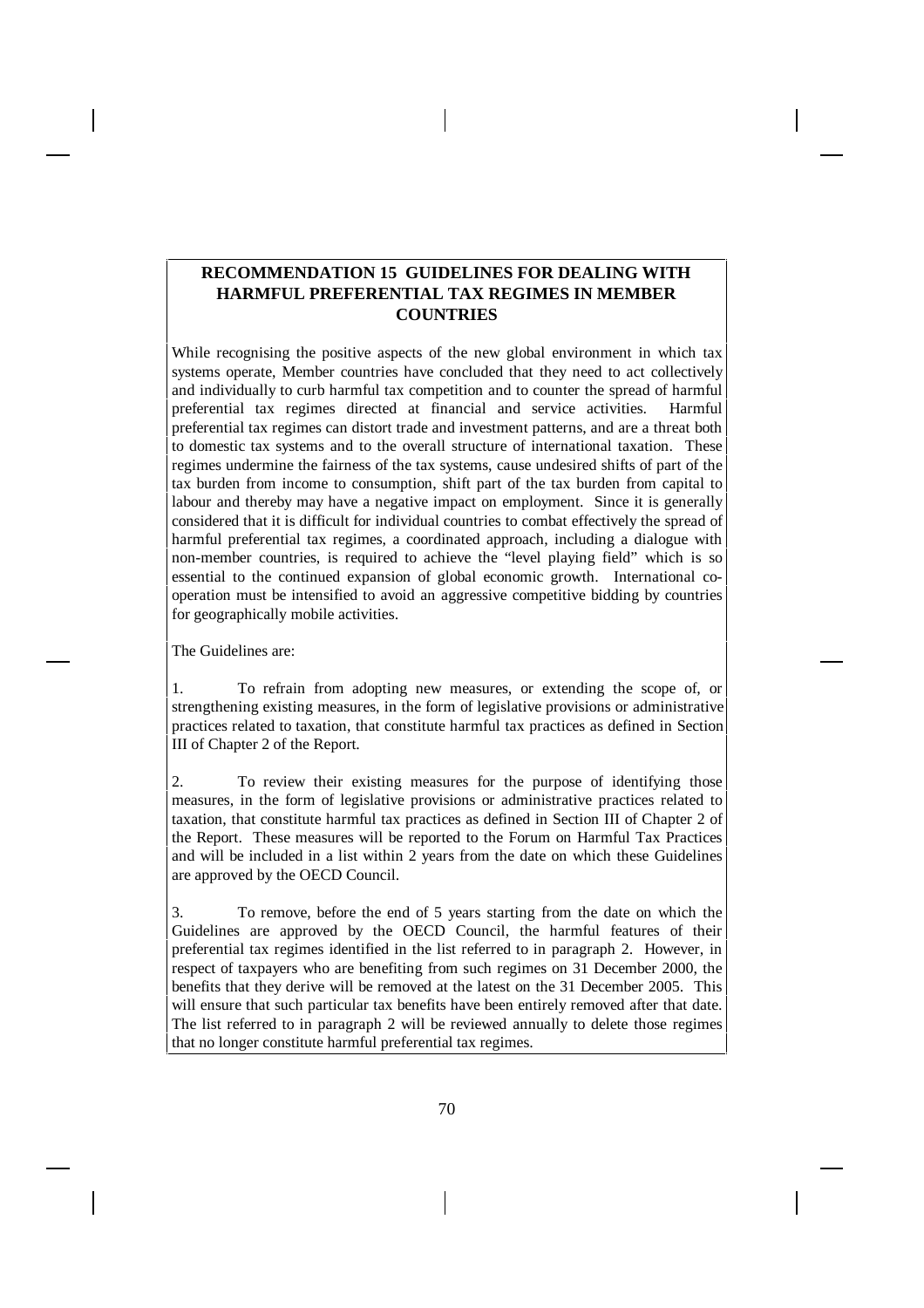4. Each Member country which believes that an existing measure not already included in the list referred to in paragraph 2, or a proposed or new measure of itself or of another country, constitutes a measure, in the form of legislative provision or administrative practice related to taxation, that might constitute a harmful tax practice in light of the factors identified in Section III of Chapter 2 of the Report, may request that the measure be examined by the Member countries, through the Forum on Harmful Tax Practices, for purposes of the application of paragraph 1 or for inclusion in the list referred to in paragraph 2. The Forum may issue a non-binding opinion on that question.

5. To co-ordinate, through the Forum, their national and treaty responses to harmful tax practices adopted by other countries.

6. To use the Forum to encourage actively non-member countries to associate themselves with these Guidelines.

- 16. *Recommendation to produce a list of tax havens:* that the Forum be mandated to establish, within one year of the first meeting of the Forum, a list of tax havens on the basis of the factors identified in section II of Chapter 2.
- 17. *Recommendation concerning links with tax havens:* that countries that have particular political, economic or other links with tax havens ensure that these links do not contribute to harmful tax competition and, in particular, that countries that have dependencies that are tax havens ensure that the links that they have with these tax havens are not used in a way that increase or promote harmful tax competition.
- 18. *Recommendation to develop and actively promote Principles of Good Tax Administration:* that the Committee be responsible for developing and actively promoting a set of principles that should guide tax administrations in the enforcement of the Recommendations included in this report.
- 19. *Recommendation on associating non-member countries with the Recommendation:* That the new Forum engage in a dialogue with non-member countries using, where appropriate, the fora offered by other international tax organisations, with the aim of promoting the Recommendations set out in this Chapter, including the Guidelines.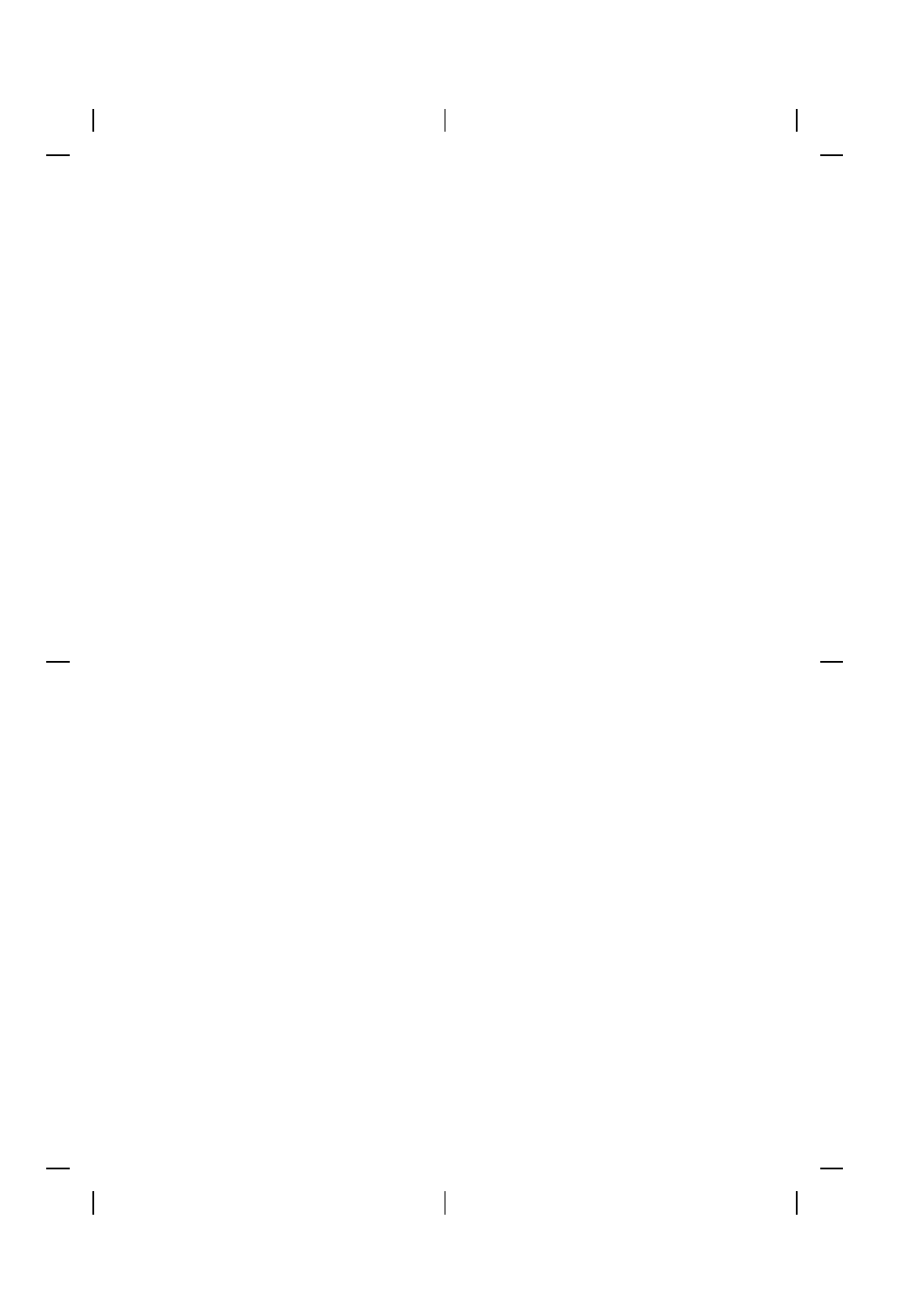### **ANNEX II**

#### **STATEMENTS BY LUXEMBOURG AND SWITZERLAND**

The following statements were made by Luxembourg and Switzerland at the time the OECD Council approved the Report on the 9th April 1998.

#### **Statement by Luxembourg**

The Council, which met at the Ministerial level in May 1996, gave a mandate "to develop measures to counter the distorting effects introduced by harmful tax competition on investment and financing decisions and the consequences for national tax bases".

Considering that tax competition—beyond its positive effects—can also present certain harmful aspects, Luxembourg approved this mandate and participated in the subsequent work.

In parallel with the work undertaken at the OECD, Luxembourg has co-operated actively in elaborating a comprehensive approach to this issue within the European Union, where an agreement was reached on 1 December 1997 on a code of conduct with respect to business taxation and on the issues to consider in the context of taxation of savings in order to guarantee a minimum level of taxation.

This EU agreement is the result of co-ordinated action, reflecting a balanced approach, based on:

- 1) recognition of the existence of inherently legitimate differences between national legal and fiscal frameworks;
- 2) recognition that these differences should not be at the origin of harmful tax competition, and;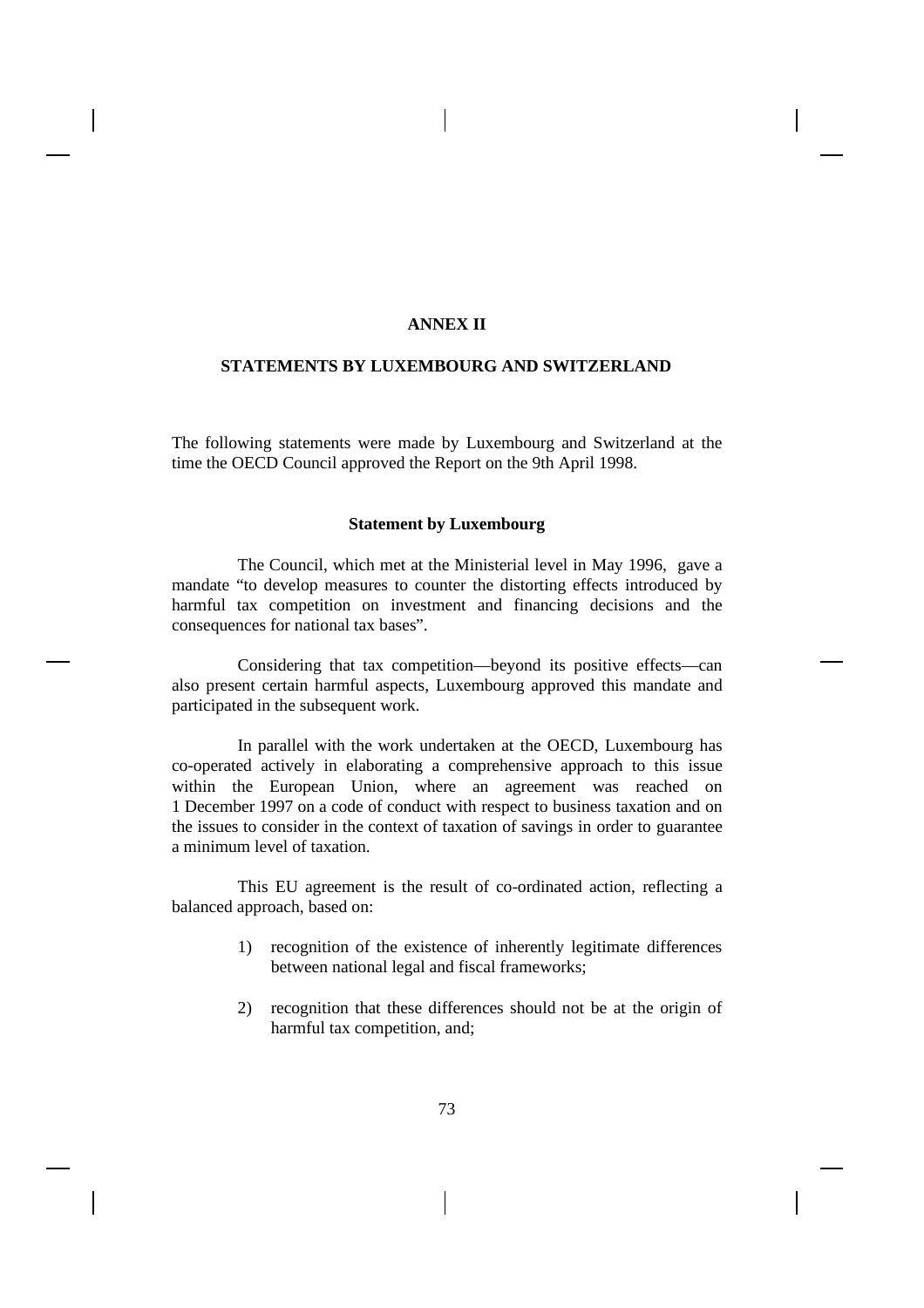3) recognition that such harmful tax competition is not due to a single member State in a single sector, and, thus, that the governments of all member States are invited to counter harmful tax competition in all sectors.

By voluntarily limiting itself to financial activities, excluding industrial and commercial activities, the Report developed by the Special Sessions on Harmful Tax Competition adopts a partial and unbalanced approach: it does not fulfil the 1996 mandate.

By taking an almost unilateral approach with respect to the prescribed measures, the Report gives the impression that its purpose is not so much to counter harmful tax competition where it exists as to abolish bank secrecy.

Luxembourg does not share the Report's implicit belief that bank secrecy is necessarily a source of harmful tax competition.

It cannot accept that an exchange of information that is circumscribed by the respect of international laws and respective national laws be considered a criterion to identify a harmful preferential tax regime and a tax haven.

Just as judicial co-operation in criminal matters is essential to counter any potential abuse of bank secrecy both in criminal law *per se* and in criminal violations of tax law, so should international administrative assistance in tax matters be subject to certain conditions and precise limits, in accordance with general legal principles and respective national legislation.

Furthermore, Luxembourg cannot accept that the underlying philosophy of the Report be extended to the taxation of savings, in respect of which the Committee on Fiscal Affairs has already mandated its Working Party on Tax Evasion and Avoidance to examine how exchange of information and withholding taxes could be used concurrently to prevent cross-border interest flows from escaping taxation. This approach ignores the validity of the socalled model of "coexistence", wherein withholding taxes constitute an alternative to exchange of information.

More generally, Luxembourg is concerned that the Report lends credence to the so-called criterion of reputation—a criterion without any objective basis.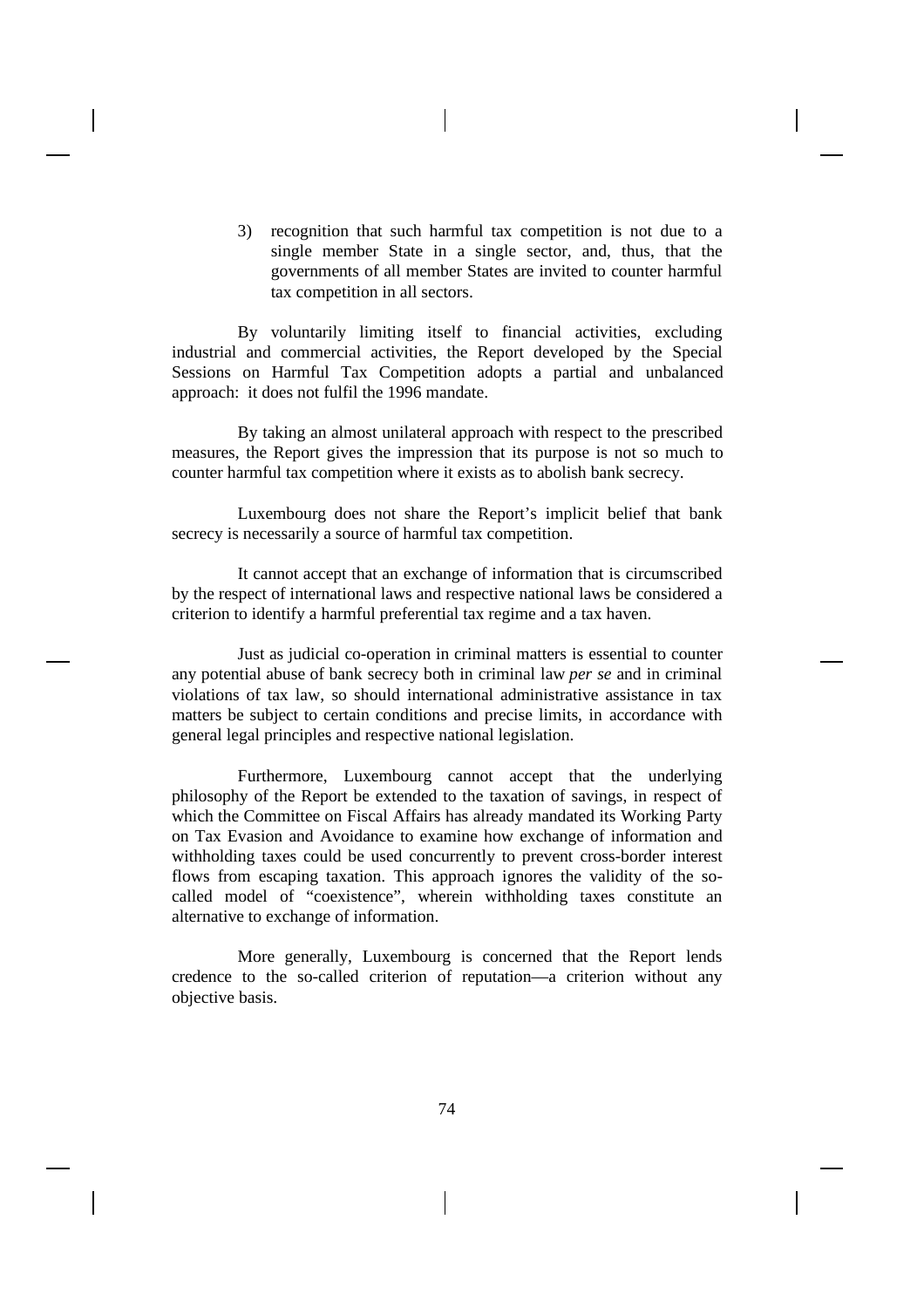Luxembourg is convinced that the desired effectiveness of international co-operation in countering harmful tax competition requires a strengthening of mutual trust between Member countries, as well as dialogue with OECD non-members. In this context, it appears essential that countries with dependencies contribute actively so that these territories do not in fact remain exempt from the fight against harmful tax competition. Similarly, harmful tax competition resulting from special ties that a country maintains with tax havens cannot remain out of bounds. These problems are not sufficiently covered in the Report.

Considering all the above, Luxembourg states its disagreement with the Report on harmful tax competition.

Hoping that this first approach does not necessarily prejudge future developments, in particular in the Forum, and confident in the ability of the OECD to deal with this important subject while respecting the major concerns of its Member countries, Luxembourg has decided to express its disagreement in the form of a general abstention in respect of the Report "Harmful Tax Competition: A Global Issue" and the Recommendation of the Council C(98)17.

Accordingly, Luxembourg shall not be bound by the Report nor by the Recommendation to counteract harmful tax competition.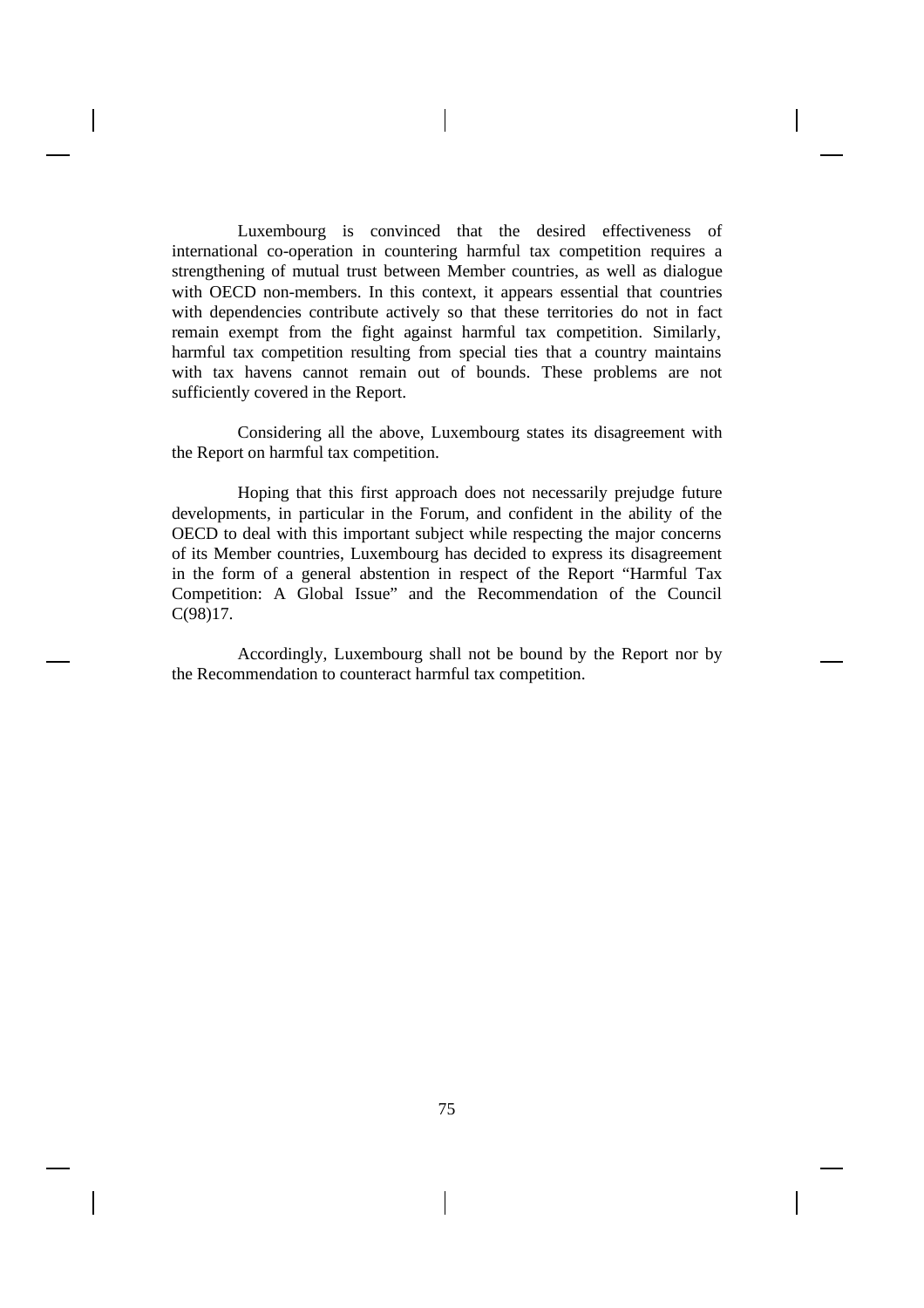## **Statement by Switzerland**

1. Switzerland has an open and transparent tax regime characterised by a moderate tax burden. At the international level, judicial assistance works effectively to counteract tax fraud, and a system of withholding tax (the rate of which is the highest among OECD countries) aims to prevent tax avoidance.

Switzerland considers that a certain degree of competition in tax matters has positive effects. In particular, it discourages governments from adopting confiscatory regimes, which hamper entrepreneurial spirit and hurt the economy, and it avoids alignment of tax burdens at the highest level.

However, beyond its positive effects, tax competition sometimes can, if excessive, have harmful consequences. Switzerland, like any other country, is not immune to these effects. The Swiss government is determined to curb tax competition to the extent that it is harmful, and it remains convinced that broad and co-ordinated international tax cooperation is the best guarantee of effective and continuing progress in this area. This is why Switzerland subscribed in May 1996 to the mandate given by the OECD Council of Ministers<sup>1</sup> and has taken part in the work culminating in a Report on harmful tax competition and its Recommendations.

2. It is now time to take stock of two years of work. Switzerland recognises the efforts made by the OECD in preparing the Report on counteracting harmful tax competition. The Swiss authorities must however conclude with regret that the result of this work in no way lives up to their expectations: it is partial and unbalanced. The opposition of the Swiss authorities to the content of the Report and to the Recommendations on harmful tax competition is consistent with what has been expressed and emphasised repeatedly, in particular within the Committee on Fiscal

<sup>-</sup>1 In the May 1996 Ministerial Communiqué, the OECD was asked to "monitor the implementation and extend the application of the OECD Transfer Pricing Guidelines and analyse and develop measures to counter the distorting effects of harmful tax competition on investment and financing decisions, and the consequences for national tax bases, and report back in 1998".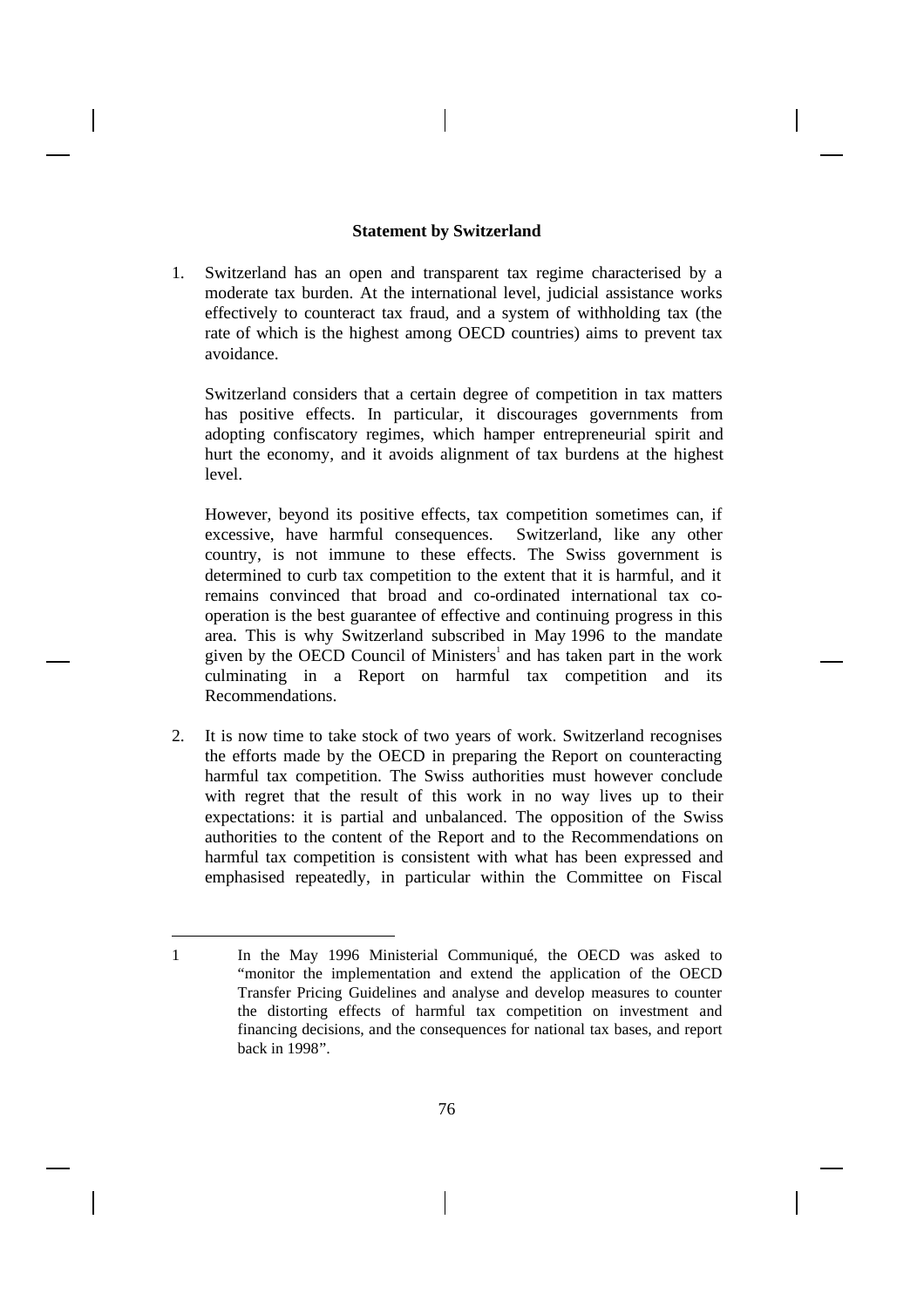Affairs, the Executive Committee and the OECD Council. Our position is based, *inter alia*, on the following considerations:

- A. Since the beginning of the work, Switzerland has stressed the importance of adopting a comprehensive approach to tax competition and of circumventing its harmful aspects. However, the scope of the work was subsequently restricted to geographically mobile activities, such as financial activities and other services. From our point of view, State intervention that distorts competition must be considered in all sectors and in the economy as a whole. Moreover, financial and investment decisions depend on a multiplicity of economic, political and social factors. Whilst the Report recognises that there are effectively other important non-tax factors that play a role in economic competitiveness, it does not take them into account. Under the circumstances, one cannot help but make partial and erroneous evaluations of reality.
- B. The Report recognises that each State has sovereignty over its tax system and that levels of taxation can differ from one State to another. However, that same Report presents the fact that tax rates are lower in one country than in another as a criterion to identifying harmful preferential tax regimes. This results in unacceptable protection of countries with high levels of taxation, which is, moreover, contrary to the economic philosophy of the OECD.
- C. The Report ignores the reality of the structural diversity of existing tax regimes. For instance, the only solution adopted is administrative assistance by means of exchange of information, even though this presents certain limits, and the existence of withholding systems is not taken into account, even though such systems are viable alternatives which entail lower administrative costs. This is particularly difficult to understand since, up to now, the OECD had always considered withholding taxes as an alternative to exchange of information.

Switzerland considers that it is legitimate and necessary to protect the confidentiality of personal data. In this respect, the Report and Recommendations are, in certain aspects, in conflict with the Swiss legal system.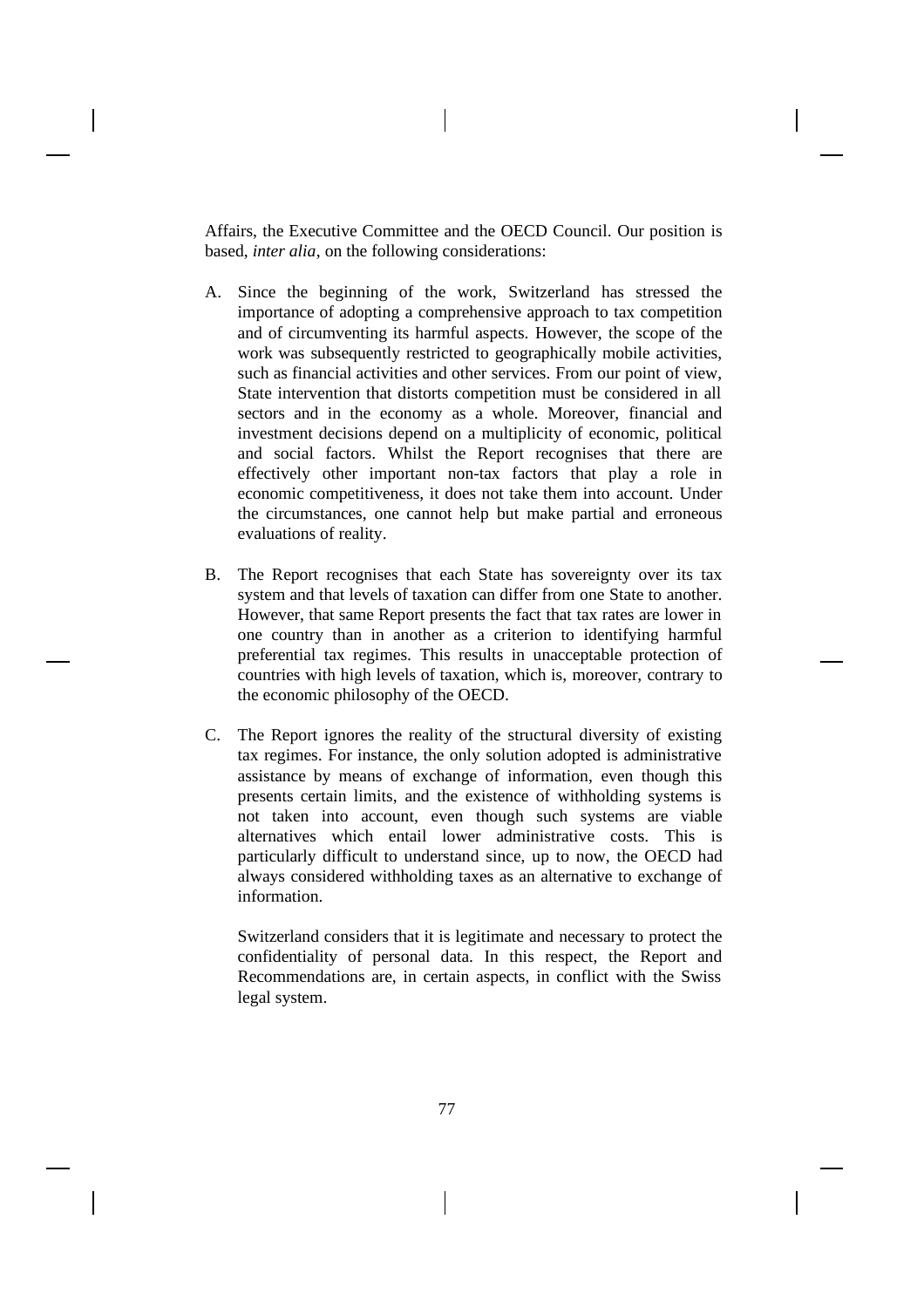- D. Finally, the selective and repressive approach that has been adopted does not give territories that make tax attraction a pillar of their economies an incentive to associate themselves with the regulation of the conditions of competition and will therefore fail to combat effectively the harmful excesses of tax competition that develops outside of all rules. On the contrary, it could reinforce the attraction of offshore centres, with all the consequences that this implies.
- 3. For these reasons, among others, Switzerland cannot declare itself in agreement with the Report nor with the adoption of the Recommendations, and more particularly Recommendations No. 4, 7, 8, 14 and 15 included in the Report.

After having seriously considered the possibility of exercising its veto, Switzerland has finally decided to abstain when the Report and its Recommendations are adopted, in order not to prevent their adoption by other OECD Member countries wishing to do so. As far as Switzerland is concerned, it shall not be bound in any manner by the Report or its Recommendations.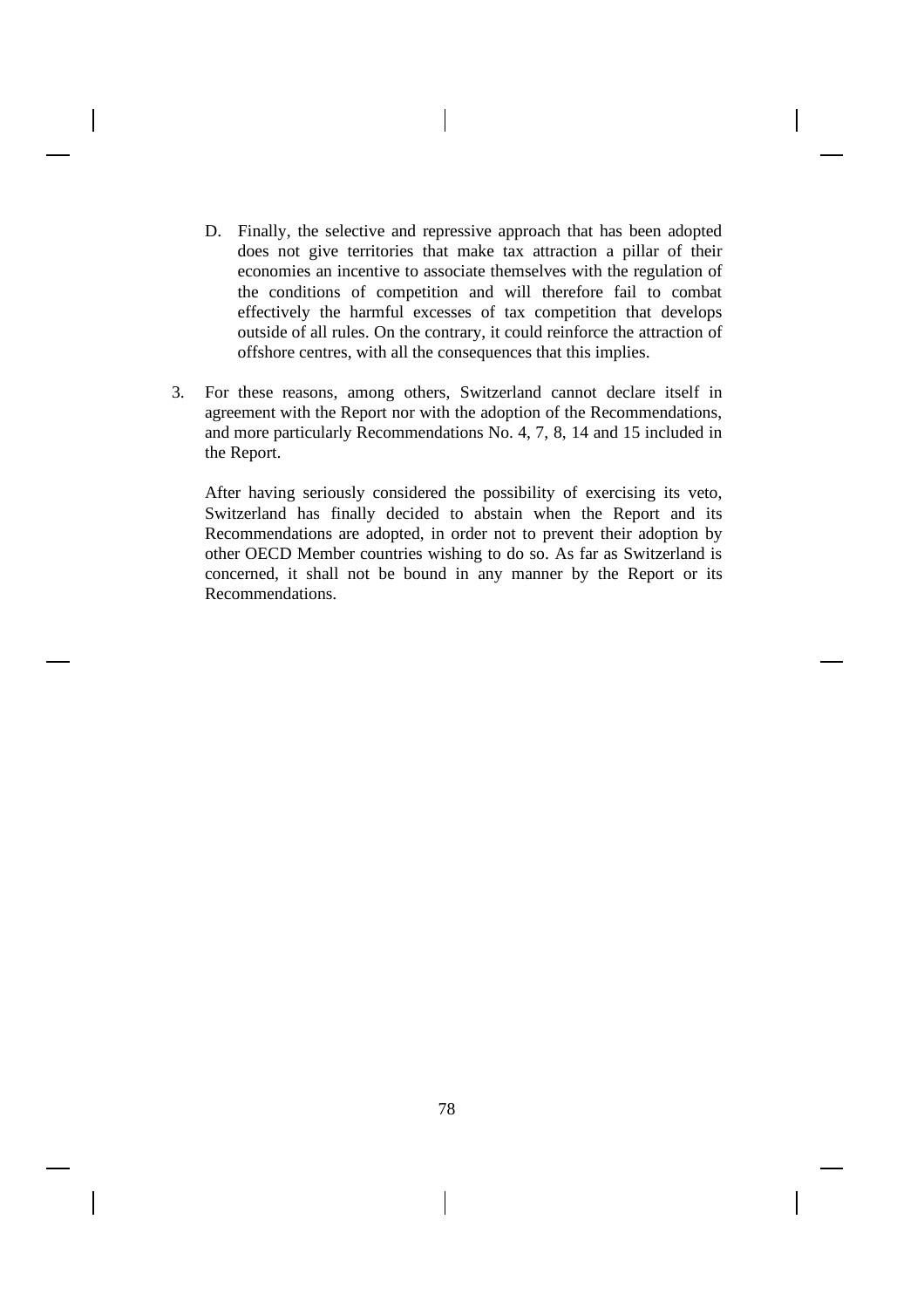# **ANNEX III**

# **RELEVANT OECD REPORTS AND GUIDELINES**

### **Publications related to national tax law**

- Controlled Foreign Company Legislation: Studies in Taxation of Foreign Source Income (1996)
- Combating Bribery of Foreign Public Officials in International Transactions: The Role of Taxation (1996)

## **Publications related to tax treaties**

- OECD Model Tax Convention (issued in loose-leaf format in 1992, updated in 1994, 1995 and 1997)
- The Tax Treatment of Employees' Contributions to Foreign Pension Schemes (1992)
- Triangular Cases (1992)
- The Tax Treatment of Software (1992)
- The 183 Day Rule: Some Problems of Application and Interpretation (1991)
- The Taxation of Income Derived from Entertainment, Artistic and Sporting Activities (1987)
- International Tax Avoidance and Evasion: Four Related Studies (1987)
- Thin Capitalization (1986)
- The Taxation of Income from the Leasing of Containers (1983)
- The Taxation of Income Derived from the Leasing of Industrial, Commercial or Scientific Equipment (1983)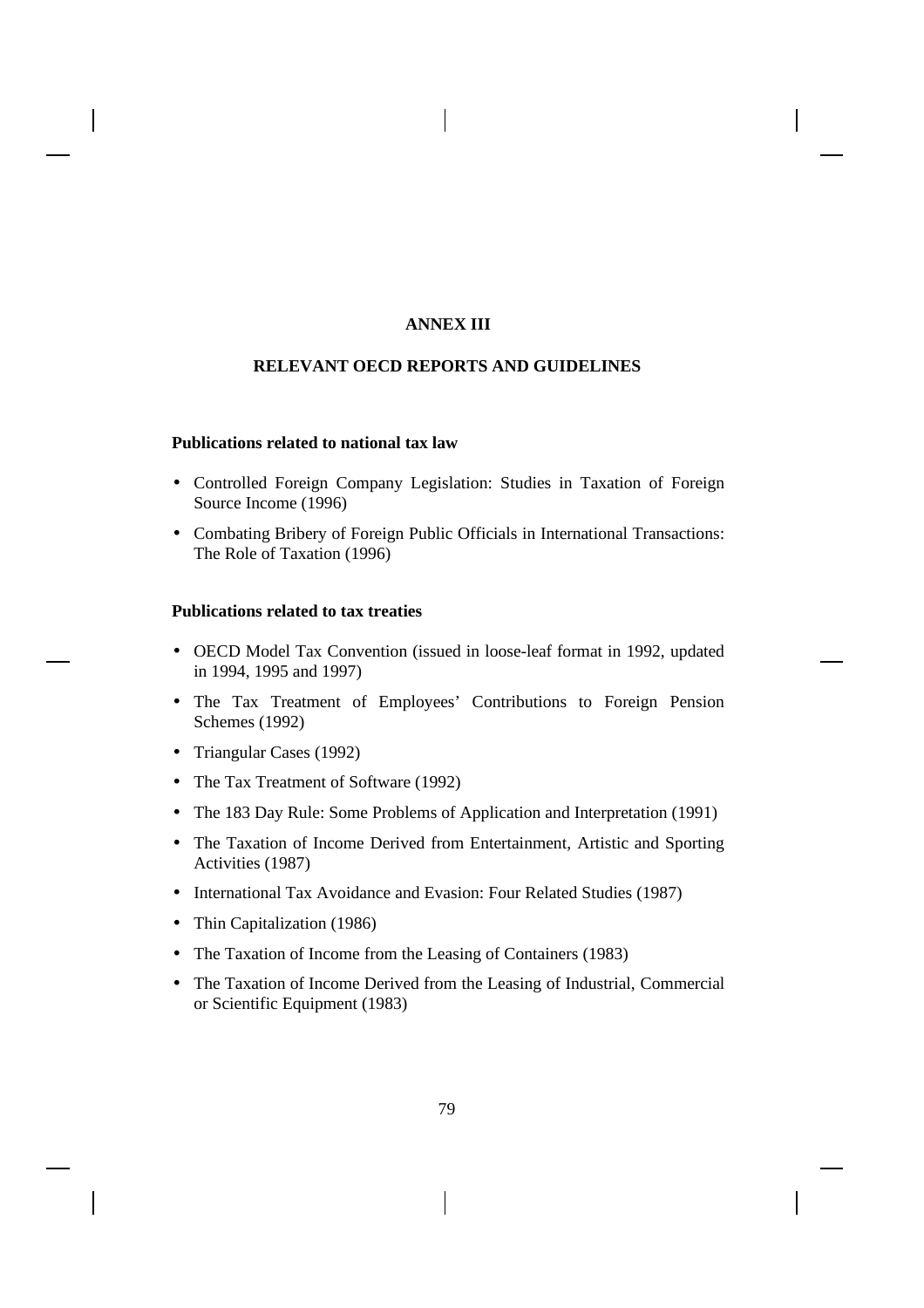## **Publications related to transfer pricing**

- Transfer Pricing Guidelines for Multinational Enterprises and Tax Administrations (1995)
- Attribution of Income to Permanent Establishments (1993)
- Transfer Pricing, Corresponding Adjustments and the Mutual Agreement Procedure (1982)

## **Publications related to the exchange of information**

- The Use of Tax Payer Identification Numbers in an International Context (1997)
- OECD Manual on the Implementation of Exchange of Information Provisions For Tax Purposes (1994)
- Tax Information Exchange Between OECD Member Countries: A Survey of Current Practices (1994)
- The OECD Model Agreement for Simultaneous Exchanges of Tax Information (1992)
- The Revised Standard Magnetic Format (1992)
- OECD Standardised Form and Magnetic Standard for Automatic Exchange of Information (1992)
- Taxpayers Rights and Obligations: A Survey of the Legal Situation in OECD Member Countries (1990)
- The Joint Council of Europe OECD Convention on Mutual Assistance in Tax Matters (1988)
- Model Convention for Administrative Assistance in the Recovery of Tax Claims (1981).